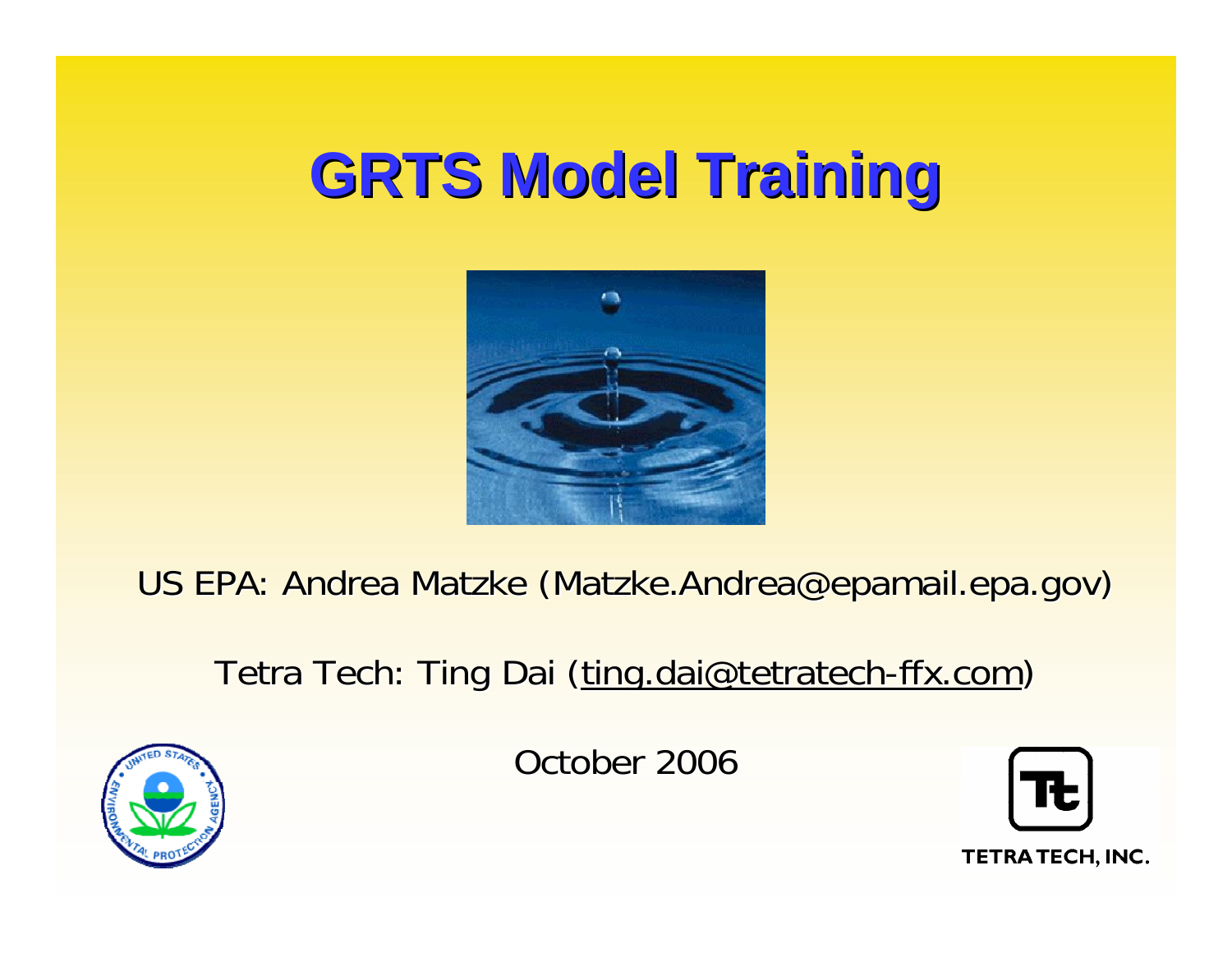# **What Will You Learn?**

- STEPL model
	- 1. Create an Excel Model
	- 2. Use on-line input data server (for initial model setup and exercise only; for your projects, collect and use real data!!! )
	- 3. Use BMP calculator
- • R5 model (a simple Excel model not just for Region 5)
- $\bullet$ Special discussion and feedback

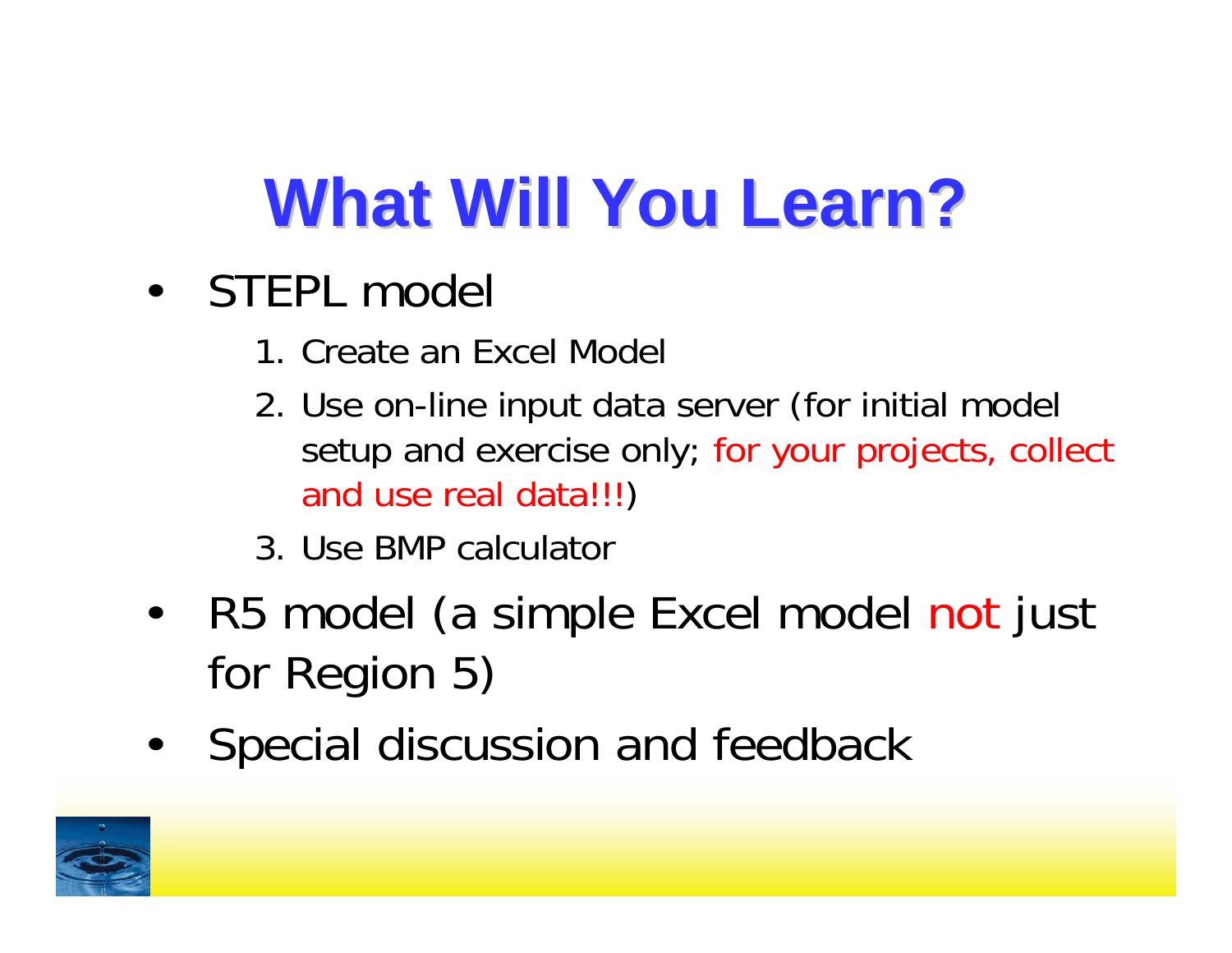#### **Part 1: STEPL**

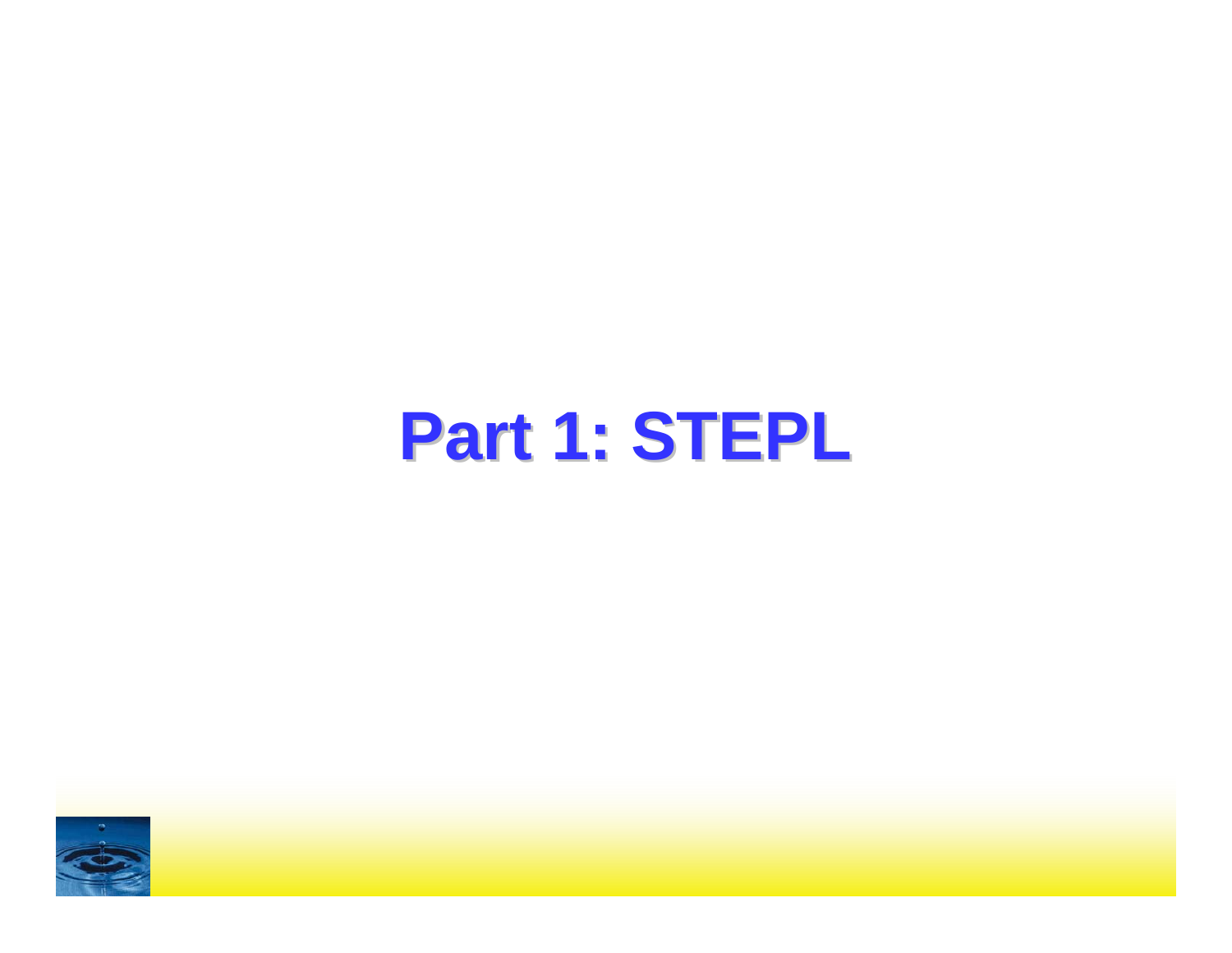## **What is STEPL?**

- • Calculates nutrient (N, P, and BOD pollutants) and sediment loads by land use type and aggregated by watershed
- Calculates load reductions as a result of implementing BMPs
- Data driven and highly empirical
- A customized MS Excel spreadsheet model
	- –Simple and easy to use
	- – Formulas and default parameter values can be modified by users (optional) with no programming required

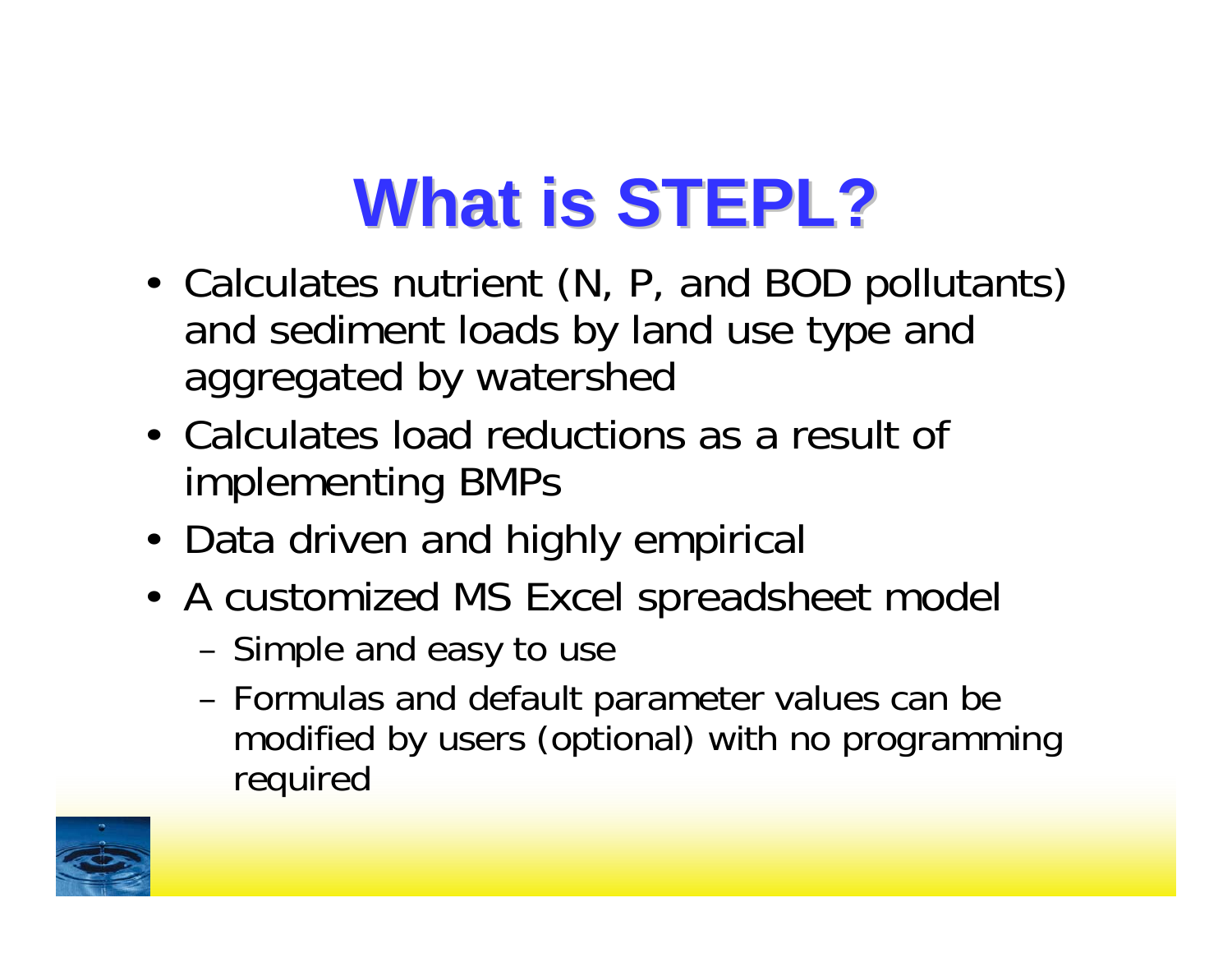#### **STEPL Users?**

- Basic understanding of hydrology, erosion, and pollutant loading processes
- • Knowledge (use and limitation) of environmental data (e.g., land use, agricultural statistics, and BMP efficiencies)
- Familiarity with MS Excel and Excel Formulas

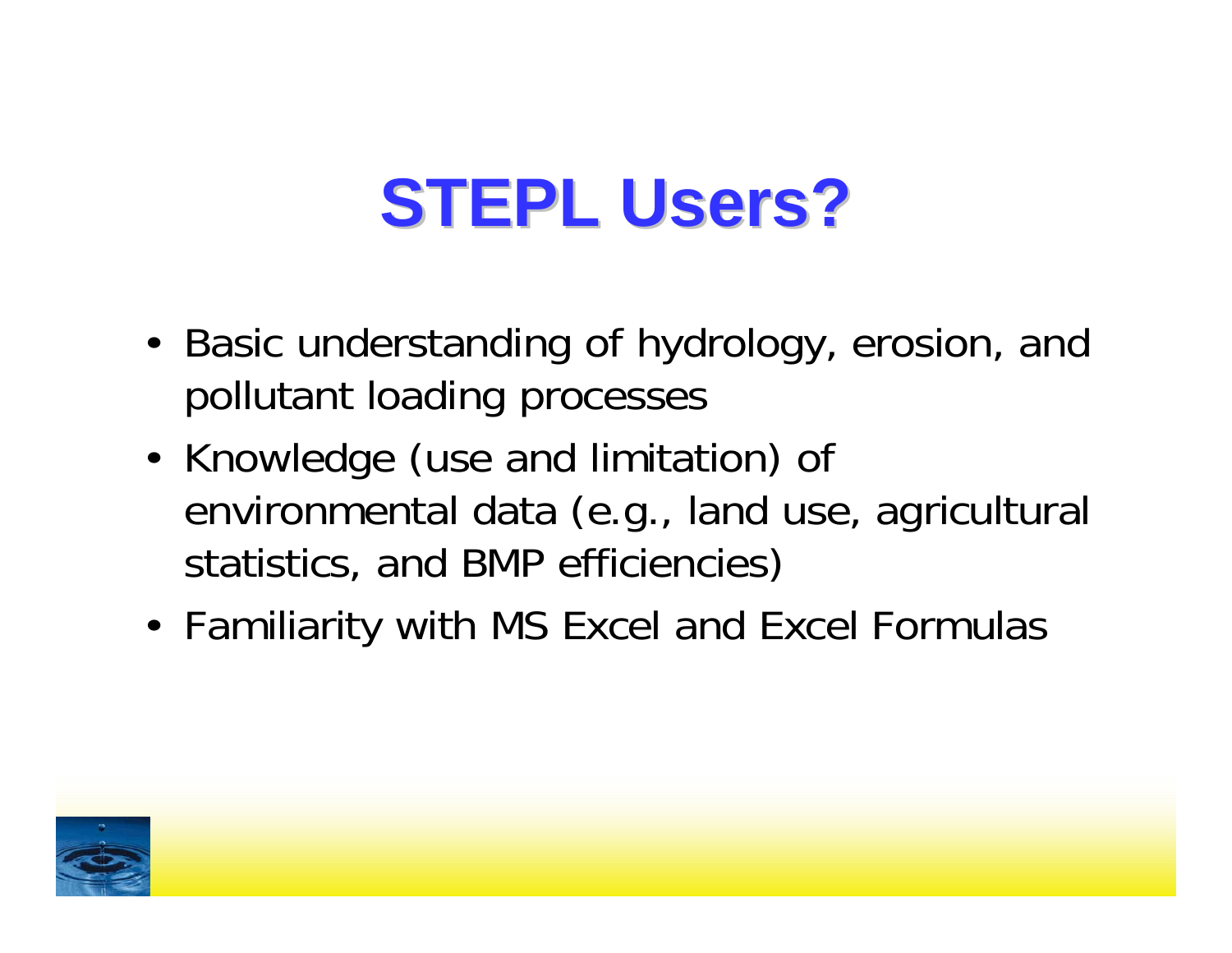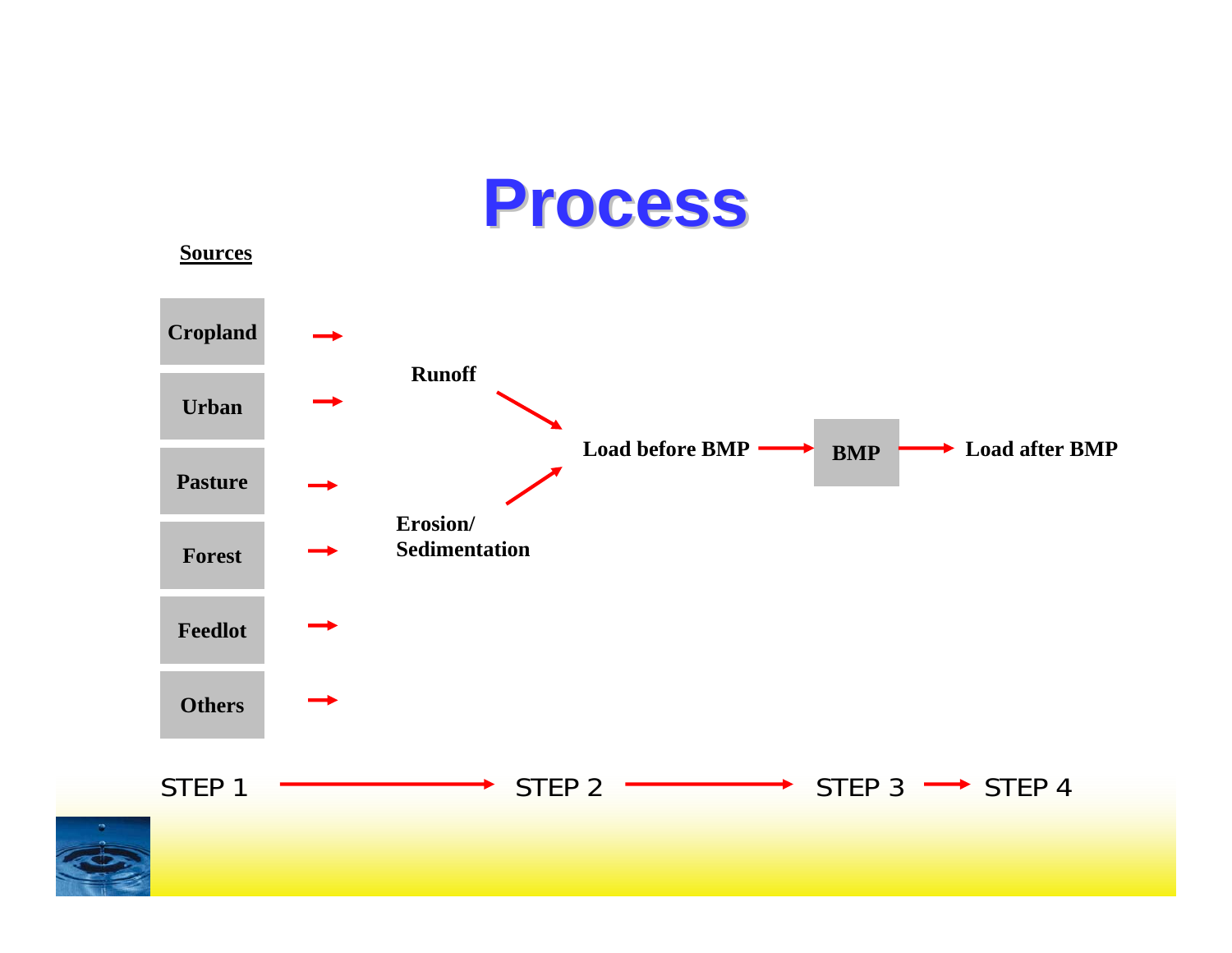#### **STEPL Web Site STEPL Web Site**



**Temporary URL: http://it.tetratech-ffx.com/stepl until moved to EPA server**

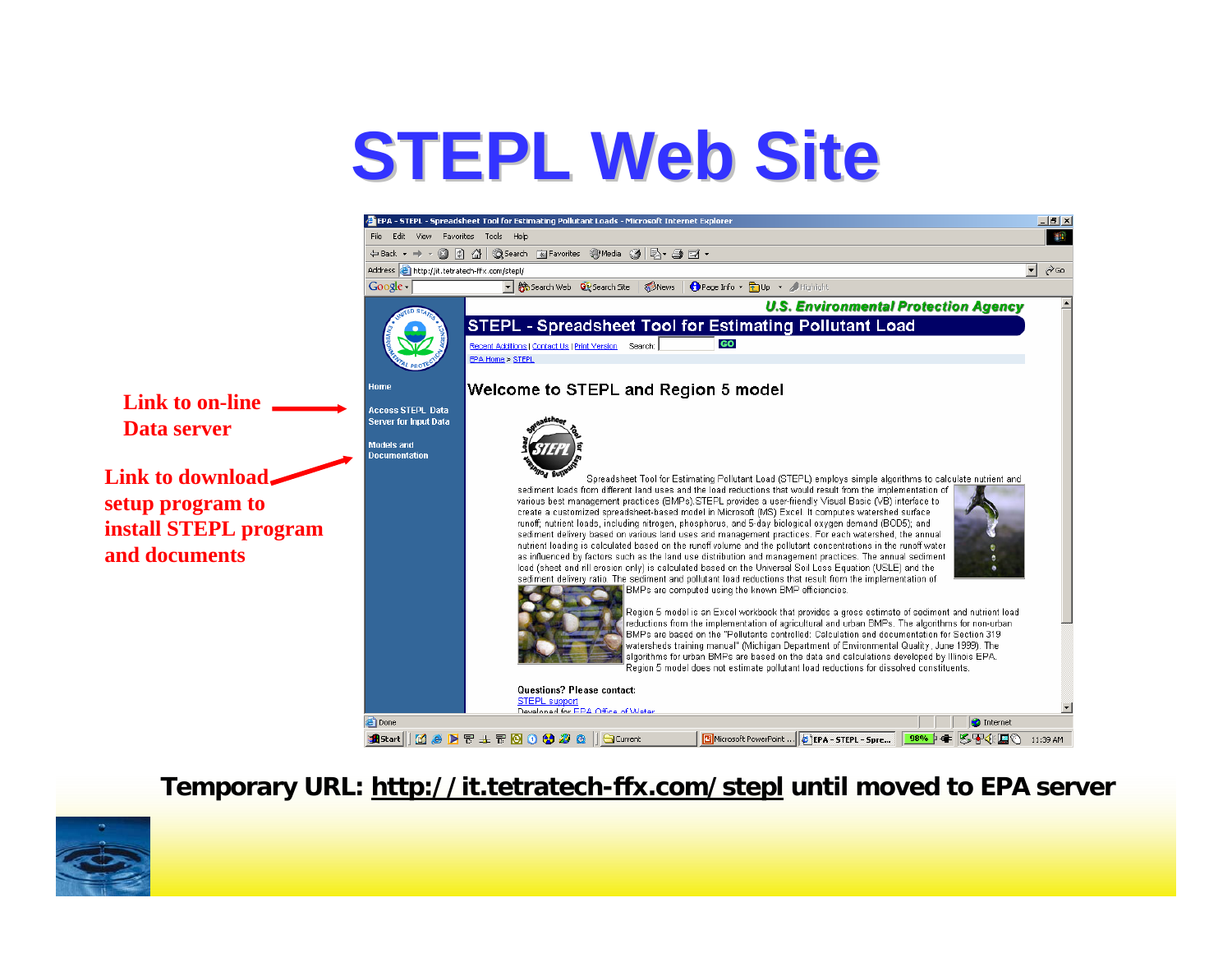# **STEPL Main Program STEPL Main Program**

• Run STEPL executable program to create and <u>customize</u> spreadsheet dynamically

| ₩Main<br><b>STEPL: Spreadsheet Tool for the</b><br><b>Estimation of Pollutant Load</b>                 | $\vert x \vert$                                                                                                                                        |
|--------------------------------------------------------------------------------------------------------|--------------------------------------------------------------------------------------------------------------------------------------------------------|
| Version 4.0 with BMP calculator                                                                        | $\vert x \vert$<br><b>W</b> Input                                                                                                                      |
| Developed for US Environmental Protection<br>Agency by Tetra Tech, Inc., Fairfax, VA.<br>October, 2006 | Number of Subwatersheds<br>Select the number of subwatersheds:<br>$\overline{\phantom{a}}$                                                             |
| Start<br>About STEPL<br>Exit                                                                           | Number of Special Sediment Sources in the Watershed<br>Gully formations: 0<br>Impaired streambanks: 0<br>÷                                             |
|                                                                                                        | Option for Initialization<br>$_{\odot}$ Set initial land use areas and<br>Test STEPL model with<br>animal numbers to zeros<br>non-zero initial numbers |
| <b>New features</b>                                                                                    | Spreadsheet tool creation progress:<br>OK<br>Cancel<br>50<br>$\Box$<br>100                                                                             |
|                                                                                                        | Click OK to create the spreadsheet tool in MS Excel                                                                                                    |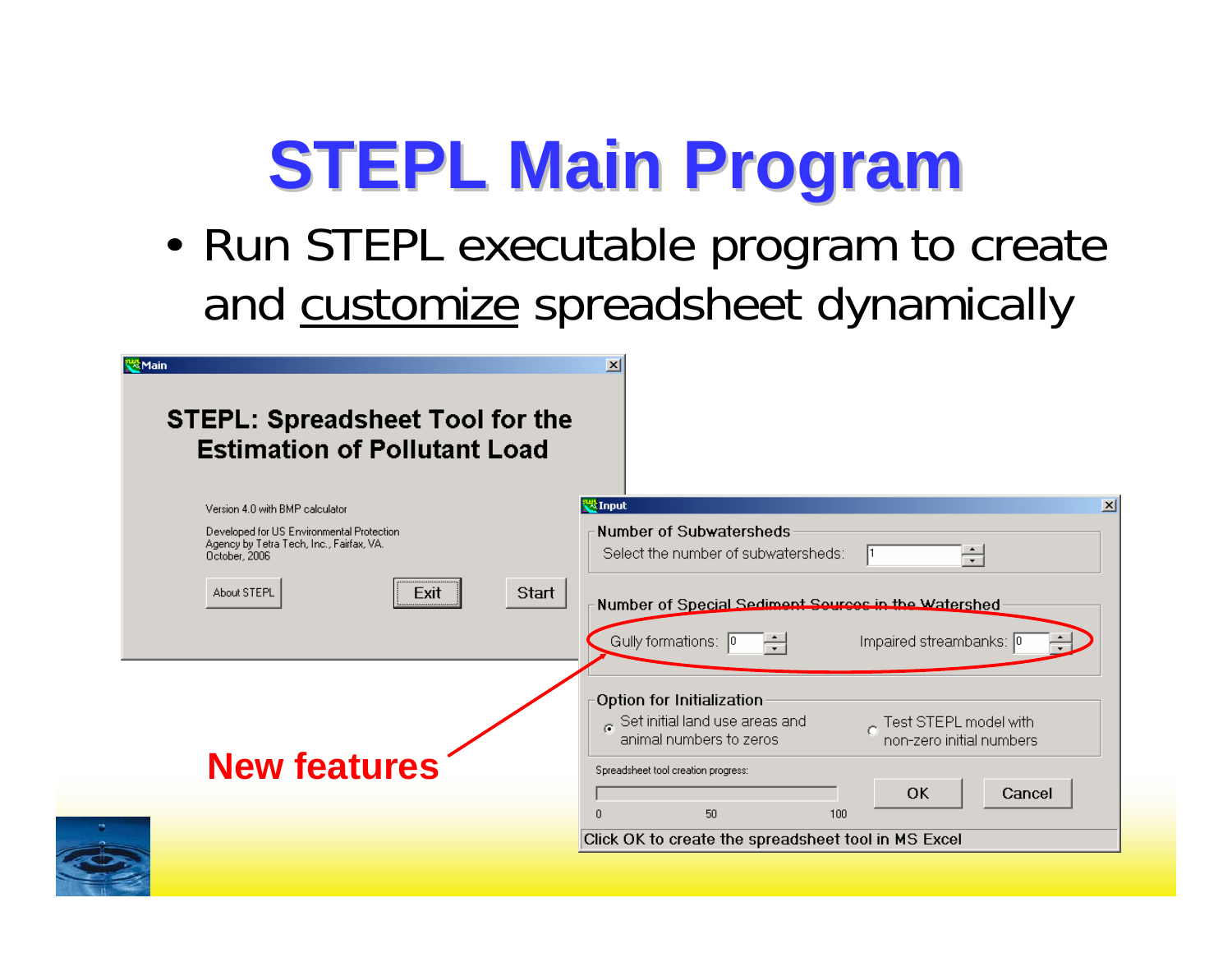## **STEPL Spreadsheet STEPL Spreadsheet**

|                 | <b>图 Sample.xls</b>                                                                                                                           |                                                                                                                                                     |                                                              |                 |                    |                          |             |                                               | $\Box$ o $\Box$                                                                                                                              |  |
|-----------------|-----------------------------------------------------------------------------------------------------------------------------------------------|-----------------------------------------------------------------------------------------------------------------------------------------------------|--------------------------------------------------------------|-----------------|--------------------|--------------------------|-------------|-----------------------------------------------|----------------------------------------------------------------------------------------------------------------------------------------------|--|
|                 | A                                                                                                                                             | в                                                                                                                                                   | С                                                            | D               | Ε                  | F                        | G           | н                                             |                                                                                                                                              |  |
|                 |                                                                                                                                               | <b>STEPL Input Sheet:</b>                                                                                                                           |                                                              | You entered     | 4                  |                          |             |                                               | subwatershed(s) in this project. Values in RED are required input                                                                            |  |
| $\overline{2}$  | This sheet is composed of eight input tables. The first four tables require users to change initial values. The next four table $\frac{8}{9}$ |                                                                                                                                                     |                                                              |                 |                    |                          |             |                                               |                                                                                                                                              |  |
| $\overline{3}$  |                                                                                                                                               |                                                                                                                                                     |                                                              |                 |                    |                          |             |                                               | <b>Step 1:</b> Select the state and county where your watersheds are located. Select a nearby weather station. This will autom $\frac{3}{4}$ |  |
| $\overline{4}$  |                                                                                                                                               | <b>Step 2</b> : (a) Enter land use areas in acre in Table 1. (b). Enter total number of agricultural animals by type, and number of r $\frac{4}{3}$ |                                                              |                 |                    |                          |             |                                               |                                                                                                                                              |  |
| 5               |                                                                                                                                               |                                                                                                                                                     |                                                              |                 |                    |                          |             |                                               | (c) enter values for septic system parameters in Table 3; and (d) optionally modify USLE parameters associated w                             |  |
| $\overline{6}$  |                                                                                                                                               |                                                                                                                                                     |                                                              |                 |                    |                          |             |                                               | Step 3: You may stop here and proceed to the BMP sheet. If you have more detailed information on your watersheds, clic                       |  |
| $\overline{7}$  |                                                                                                                                               |                                                                                                                                                     |                                                              |                 |                    |                          |             |                                               | Step 4: (a). Specify the representative Soil Hydrologic Group (SHG) and soil nutrient concentrations in Table 5; (b). modify                 |  |
| 8               |                                                                                                                                               |                                                                                                                                                     |                                                              |                 |                    |                          |             |                                               | (c). modify nutrient concentrations (mg/l) in runoff in Table 7; and (d) specify detailed land use distribution in the ur                    |  |
| 9               |                                                                                                                                               |                                                                                                                                                     | Step 5: Select BMPs in BMP sheet.                            |                 |                    |                          |             |                                               | Step 6: View estimates of loads and load reductions in Total Load                                                                            |  |
|                 |                                                                                                                                               |                                                                                                                                                     |                                                              |                 |                    |                          |             |                                               |                                                                                                                                              |  |
| 10 <sub>1</sub> |                                                                                                                                               |                                                                                                                                                     | Show optional input tables?                                  | Yes             | No.                |                          |             |                                               |                                                                                                                                              |  |
| 11              |                                                                                                                                               |                                                                                                                                                     |                                                              |                 |                    |                          |             |                                               |                                                                                                                                              |  |
| 12              |                                                                                                                                               | <b>State</b>                                                                                                                                        |                                                              | County          |                    |                          |             | Weather Station (for rain correction factors) |                                                                                                                                              |  |
| 13              |                                                                                                                                               | Georgia                                                                                                                                             |                                                              | Oconee          |                    | <b>GA ATHENS MUNI AP</b> |             |                                               |                                                                                                                                              |  |
| 14              |                                                                                                                                               |                                                                                                                                                     |                                                              |                 |                    |                          |             |                                               |                                                                                                                                              |  |
| $\overline{15}$ |                                                                                                                                               |                                                                                                                                                     |                                                              |                 |                    |                          |             |                                               |                                                                                                                                              |  |
| $\overline{16}$ |                                                                                                                                               |                                                                                                                                                     | 1. Input watershed land use area (ac) and precipitation (in) |                 |                    |                          |             |                                               |                                                                                                                                              |  |
|                 |                                                                                                                                               |                                                                                                                                                     |                                                              |                 |                    |                          | <b>User</b> |                                               | <b>Feedlot Percent</b>                                                                                                                       |  |
| 17              |                                                                                                                                               | Watershed                                                                                                                                           | Urban                                                        | <b>Cropland</b> | Pastureland Forest |                          | Defined     | Feedlots                                      | Paved                                                                                                                                        |  |
| 18              |                                                                                                                                               | W1                                                                                                                                                  | 200                                                          | 2000            | 200                | 3000                     | 200         | 30                                            | ÷<br>$0-24%$<br>$\bullet$                                                                                                                    |  |
| 19              |                                                                                                                                               | W2                                                                                                                                                  | 200                                                          | 3000            | 200                | 4000                     | 200         | 40                                            | 0 25-49%<br>$\overline{\cdot}$                                                                                                               |  |
| 20              |                                                                                                                                               | W3                                                                                                                                                  | 200                                                          | 4000            | 200                | 5000                     | 200         | 50                                            | $\sim$ 1<br>$0.50 - 74%$<br>$\overline{\cdot}$                                                                                               |  |
| $\overline{21}$ |                                                                                                                                               | W4                                                                                                                                                  | 200                                                          | 5000            | 200                | 6000                     | 200         | 301                                           | 늮<br><b>o</b> 75-100%                                                                                                                        |  |
| $\overline{22}$ |                                                                                                                                               |                                                                                                                                                     |                                                              |                 |                    |                          |             |                                               |                                                                                                                                              |  |
| ഹ               |                                                                                                                                               |                                                                                                                                                     | II I MI Input BMPs (Total Load Graphs)                       |                 |                    |                          |             |                                               | ▸║<br>$\blacktriangleleft$                                                                                                                   |  |

**Composed of four worksheets**

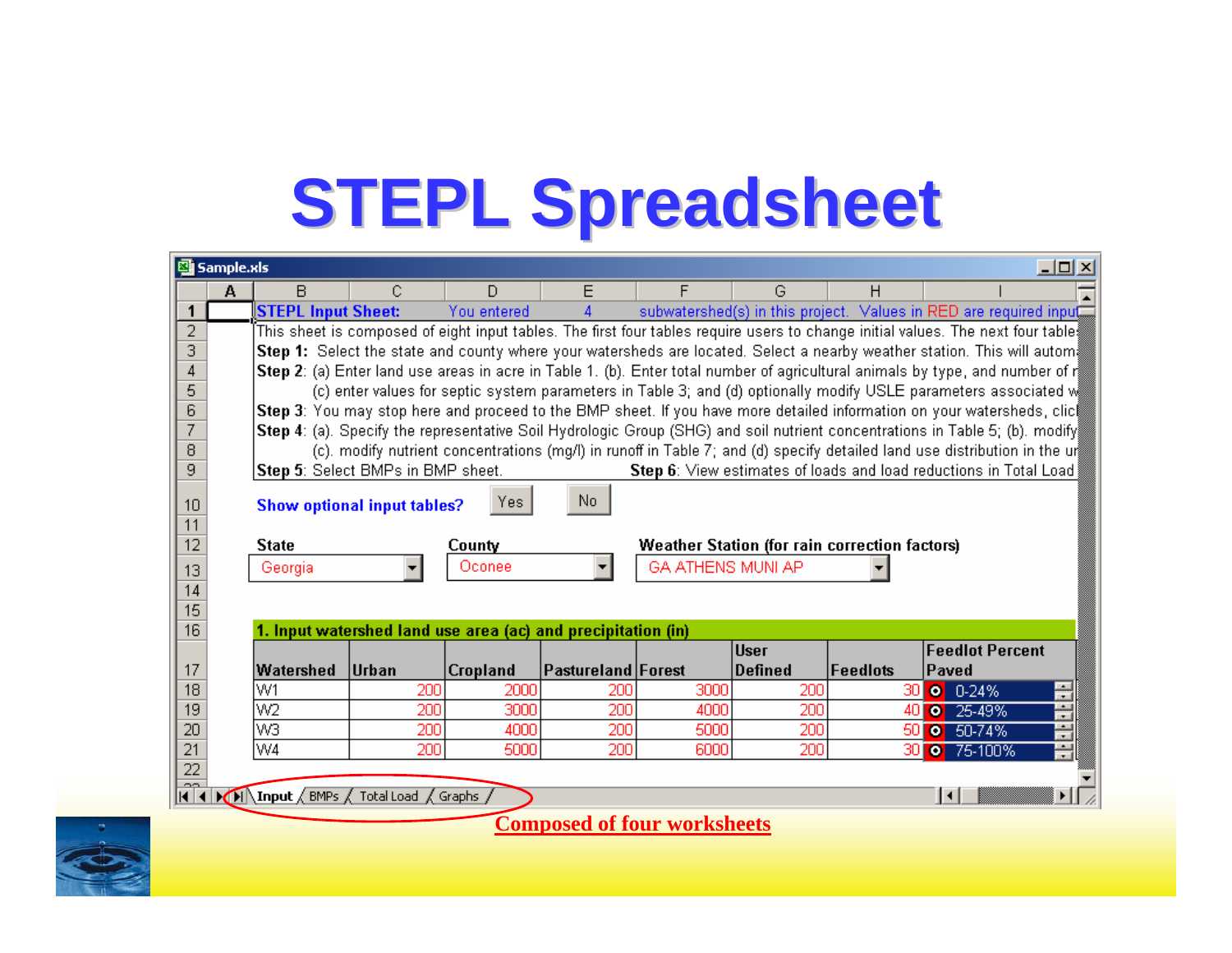### **STEPL BMP Calculator STEPL BMP Calculator**

• Calculates combined efficiency of a BMP train for a given land use. The use of BMP calculator requires the understanding of BMPs and their placement in the watershed.**Reduced tillage Series**

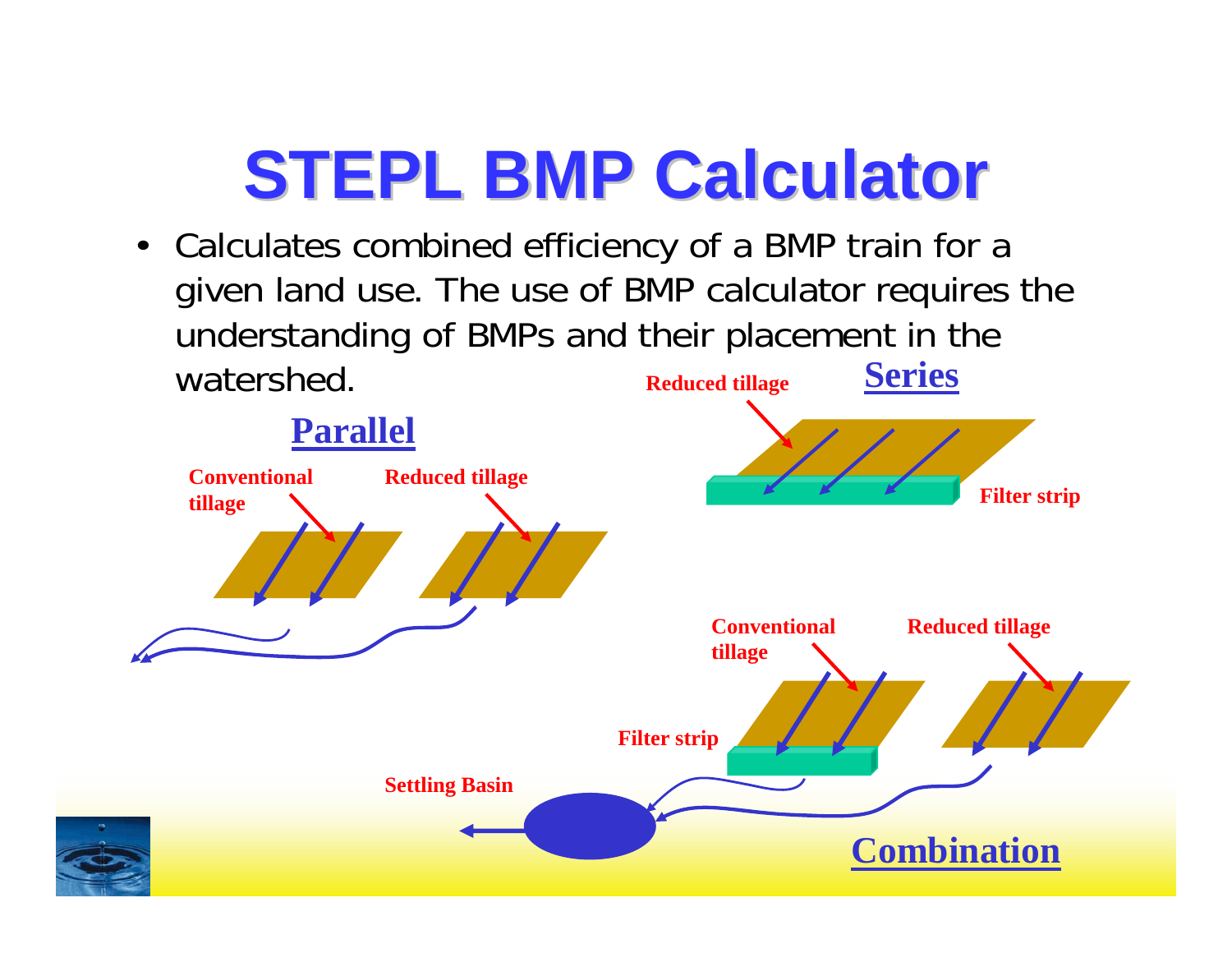#### **Customized Menu Customized Menu**

|   | Microsoft Excel - Sample.xls |   |                                                     |   |   |                                  |  |  |  |  |  |
|---|------------------------------|---|-----------------------------------------------------|---|---|----------------------------------|--|--|--|--|--|
|   |                              |   | File Edit View Insert Format Tools Data Window Help |   |   | <b>STEPL</b>                     |  |  |  |  |  |
|   |                              |   |                                                     |   |   | Hide/Unhide Other STEPL Sheets   |  |  |  |  |  |
|   | A1                           |   |                                                     |   |   | Precipitation/Runoff Data        |  |  |  |  |  |
|   | д                            | B |                                                     | D | F | USLE Parameters by Land Use      |  |  |  |  |  |
|   |                              |   |                                                     |   |   | View/Edit BMP List               |  |  |  |  |  |
| 2 |                              |   |                                                     |   |   | BMP Calculator                   |  |  |  |  |  |
| Э |                              |   |                                                     |   |   | Precipitation Correction Factors |  |  |  |  |  |
| 4 |                              |   |                                                     |   |   | Soil N and P                     |  |  |  |  |  |
| 5 |                              |   |                                                     |   |   | About                            |  |  |  |  |  |
| 6 |                              |   |                                                     |   |   |                                  |  |  |  |  |  |

**Tip**: To ensure that files are linked to the customized menu, set Excel default file location to C\STEPL or D:\STEPL



**Step**: Tools menu > Options submenu> General tab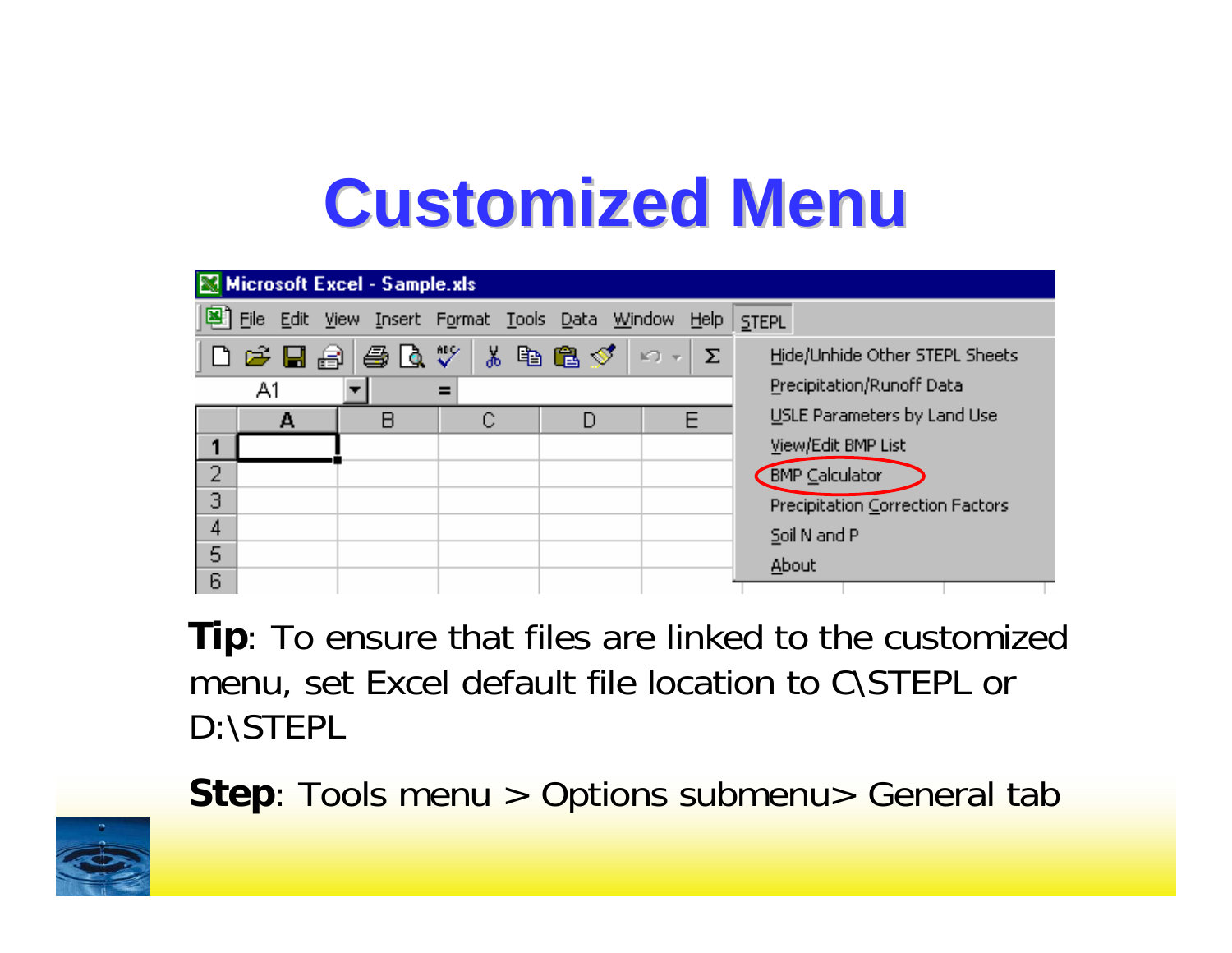## **STEPL BMP Calculator**



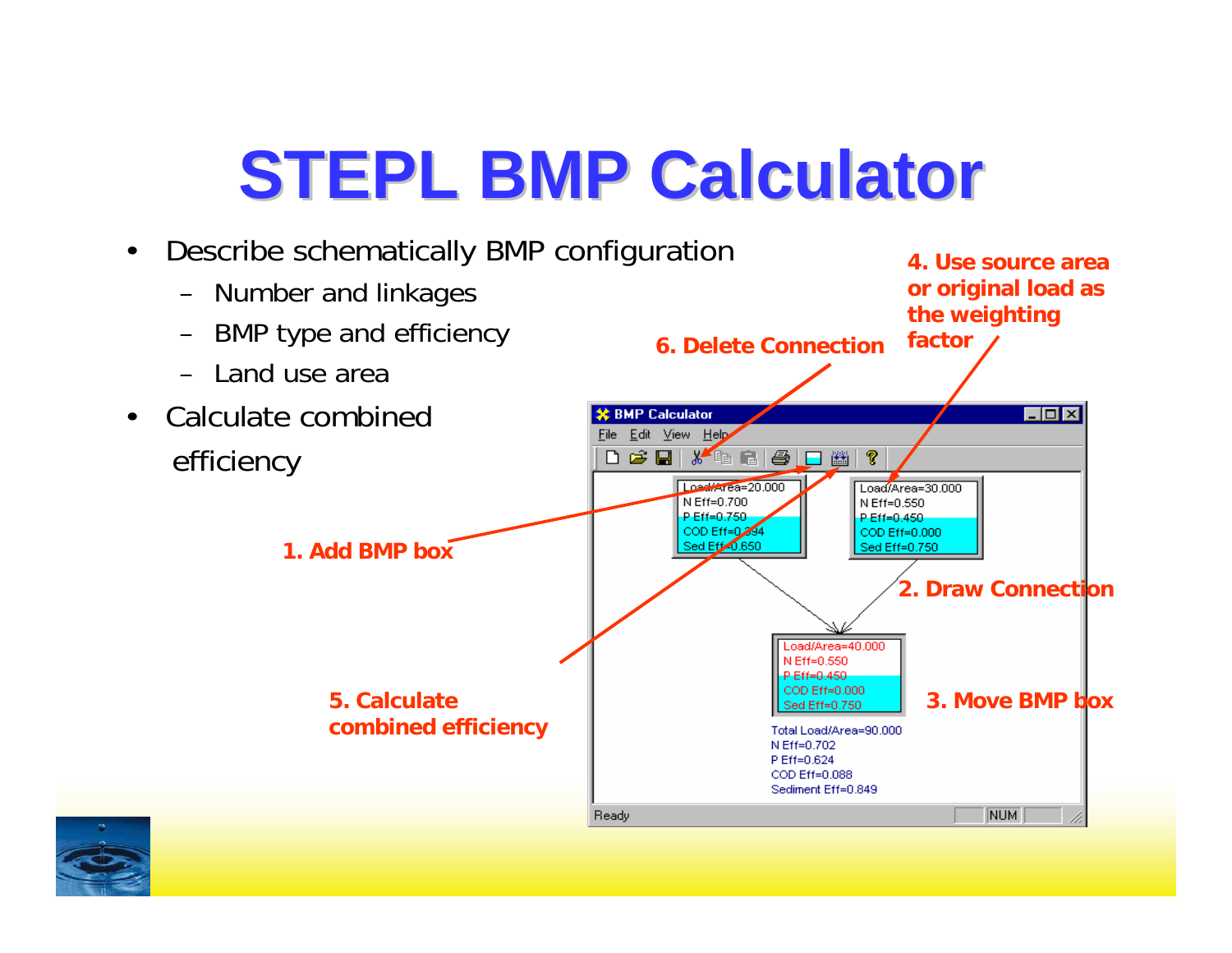### **STEPL New Features 1 STEPL New Features 1**

| в<br>D<br>E.<br>G<br>C.<br>Н<br>Κ<br>No.<br>Yes:<br><b>Show optional input tables?</b><br>10 <sub>1</sub><br>11<br>12 <sub>2</sub><br>  State<br>Weather Station (for rain correction factors)<br>County<br>0 Default<br>Alabama<br>Autauga<br>13<br>14<br>15<br><b>Rain correction factors</b><br>16<br>1. Input watershed land use area (ac) and pecipitation (in)<br>0.814<br>0.424<br><b>Feedlot Percent</b><br><b>User</b><br>Watershe l<br>Annual<br>17<br>Defined Feedlots<br> Urban <br><b>Pasty</b> reland Forest<br> Total<br><b>Nainfall</b><br> Cropland <br>Paved<br>ld.<br>18 W1<br>200<br>800<br>200<br>200<br>듣<br>200<br>60<br>0 0.24%<br>19 W <sub>2</sub><br>200 <sub>1</sub><br>200<br>200<br>200 <sub>1</sub><br>800<br>60<br>0<br>E<br>$O = 0.24%$ | A1                                                                                                                      | $=$ |     |     |     |   |  |                  |  |    |           |
|--------------------------------------------------------------------------------------------------------------------------------------------------------------------------------------------------------------------------------------------------------------------------------------------------------------------------------------------------------------------------------------------------------------------------------------------------------------------------------------------------------------------------------------------------------------------------------------------------------------------------------------------------------------------------------------------------------------------------------------------------------------------------|-------------------------------------------------------------------------------------------------------------------------|-----|-----|-----|-----|---|--|------------------|--|----|-----------|
|                                                                                                                                                                                                                                                                                                                                                                                                                                                                                                                                                                                                                                                                                                                                                                          |                                                                                                                         |     |     |     |     |   |  |                  |  |    |           |
|                                                                                                                                                                                                                                                                                                                                                                                                                                                                                                                                                                                                                                                                                                                                                                          | $\triangledown$ Treat all the subwatersheds as parts of a single watershed $\triangledown$ Groundwater load calculation |     |     |     |     |   |  |                  |  |    |           |
|                                                                                                                                                                                                                                                                                                                                                                                                                                                                                                                                                                                                                                                                                                                                                                          |                                                                                                                         |     |     |     |     |   |  |                  |  |    |           |
|                                                                                                                                                                                                                                                                                                                                                                                                                                                                                                                                                                                                                                                                                                                                                                          |                                                                                                                         |     |     |     |     |   |  |                  |  |    |           |
|                                                                                                                                                                                                                                                                                                                                                                                                                                                                                                                                                                                                                                                                                                                                                                          |                                                                                                                         |     |     |     |     |   |  |                  |  |    |           |
|                                                                                                                                                                                                                                                                                                                                                                                                                                                                                                                                                                                                                                                                                                                                                                          |                                                                                                                         |     |     |     |     |   |  |                  |  |    |           |
|                                                                                                                                                                                                                                                                                                                                                                                                                                                                                                                                                                                                                                                                                                                                                                          |                                                                                                                         |     |     |     |     |   |  |                  |  |    |           |
|                                                                                                                                                                                                                                                                                                                                                                                                                                                                                                                                                                                                                                                                                                                                                                          |                                                                                                                         |     |     |     |     |   |  |                  |  |    |           |
|                                                                                                                                                                                                                                                                                                                                                                                                                                                                                                                                                                                                                                                                                                                                                                          |                                                                                                                         |     |     |     |     |   |  |                  |  |    |           |
|                                                                                                                                                                                                                                                                                                                                                                                                                                                                                                                                                                                                                                                                                                                                                                          |                                                                                                                         |     |     |     |     |   |  |                  |  |    | Rain Days |
|                                                                                                                                                                                                                                                                                                                                                                                                                                                                                                                                                                                                                                                                                                                                                                          |                                                                                                                         |     |     |     |     |   |  |                  |  |    | 87.3      |
| 20 W <sub>3</sub><br>800                                                                                                                                                                                                                                                                                                                                                                                                                                                                                                                                                                                                                                                                                                                                                 |                                                                                                                         |     |     |     |     |   |  |                  |  |    | 87.3      |
| W4<br>200 l<br>200<br>0<br>21<br>200<br>800<br>60<br>E<br>$\mathbf{0}$ o 0-24%                                                                                                                                                                                                                                                                                                                                                                                                                                                                                                                                                                                                                                                                                           |                                                                                                                         | 200 | 200 | 200 | 200 | ٥ |  | E<br>$0 - 0.24%$ |  | 60 | 87.3      |
| 22                                                                                                                                                                                                                                                                                                                                                                                                                                                                                                                                                                                                                                                                                                                                                                       |                                                                                                                         |     |     |     | 200 |   |  |                  |  |    | 87.3      |
| $\cap$<br>$ A \mid A $ >   >   \ Input $\angle$ BMPs $\angle$<br>Gully&Streambark<br>Total Load (Graphs)                                                                                                                                                                                                                                                                                                                                                                                                                                                                                                                                                                                                                                                                 |                                                                                                                         |     |     |     |     |   |  |                  |  |    |           |
| Ready                                                                                                                                                                                                                                                                                                                                                                                                                                                                                                                                                                                                                                                                                                                                                                    |                                                                                                                         |     |     |     |     |   |  |                  |  |    |           |

Option to (1) treat all the<br>subwatersheds as parts of a larger<br>watershed so that the sediment transport is considered to route<br>sediment to the watershed outlet; (2) treat each subwatershed as an<br>independent project so that the<br>transport effect in the larger<br>watershed is not considered.

Option to calculate pollutant loads from the shallow groundwater as parts of total watershed loads

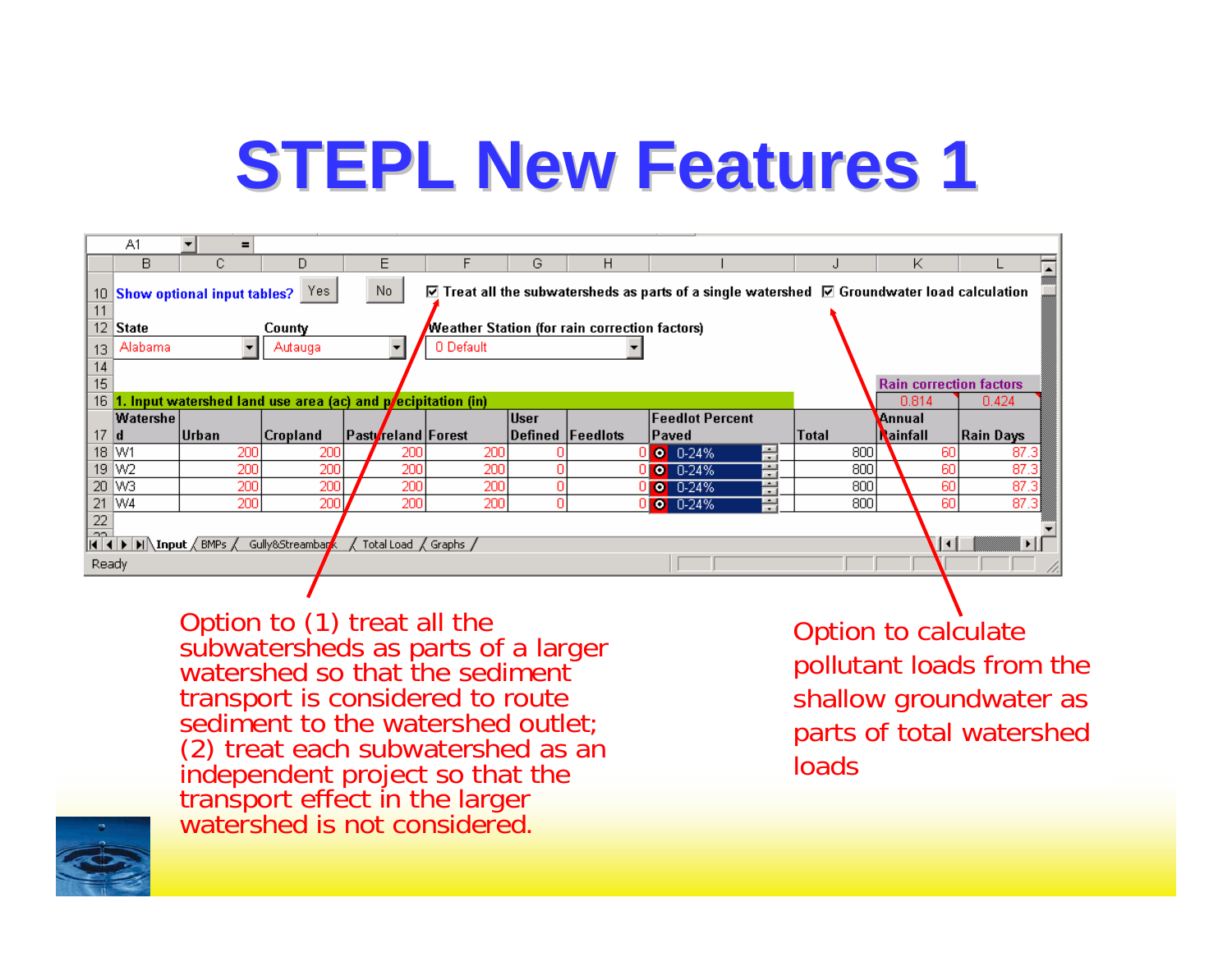### **STEPL New Features 2**



STEPL now can let you calculate gully and streambank erosion provided that you have the local data.

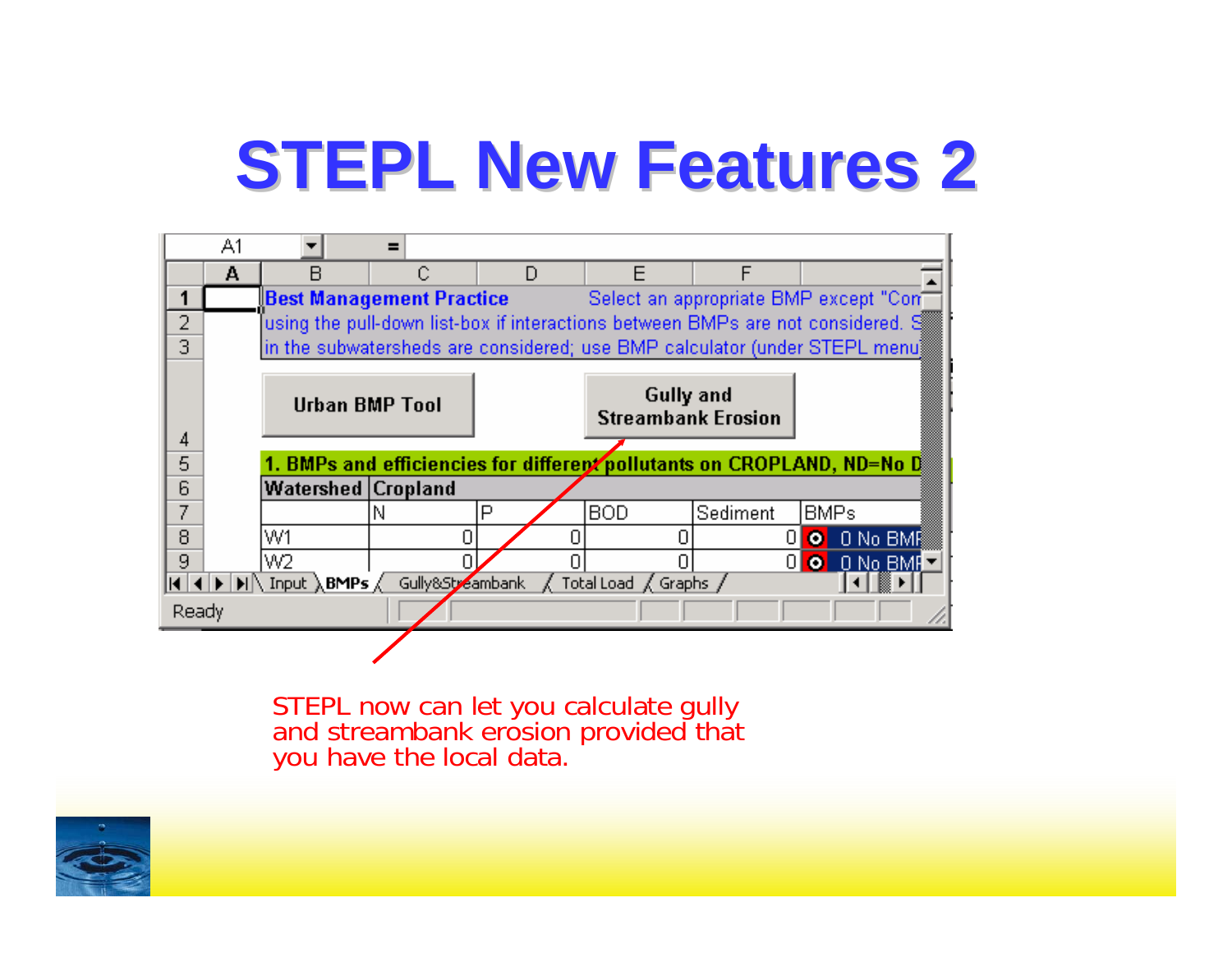### **STEPL New Features 3 STEPL New Features 3**

|                         | $= 10$                                                                                                                                            |                                                                                                   |                   |                   |                                                                                                             |                           |                 |                       |                       |                                  |                             |
|-------------------------|---------------------------------------------------------------------------------------------------------------------------------------------------|---------------------------------------------------------------------------------------------------|-------------------|-------------------|-------------------------------------------------------------------------------------------------------------|---------------------------|-----------------|-----------------------|-----------------------|----------------------------------|-----------------------------|
| А                       | R                                                                                                                                                 | С                                                                                                 | D                 |                   | F                                                                                                           | G                         | Н               |                       |                       |                                  |                             |
| $\mathbf{1}$            | <b>Gully and Streambank Pollutant Load Reduction</b>                                                                                              |                                                                                                   |                   |                   |                                                                                                             |                           |                 |                       |                       |                                  |                             |
| 2                       | This sheet contains two input tables: the first table is for inputing the gully dimensions, and the second is for inputing the eroding streambank |                                                                                                   |                   |                   |                                                                                                             |                           |                 |                       |                       |                                  |                             |
| $\overline{\mathbf{3}}$ | Gully:                                                                                                                                            |                                                                                                   |                   |                   | Step 1. Specify the gully dimensions and assign each gully to a watershed.                                  |                           |                 |                       |                       |                                  |                             |
| 4                       |                                                                                                                                                   |                                                                                                   |                   |                   | Step 2. Specify the time (number of years) that the gully has taken to form the current size.               |                           |                 |                       |                       |                                  |                             |
| 5                       |                                                                                                                                                   | Step 3. Specify the gully stabilization (BMP) efficiency (0-1) and the gully soil textural class. |                   |                   |                                                                                                             |                           |                 |                       |                       |                                  |                             |
|                         | 6<br>Streambank:<br>Step 1. Specify the stream bank dimensions and assign each bank to a watershed.                                               |                                                                                                   |                   |                   |                                                                                                             |                           |                 |                       |                       |                                  |                             |
| $\overline{7}$          |                                                                                                                                                   |                                                                                                   |                   |                   | Step 2. Specify the lateral recession rate (ft/yr) of the eroding streambank.                               |                           |                 |                       |                       | Click to see "Streambank Lateral |                             |
| 8.                      |                                                                                                                                                   |                                                                                                   |                   |                   | Step 3. Specify the streambank stabilization (BMP) efficiency (0-1) and the streambank soil textural class. |                           |                 |                       |                       |                                  |                             |
|                         | <b>Close this sheet</b>                                                                                                                           |                                                                                                   |                   |                   |                                                                                                             |                           |                 |                       |                       |                                  |                             |
| 9                       |                                                                                                                                                   |                                                                                                   |                   |                   |                                                                                                             |                           |                 |                       |                       |                                  |                             |
| 10                      | 1. Gully dimensions in the different watersheds                                                                                                   |                                                                                                   |                   |                   |                                                                                                             |                           |                 |                       |                       |                                  |                             |
|                         | Watershed                                                                                                                                         | Gully                                                                                             | Top               | <b>Bottom</b>     | Depth (ft)                                                                                                  | Length                    | Years           | <b>BMP</b>            |                       | <b>Soil Textural Class</b>       |                             |
|                         |                                                                                                                                                   |                                                                                                   | Width             | Width             |                                                                                                             | (f <sup>t</sup> )         |                 | to Form Efficiency    |                       |                                  |                             |
| 11                      |                                                                                                                                                   |                                                                                                   | (f <sup>t</sup> ) | (f <sup>t</sup> ) |                                                                                                             |                           |                 | $(0-1)$               |                       |                                  |                             |
| 12                      | $o$ W1                                                                                                                                            | Gully1                                                                                            | 5                 | 5                 | 5                                                                                                           | 5                         |                 |                       | o Clay                |                                  |                             |
| 13                      | $\bullet$ W <sub>2</sub>                                                                                                                          | $\equiv$ Gully2                                                                                   | 5                 | 5                 | 5                                                                                                           | 5                         |                 |                       | <b>o</b> Clay         |                                  |                             |
| 14                      | $\overline{ }$<br>$\bullet$ W3                                                                                                                    | Gullv3                                                                                            | 5                 | 5                 | 5                                                                                                           | 5                         | 4               |                       | $0$ $\bullet$ $C$ lay |                                  | $\sim$                      |
| 15                      |                                                                                                                                                   |                                                                                                   |                   |                   |                                                                                                             |                           |                 |                       |                       |                                  |                             |
| $\overline{16}$         |                                                                                                                                                   |                                                                                                   |                   |                   |                                                                                                             |                           |                 |                       |                       |                                  |                             |
| 17                      | 2. Impaired streambank dimensions in the different watersheds                                                                                     |                                                                                                   |                   |                   |                                                                                                             |                           |                 | <b>BMP</b>            |                       |                                  |                             |
|                         | Watershed                                                                                                                                         | <b>Strm</b><br><b>Bank</b>                                                                        |                   |                   | Length   Height   Lateral Recession                                                                         | Rate                      | Rate            |                       |                       | <b>Soil Textural Class</b>       |                             |
| 18                      |                                                                                                                                                   |                                                                                                   | (f <sup>t</sup> ) | (f <sup>t</sup> ) |                                                                                                             | Range<br>$(f t/\gamma r)$ | (ft/yr)         | Efficiency<br>$(0-1)$ |                       |                                  |                             |
| 19                      | $O$ W1                                                                                                                                            | Bank1                                                                                             | 5                 | 100               | O 1. Sight                                                                                                  | ┥0.01 - 0.05              | 0.03            | Л                     | $O$ Clay              |                                  |                             |
| 20                      | $\bullet$ W3                                                                                                                                      | Bank2                                                                                             | 5                 |                   | 100 0 1. Slight                                                                                             | $0.01 - 0.05$             | 0 <sub>p3</sub> |                       | $\Box$ $\bullet$ Clay |                                  | $\overline{a}$              |
| $\overline{21}$         | $O$ W3                                                                                                                                            | Bank3                                                                                             | 5                 | 100               | 0 1. Slight                                                                                                 | $0.01 - 0.05$             | 0/03            | n                     | $\bullet$ Clay        |                                  | $\sim$                      |
| $\overline{22}$         | $\bullet$ W <sub>2</sub>                                                                                                                          | Bank4 <sup></sup>                                                                                 | 5                 | 100               | <b>o</b> 1. Slight                                                                                          | $10.01 - 0.05$            | 0.03            | Л                     | $\bullet$ Clay        |                                  | $\cdot$ 1<br>$\overline{a}$ |
| $\overline{23}$         | $O$ W4                                                                                                                                            | Bank5                                                                                             | 51                | 100               | <b>o</b> 1. Slight                                                                                          | $-10.01 - 0.05$           | l.oз            | nı                    | $\bullet$ Clay        |                                  | $\overline{ }$              |
|                         |                                                                                                                                                   |                                                                                                   |                   |                   |                                                                                                             |                           |                 |                       |                       |                                  |                             |
|                         |                                                                                                                                                   |                                                                                                   |                   |                   |                                                                                                             |                           |                 |                       |                       |                                  |                             |
| Ready                   |                                                                                                                                                   |                                                                                                   |                   |                   |                                                                                                             |                           |                 |                       |                       |                                  |                             |



STEPL let you input gully and eroding<br>streambank dimensions as well as the stabilization efficiencies.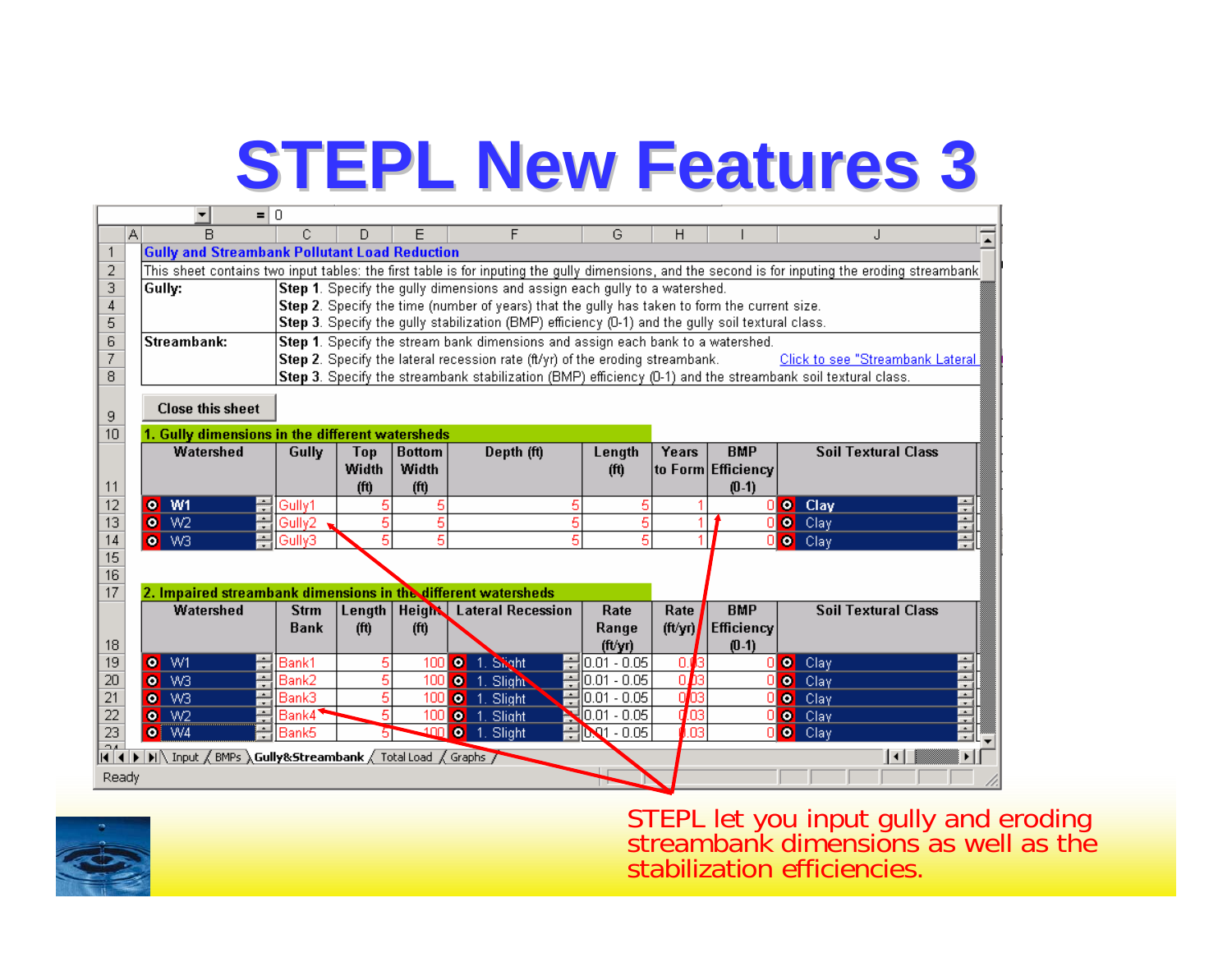#### **STEPL New Features 4 STEPL New Features 4**



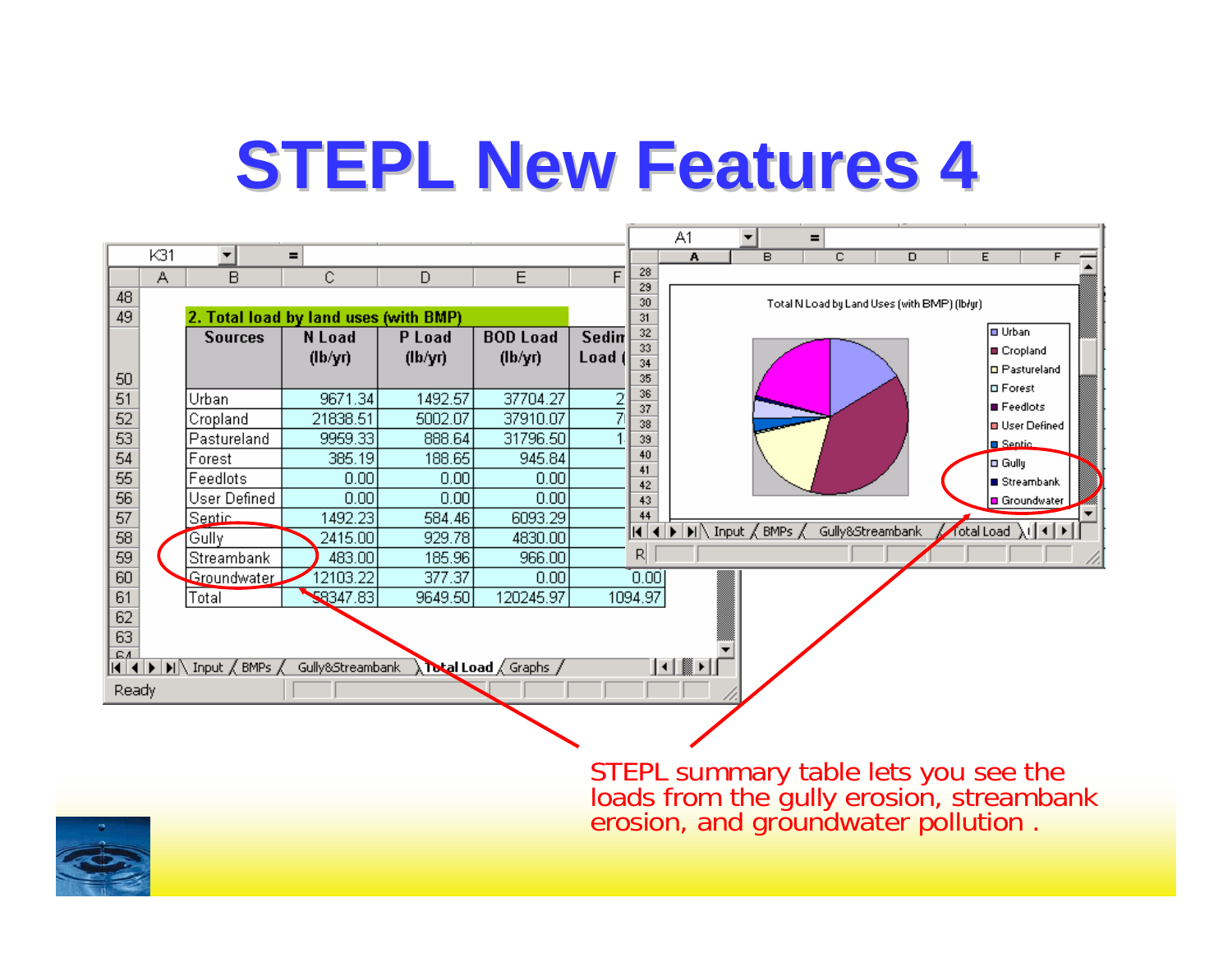# **Sample Problem Exercises Sample Problem Exercises**

- Exercise #1
	- Estimate total annual load for a specific farm, and total load reduction resulting to implementation of a (single) BMP on croplands
		- Hypothetical watersheds based on Agricultural Statistics and NRCS data
- Exercise #2
	- –Similar to Exercise #1 but with multiple BMPs
- Exercise #3
	- – Similar to Exercise #1 but BMP trains implemented on croplands, and a single BMP on urban land
- Exercise #4
	- – Similar to Exercise #1 but for multiple subwatersheds and BMP trains implemented on croplands, and pasture land

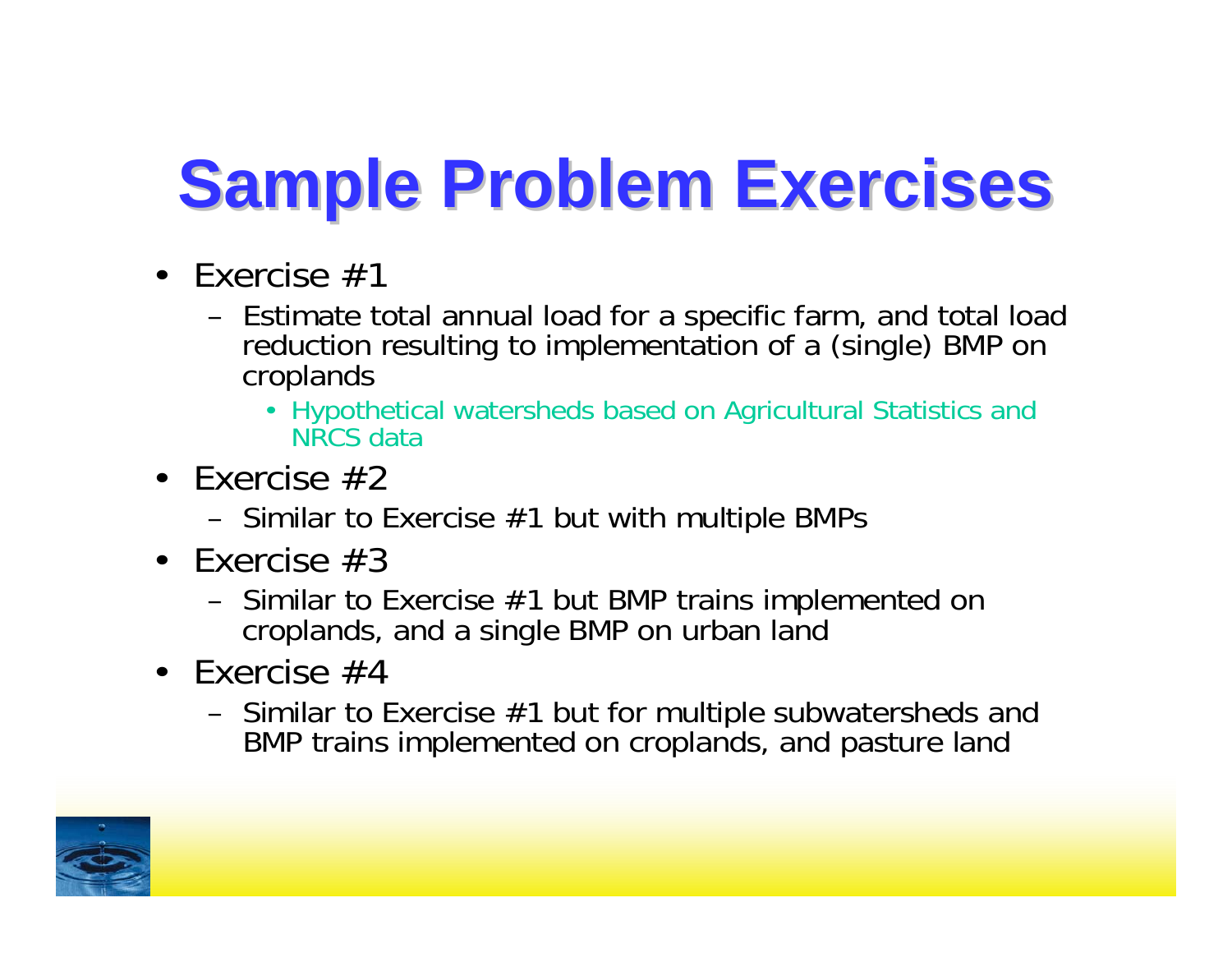#### **Estimate total annual load for a farm in Cullman County in Alabama**



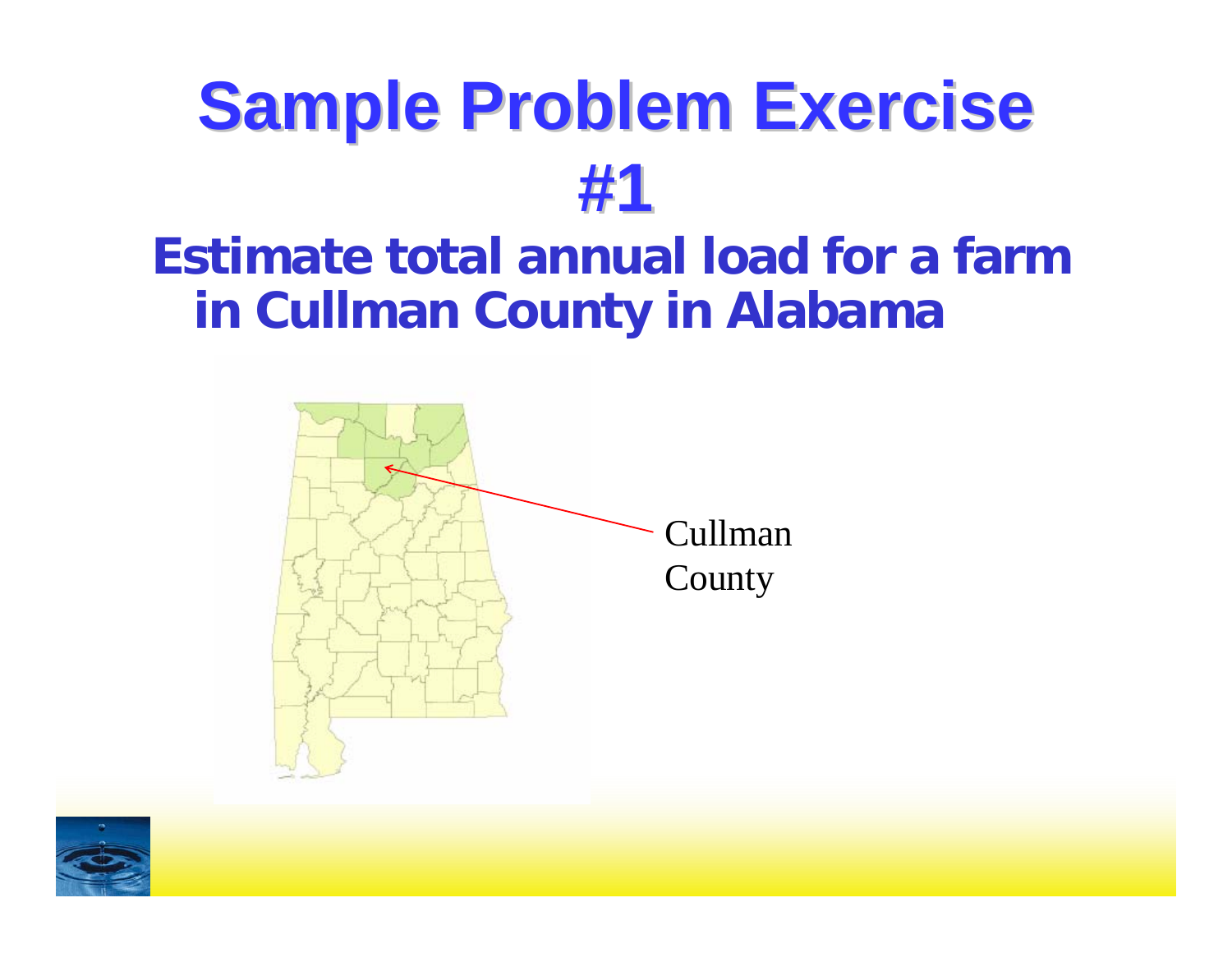- **#1**• Generate a new custom spreadsheet. Note that you may reuse a spreadsheet you created previously for a different project.
	- Click Start button (e.g., normally located at the Windows bottom left corner), then Program, STEPL, and STEPL to run the STEPL main executable program (stepl.exe in /STEPL folder) and display main interface
	- $-$  Select options. For Exercise  $\#1$ , specify the following:
		- Specify number of watershed = 1
		- Select first option under Option for Initialization (default selection Set initial land use areas and animal numbers to zeros)
	- Click ok to create new spreadsheet
	- Click ok to the following message box
	- Save the spreadsheet using a new file name
		- For this example, you may save it to exercise1.xls
	- When the new spreadsheet is opened, click Ok button to enable stored formulas/equations in the spreadsheet

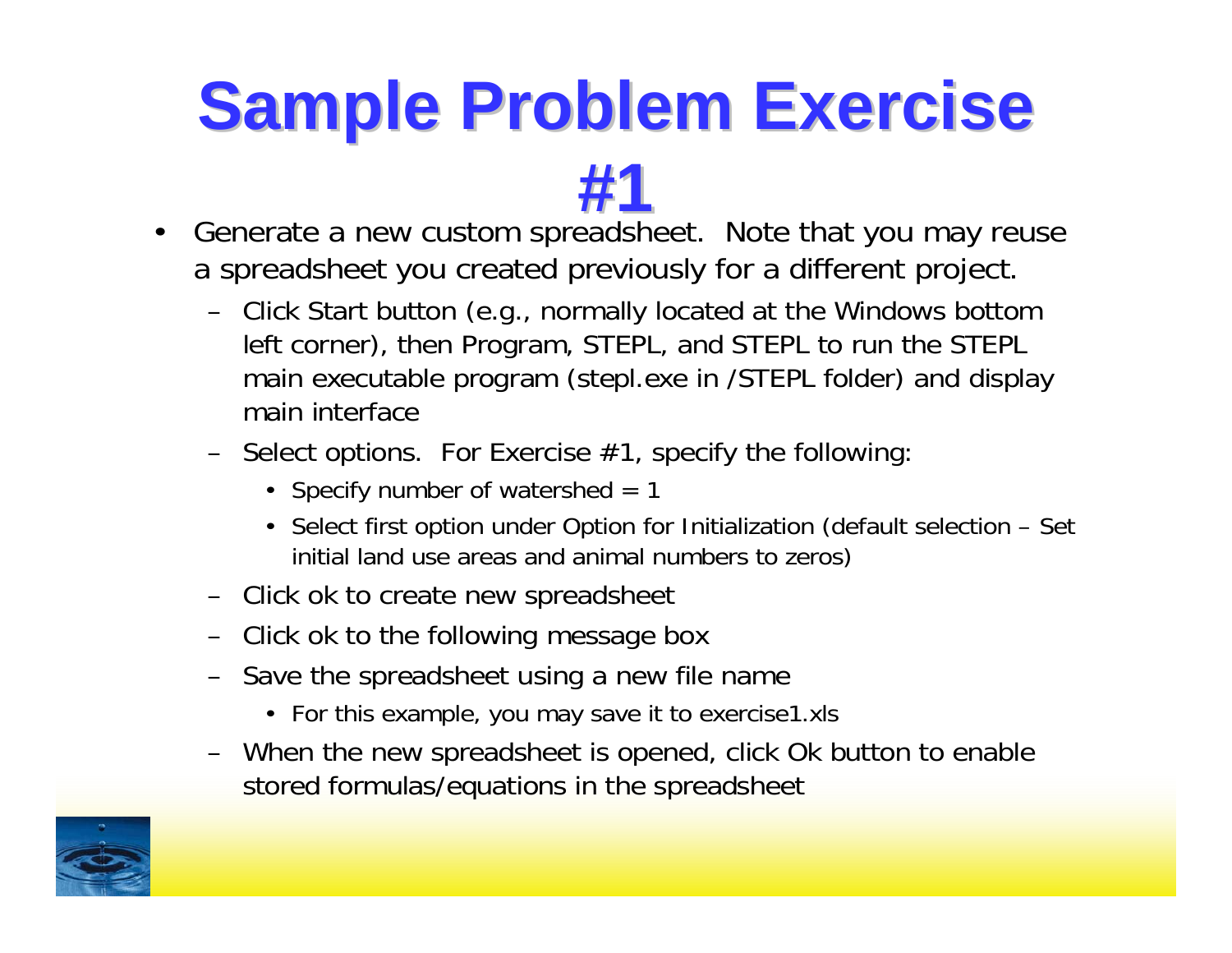- **#1** Enter data in the Input Worksheet (numbers in red in spreadsheet)
	- – By default, optional tables are not shown. Click yes to show the optional tables (Table 5-8) with their default values. Click no to hide them.
	- –Uncheck groundwater load calculation
	- – Select state = Alabama, and county = Cullman. Notice that initial values for Annual Rainfall and Number of Rain Days are automatically specified in Table 1 as you select a state or county.
	- –Select a weather station = AI Birmingham FAA. Notice that correction factors change with the selected weather station.
	- – In Table 1, enter the land use areas for your watershed (Refer next slide)
	- – Also in Table 1, Select the feedlot percent paved assuming feedlot area is not zero. Default value  $= 0.24\%$ .

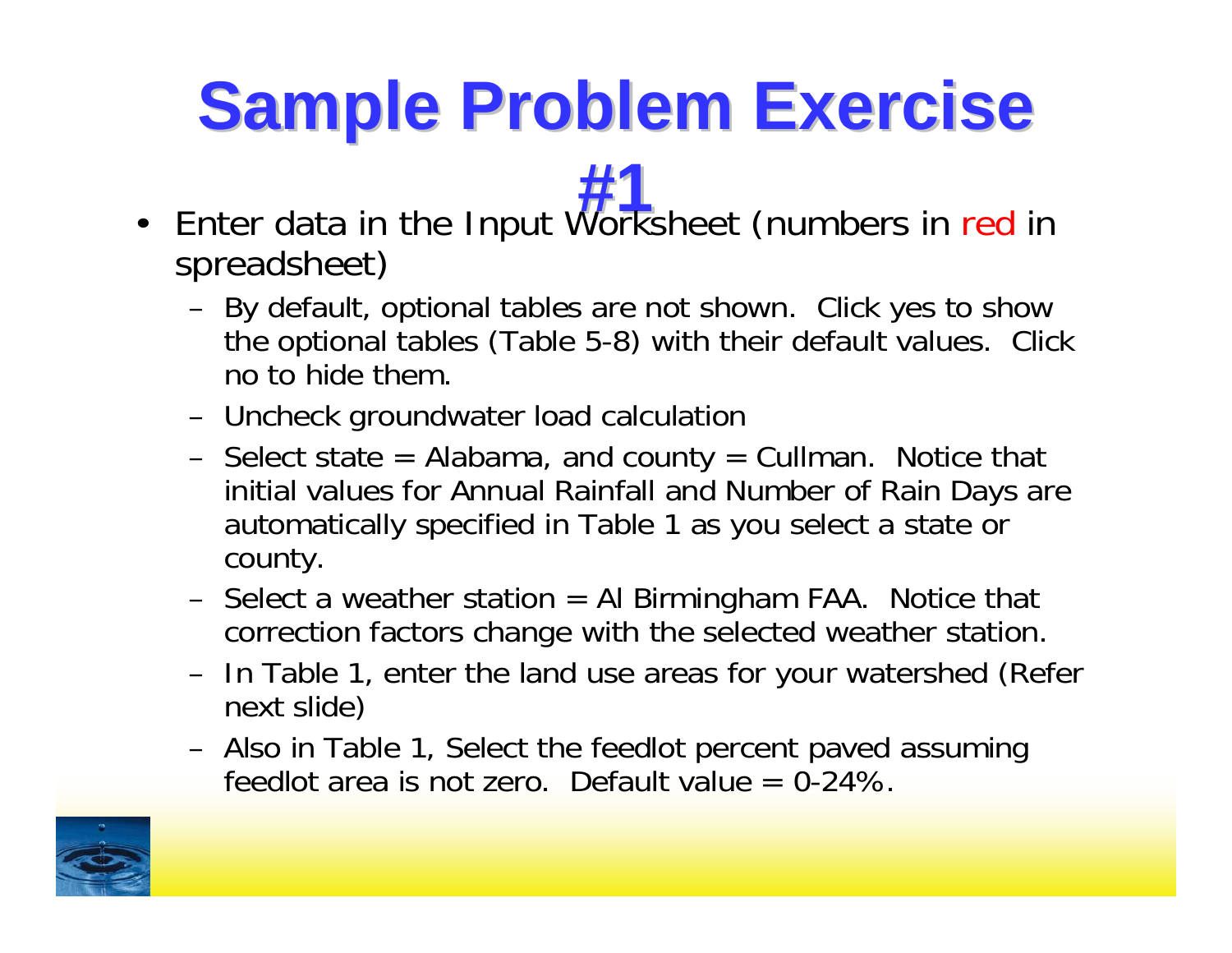- • Enter data in the Input Worksheet (numbers in red in spreadsheet), cont'd.
	- Also enter data into Tables 2 and 3. Set the number of months manure applied to 3
	- – In Table 4, examine the initial USLE parameter values for each land use type which were automatically specified as you selected the state and county.

| Table 1         |    | Table 2            |    |  |
|-----------------|----|--------------------|----|--|
| Cropland        | 75 | <b>Beef Cattle</b> | 10 |  |
| Pastureland     | 20 |                    |    |  |
| <b>Feedlots</b> |    | Dairy Cattle       |    |  |
|                 |    | Swine (Hog)        | 5  |  |
|                 |    | <b>Sheep</b>       |    |  |
|                 |    | Chicken            |    |  |

| Table 3                      |      |  |  |  |  |  |  |  |
|------------------------------|------|--|--|--|--|--|--|--|
|                              |      |  |  |  |  |  |  |  |
| No. of Septic Systems        |      |  |  |  |  |  |  |  |
| <b>Population per Septic</b> |      |  |  |  |  |  |  |  |
| System                       | 2.38 |  |  |  |  |  |  |  |
| Septic Failure Rate, %       | 0.8  |  |  |  |  |  |  |  |

You can always change the default and initial data when local data are available.

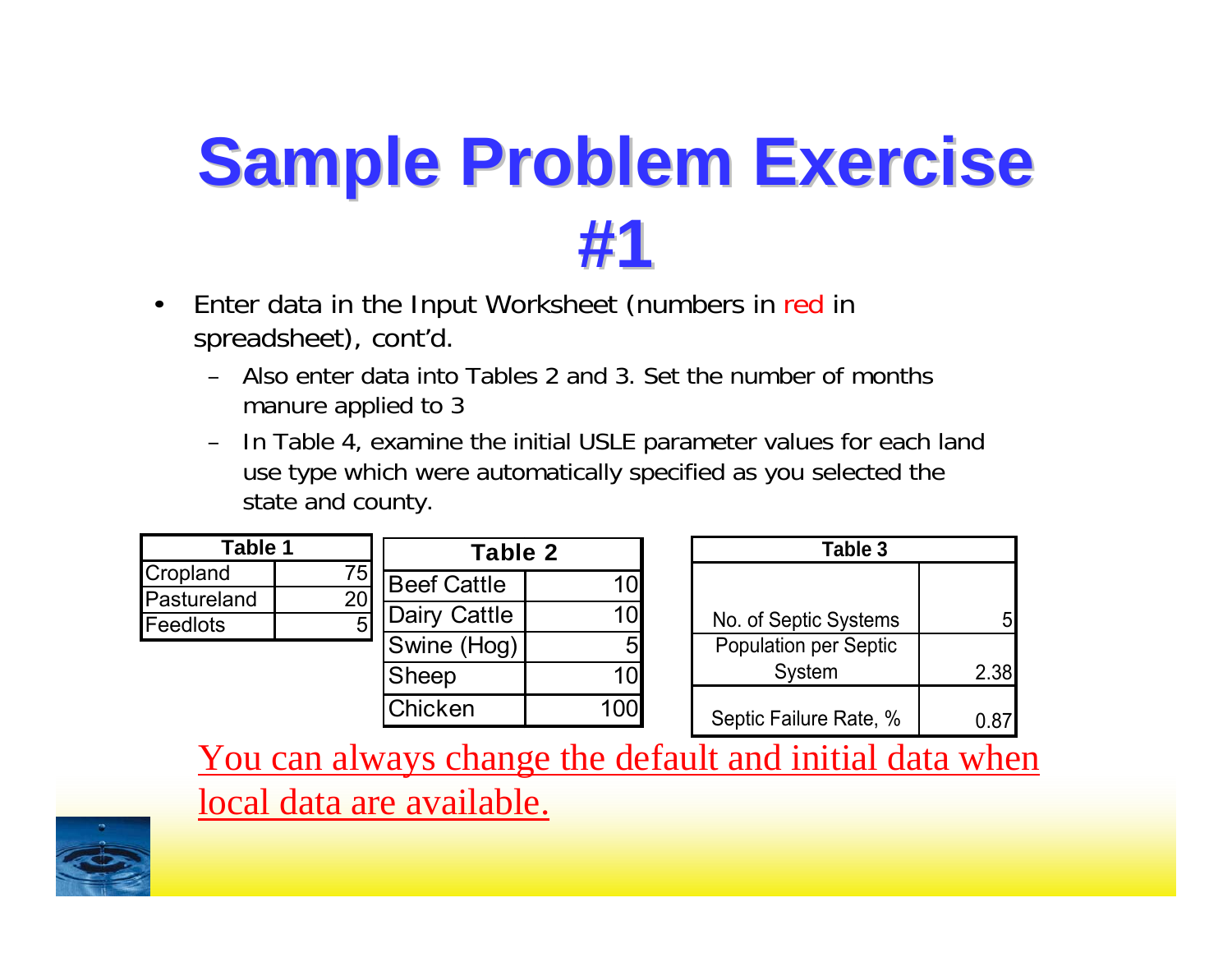**#1** $\bullet$  Examine estimated load in Total Load and Graph worksheets and enter the results below:

Total Annual N Load (lb/yr): \_\_\_\_\_\_\_\_ 4699.1 Total Annual P Load (lb/yr): \_\_\_\_\_\_\_\_ 1042.7 Total Annual Sediment Load (ton/yr): \_\_\_\_\_\_\_\_ 428.5

Amount and source with highest annual load contribution: N load (lb/yr): \_\_2276.2.0 What source: \_\_\_ Cropland P load (lb/yr): \_\_705.6 What source: \_\_\_ Cropland Sediment load (lb/yr): \_406.1 What source: \_\_\_ Cropland

Check groundwater load calculation on "Input" sheet to see load changes

Note that load reduction  $= 0$  since you have not specified any BMP yet – see next slide

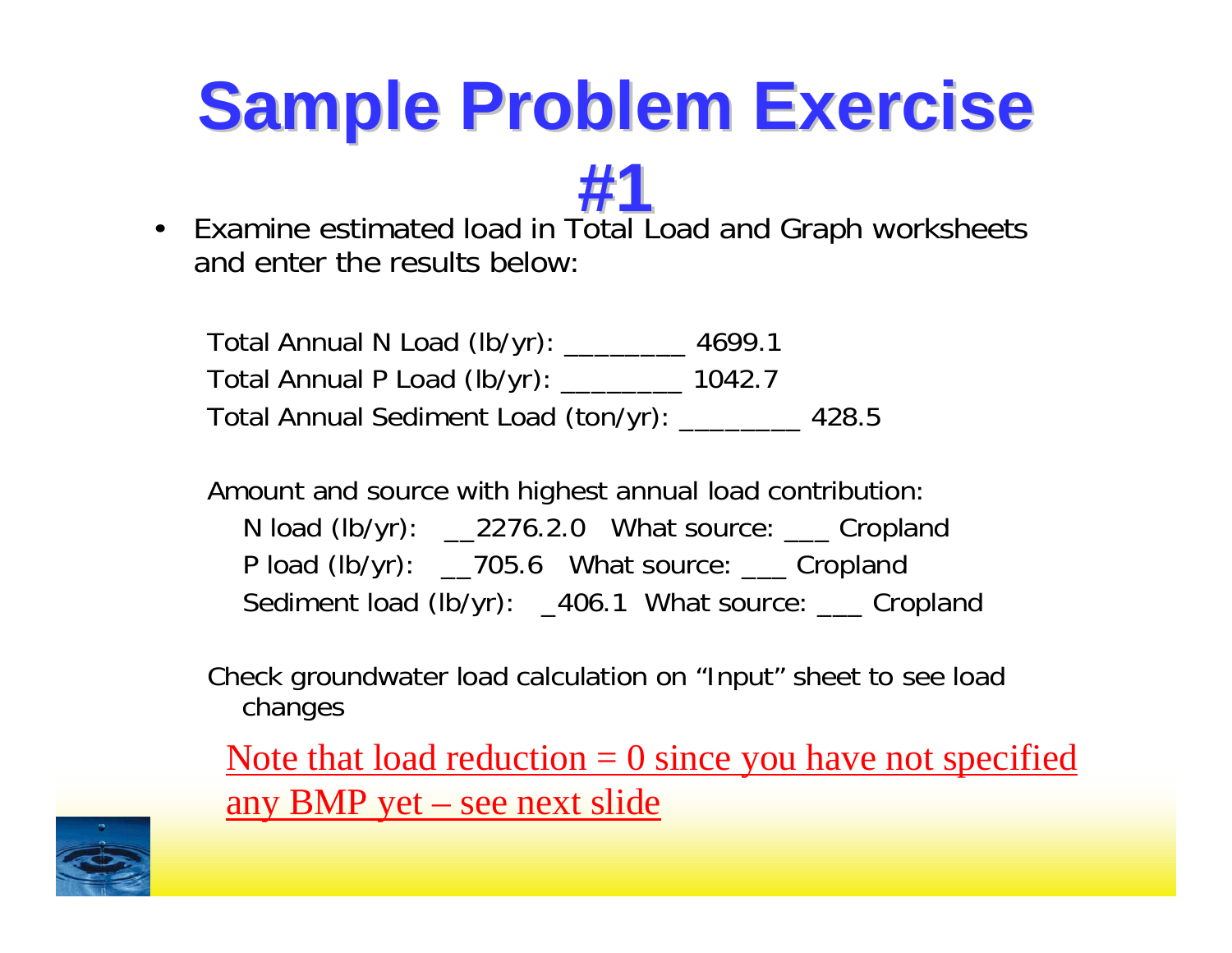#### **Sample Problem Exercise #1 Sample Problem Exercise #1**

- **For the same farm area, estimate total annual load reduction assuming reduced tillage is practiced in cropland areas**
- Enter BMP data in BMPs worksheet
	- – In Table 1 which is for cropland areas, select Reduced Tillage System under BMP column. Note that initial values of BMP efficiencies are automatically specified with the selected BMP.

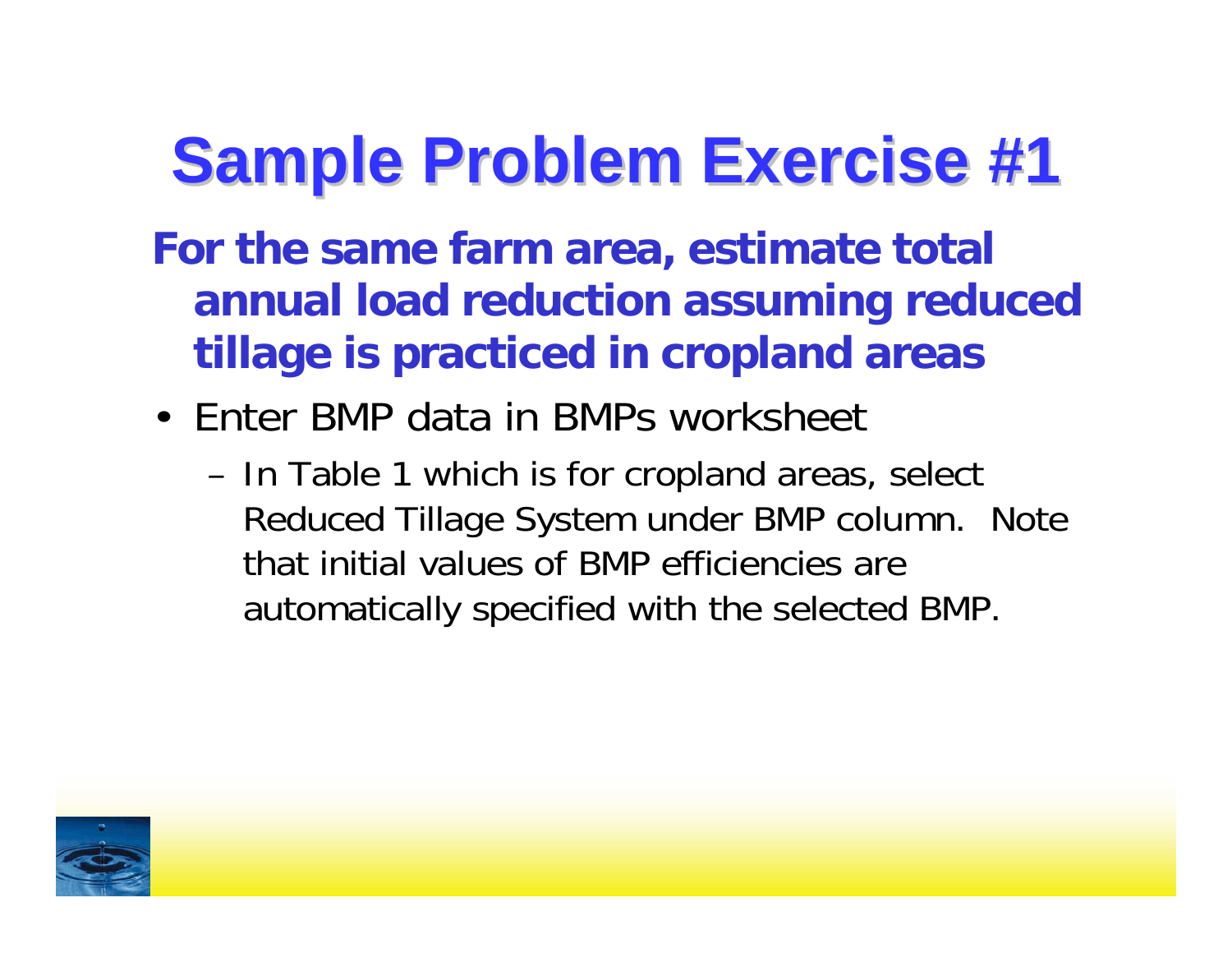• Examine estimated load reduction in Total Load and Graph worksheets and enter the results below:

Total Annual N Load Reduction (lb): \_\_\_\_\_\_ 1511.8 Total Annual P Load Reduction (lb): \_\_\_\_\_\_\_467.6 Total Annual Sediment Load Reduction (ton): \_\_\_\_\_304.6

Source with highest annual load contribution after BMP: N load (lb): \_\_\_\_2135.9 What source: \_\_Feedlots P load (lb): 292.9 What source: Feedlots Sediment load (lb): \_\_\_101.5 What source: \_\_Cropland

#### **End of Problem Exercise #1 End of Problem Exercise #1 – Try adjusting your Try adjusting your input data and reexamine the results. input data and reexamine the results.**

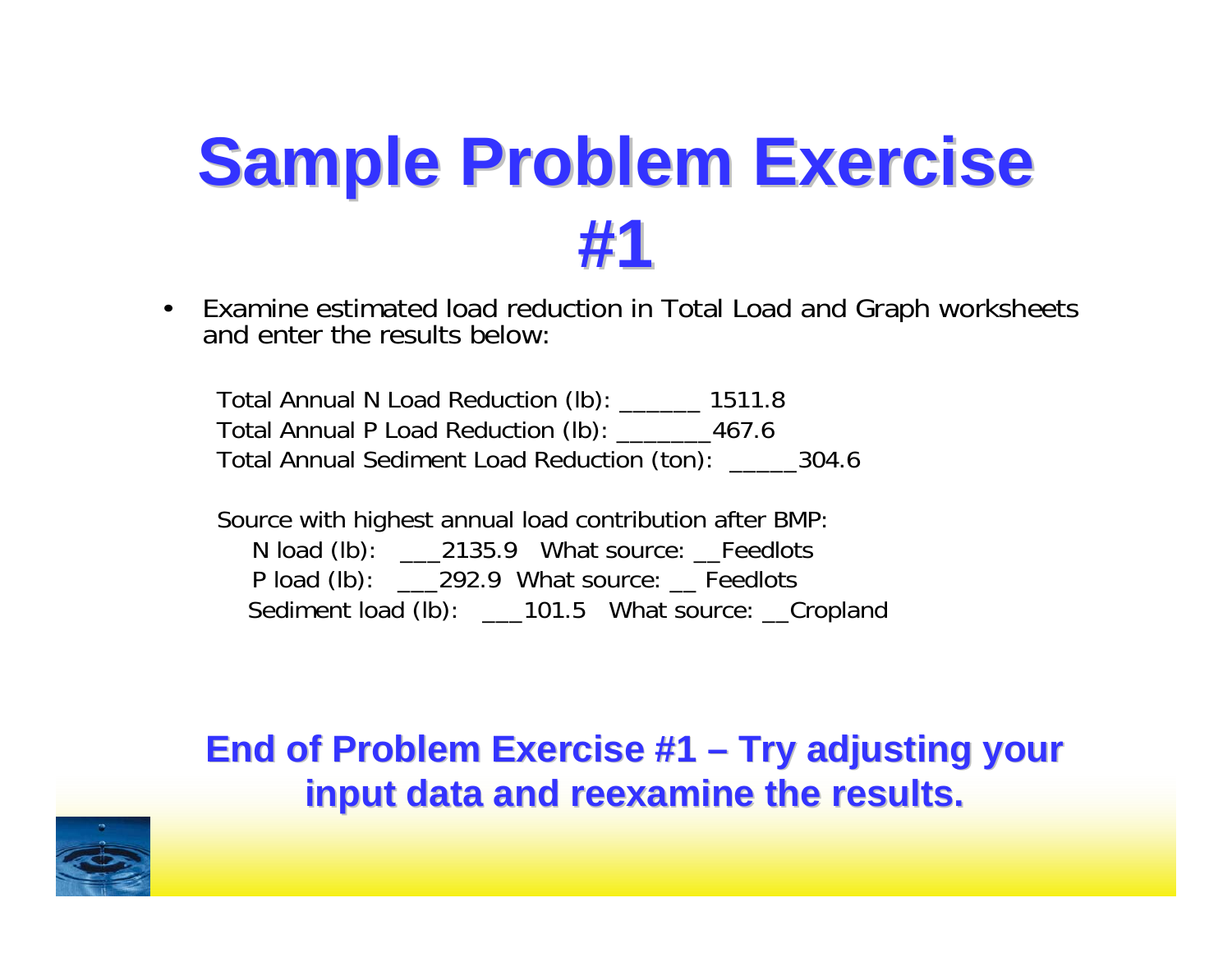**For the same farm area, estimate total annual load reduction assuming reduced tillage is practiced in cropland areas and Solids Separation Basin BMP on feedlots**

#### • Create a spreadsheet for this project or exercise.

- – Instead of generating a new custom spreadsheet using the STEPL main executable program, you will be using the spreadsheet in the previous exercise.
- – Save the spreadsheet used for Exercise #1 to save recent changes.
- – Save this spreadsheet with a new name (exercise2.xls, be sure to **save the file as \*.xls type**). This new spreadsheet will be used for Exercise #2.

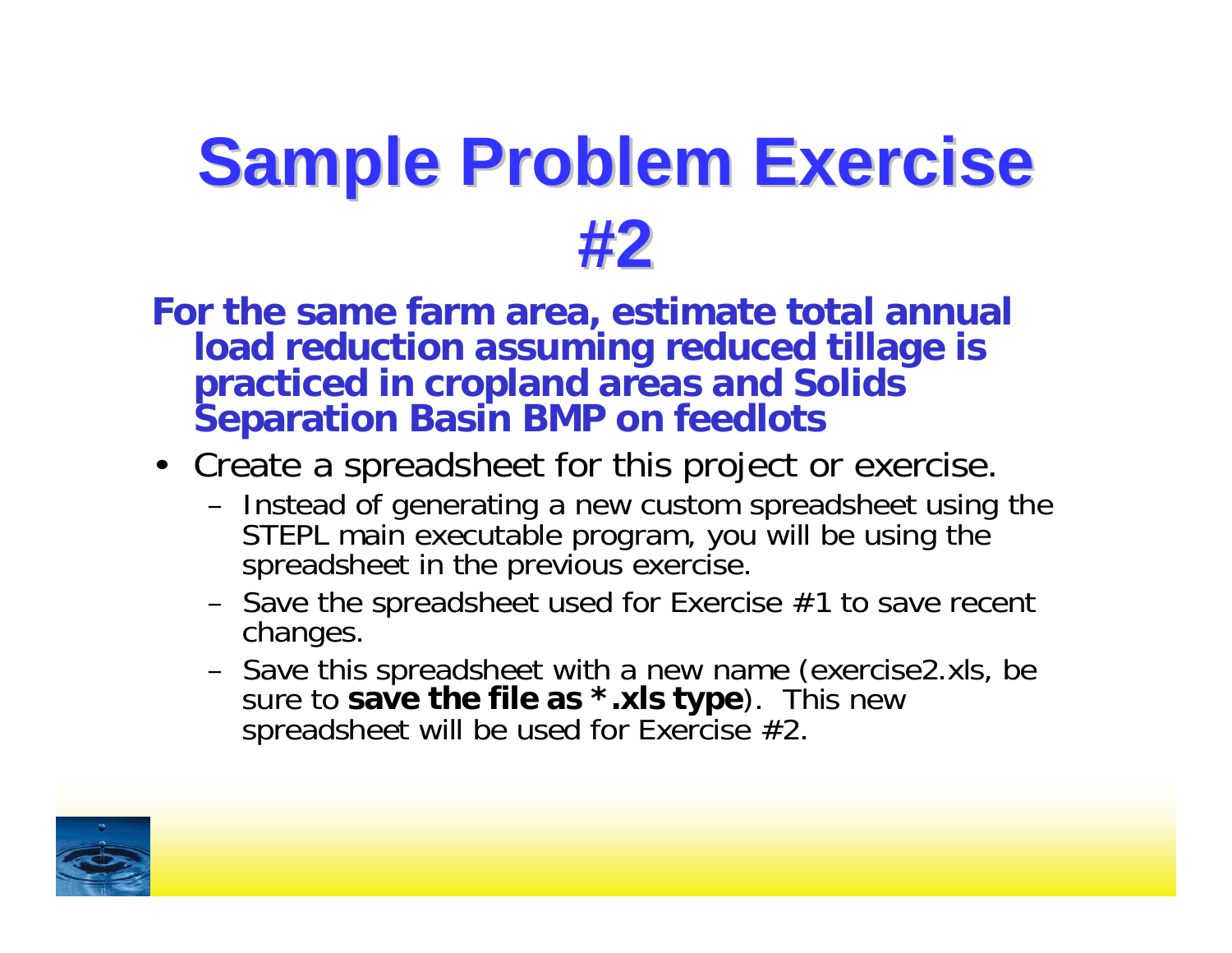- • Enter new data in the Input Worksheet
	- – Note that all the input data entered in the previous spreadsheet are still valid
	- Only modification is an additional BMP

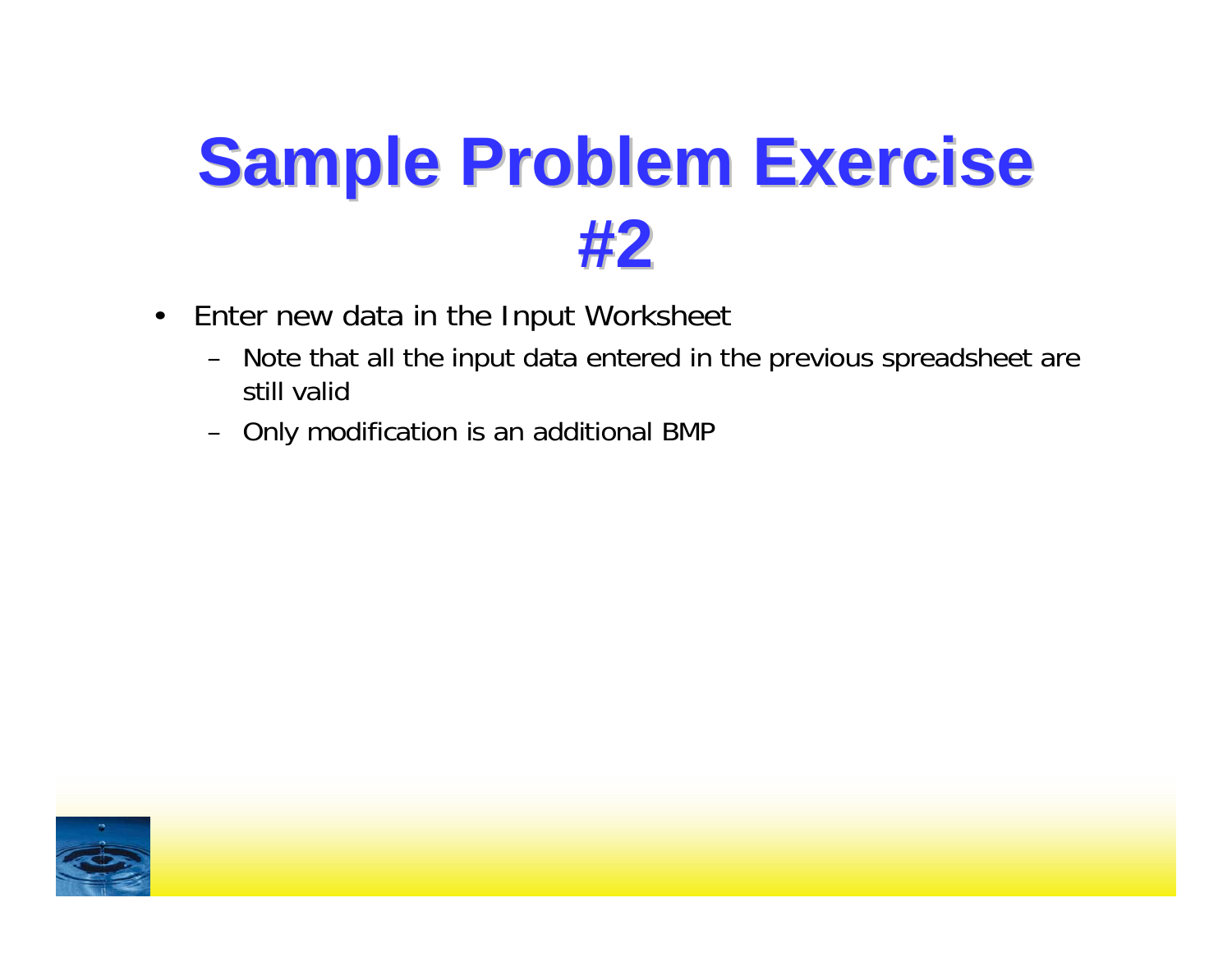

 $\bullet$ Examine estimated load reduction in Total Load and Graph worksheets and enter the results below:

Total Annual N Load Reduction (lb): \_\_\_\_2259.4 Total Annual P Load Reduction (lb): \_\_\_\_\_ 558.4 Total Annual Sediment Load Reduction (ton): \_\_\_\_ 304.6

Source with highest annual load contribution after BMP: N load (lb): \_1388.3 What source: \_\_Feedlots P load (lb): \_238.0 What source: \_\_Cropland Sediment load (lb): \_101.5 What source: \_\_Cropland

Note that load reductions have been calculated since BMPs have been already specified in the previous exercise. For this exercise, assume that the same BMPs are installed for all cropland and urban areas in the 8-digit watershed.

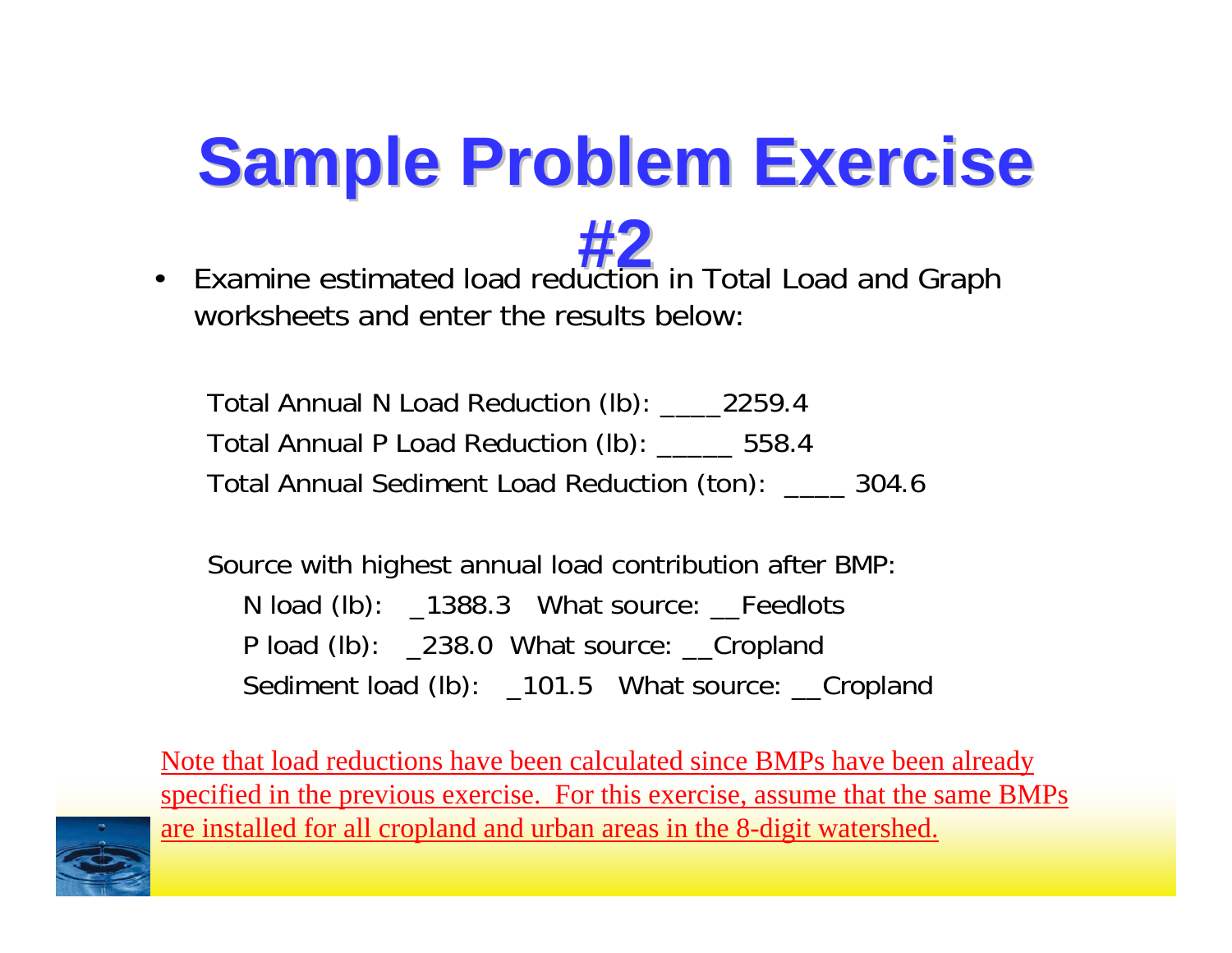

**Estimate total annual load and load reduction for a watershed that consists more than one farm where all croplands are practicing reduced tillage and filter strips (shown below) and urban open spaces has LID/Bioretention:**



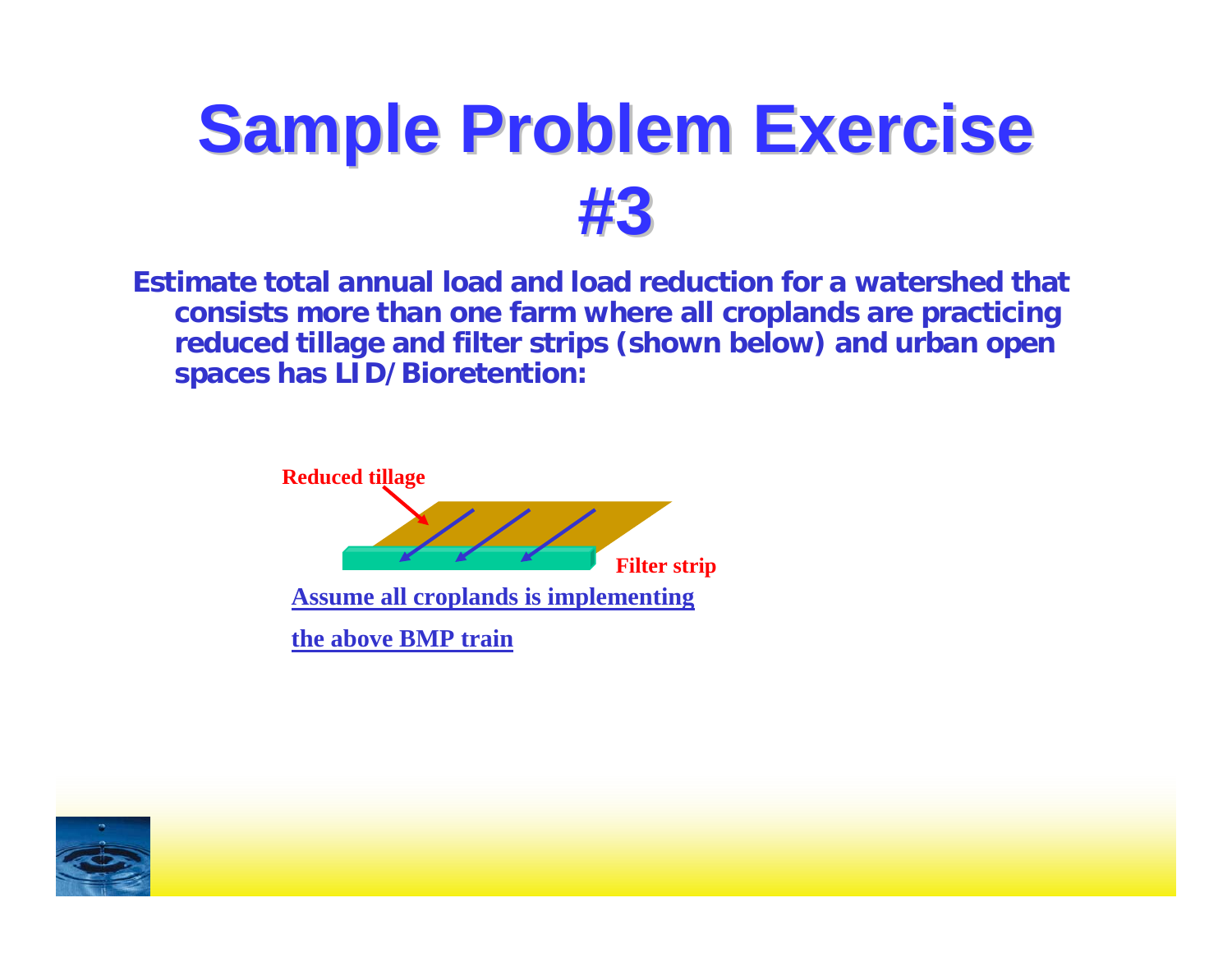- Create a spreadsheet for this project or exercise.
	- –Save the spreadsheet used in Exercise #2 to exercise3.xls.
	- –Enter new data in the Input Worksheet

| <b>Watershed</b> | <b>Urban</b>                                                        | <b>Cropland</b>                          | <b>Pastureland Forest</b> |                   | <b>User</b><br>Defined | Feedlots       | <b>Feedlot Percent</b><br><b>Paved</b> |             |                                    |
|------------------|---------------------------------------------------------------------|------------------------------------------|---------------------------|-------------------|------------------------|----------------|----------------------------------------|-------------|------------------------------------|
| W1               | 100                                                                 | <b>500</b>                               | 50                        | 25                |                        |                | $5$ 0 0-24%<br>H                       |             |                                    |
|                  | 2. Input agricultural animals                                       |                                          |                           |                   |                        |                |                                        |             |                                    |
| Watershed        |                                                                     | Beef Cattle   Dairy Cattle   Swine (Hog) |                           | <b>Sheep</b>      | <b>Horse</b>           | <b>Chicken</b> | Turkey                                 | <b>Duck</b> | $#$ of months<br>manure<br>applied |
| W1               | 20                                                                  | 10                                       |                           | 10I               |                        | 2000           |                                        |             |                                    |
|                  | 3. Input septic system and illegal direct wastewater discharge data |                                          |                           |                   |                        |                |                                        |             |                                    |
|                  |                                                                     |                                          |                           | <b>Wastewater</b> | <b>Direct</b>          |                |                                        |             |                                    |
|                  | No. of                                                              | <b>Population</b>                        | <b>Septic</b>             | <b>Direct</b>     | <b>Discharge</b>       |                |                                        |             |                                    |
|                  | <b>Septic</b>                                                       | per Septic                               | <b>Failure</b>            | Discharge,        | Reduction,             |                |                                        |             |                                    |
| Watershed        | <b>Systems</b>                                                      | <b>System</b>                            | Rate, %                   | # of People       | $\%$                   |                |                                        |             |                                    |
| W <sub>1</sub>   | 50                                                                  | 2.38                                     | 0.87                      | 0.                |                        |                |                                        |             |                                    |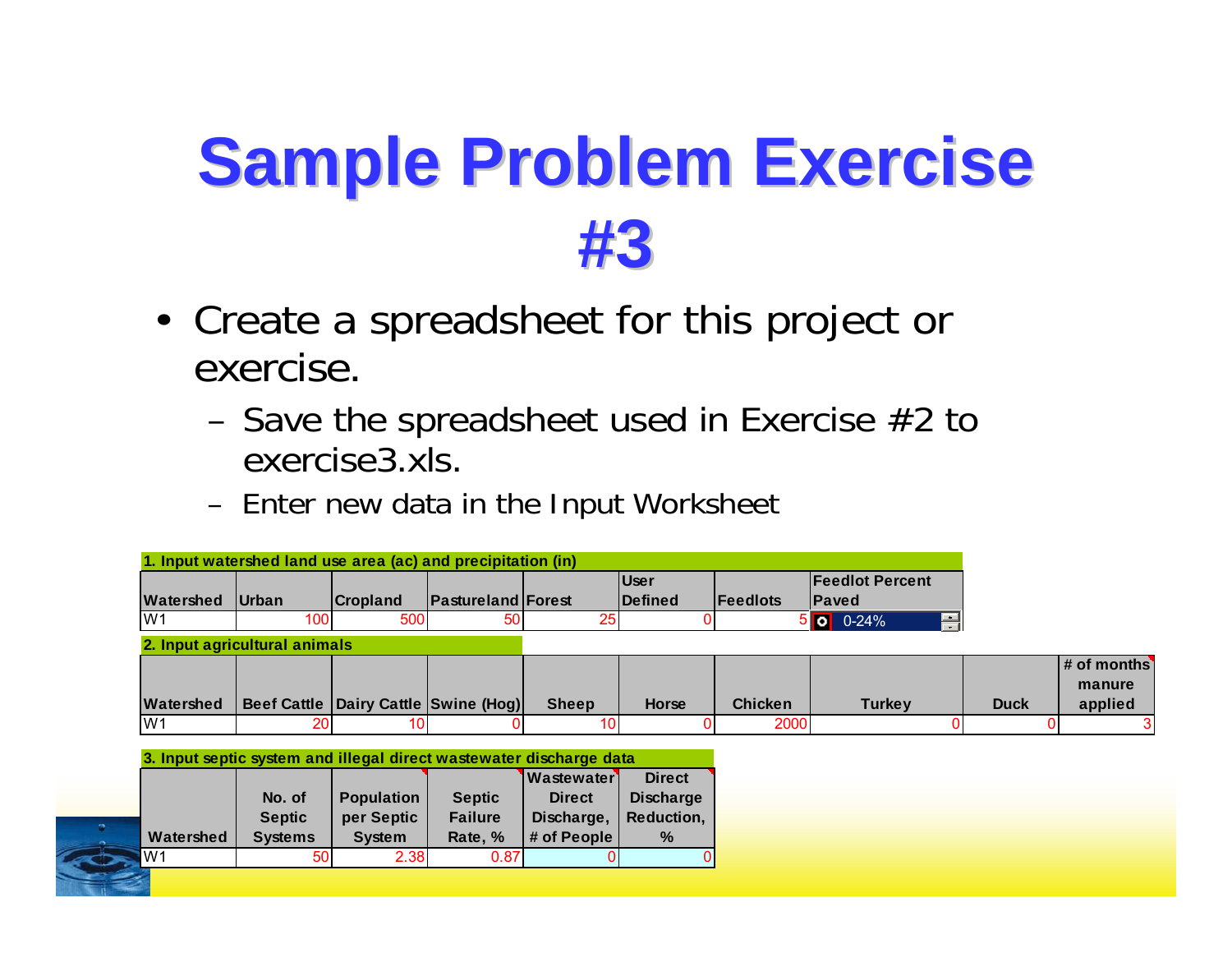$\bullet$  Examine estimated load in Total Load and Graph worksheets and enter the results below:

Total Annual N Load (lb): \_\_\_\_17015.2 Total Annual P Load (lb): \_\_\_\_ 4108.5 Total Annual Sediment Load (ton): \_\_\_ 1526.7

Source with highest annual load contribution: N load (lb): \_\_11208.3 What source: \_\_\_Cropland P load (lb): \_\_3176.6 What source: \_\_\_\_Cropland Sediment load (lb): \_\_1467.7 What source: \_\_Cropland



Hint: Check BMPs page to make sure no BMP is selected.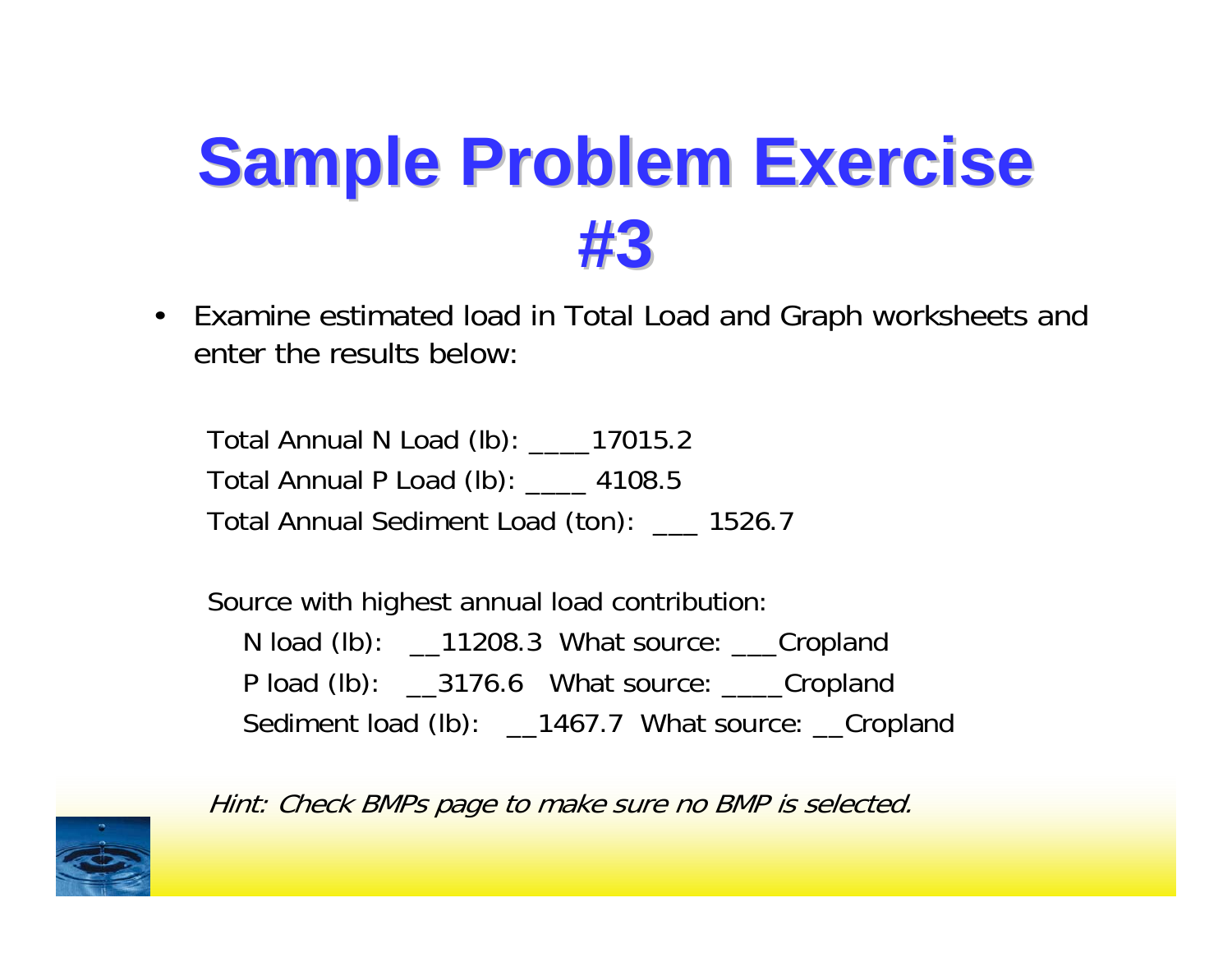- $\bullet$  Enter BMP data in BMP worksheet
	- – In Table 1, which is for cropland areas, select "Combined-BMP calculated" under BMP column to indicate that we have <sup>a</sup>"Reduced Tillage-Filter Strip" BMP train in croplands.
	- Note that the N, P, BOD, and Sediment BMP efficiencies remained zero. If you have the combined efficiency values for this particular BMP train, enter them in Table 7 (number in red). These values will be reflected in Table 1 and in other tables (i.e., if the same BMP train is implemented for other land uses).
	- – If you do not have the values, you may use the BMP calculator (next step)

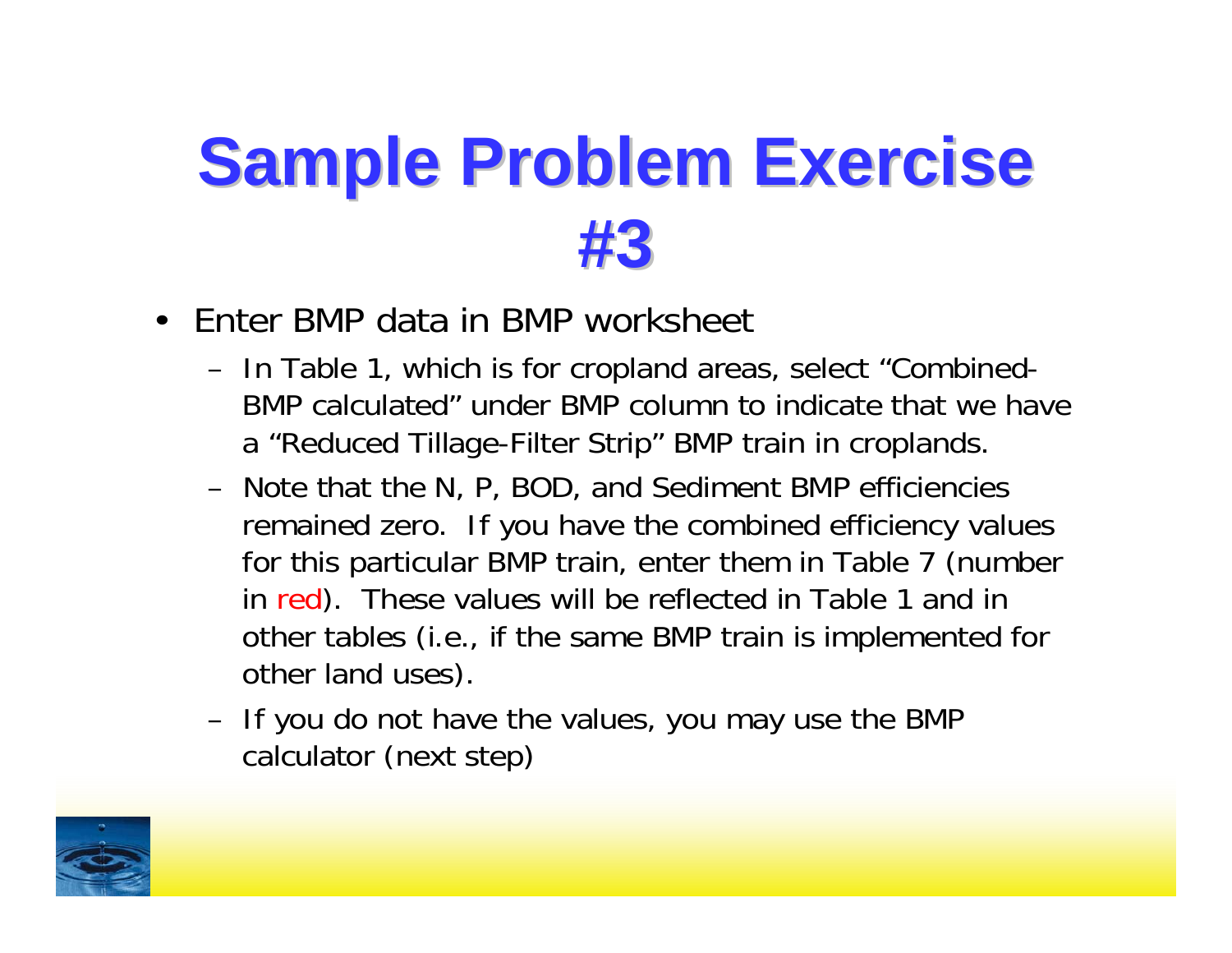**#3**

- $\bullet$  Use BMP Calculator to estimate combined efficiencies of the BMP train
	- Run the BMP Calculator by selecting the STEPL/BMP Calculator menu of the STEPL spreadsheet. If the system cannot find the BMP Calculator program, navigate to /STEPL folder and select BMP Calculator exe
	- Using the BMP Calculator interface, do the following (refer back to slide 13 for steps in using BMP Calculator):
		- Add two BMP boxes (one each for Reduced Tillage, and Filter Strip)
		- •Enter BMP information (type, area, etc.) for each BMP box by double-clicking the box (Question: What is the area associated with the filter strip)
		- • Specify the connection between the two BMPs (Question: Which BMP should be upstream). You may move the boxes to make them more readable
		- Calculate the combined efficiencies for N, P, BOD, and Sediment (0.865, 0.863, ND, 0.913).
		- Enter the combined efficiencies in Table 7 of STEPL spreadsheet. Note the efficiencies are reflected in Table 1.



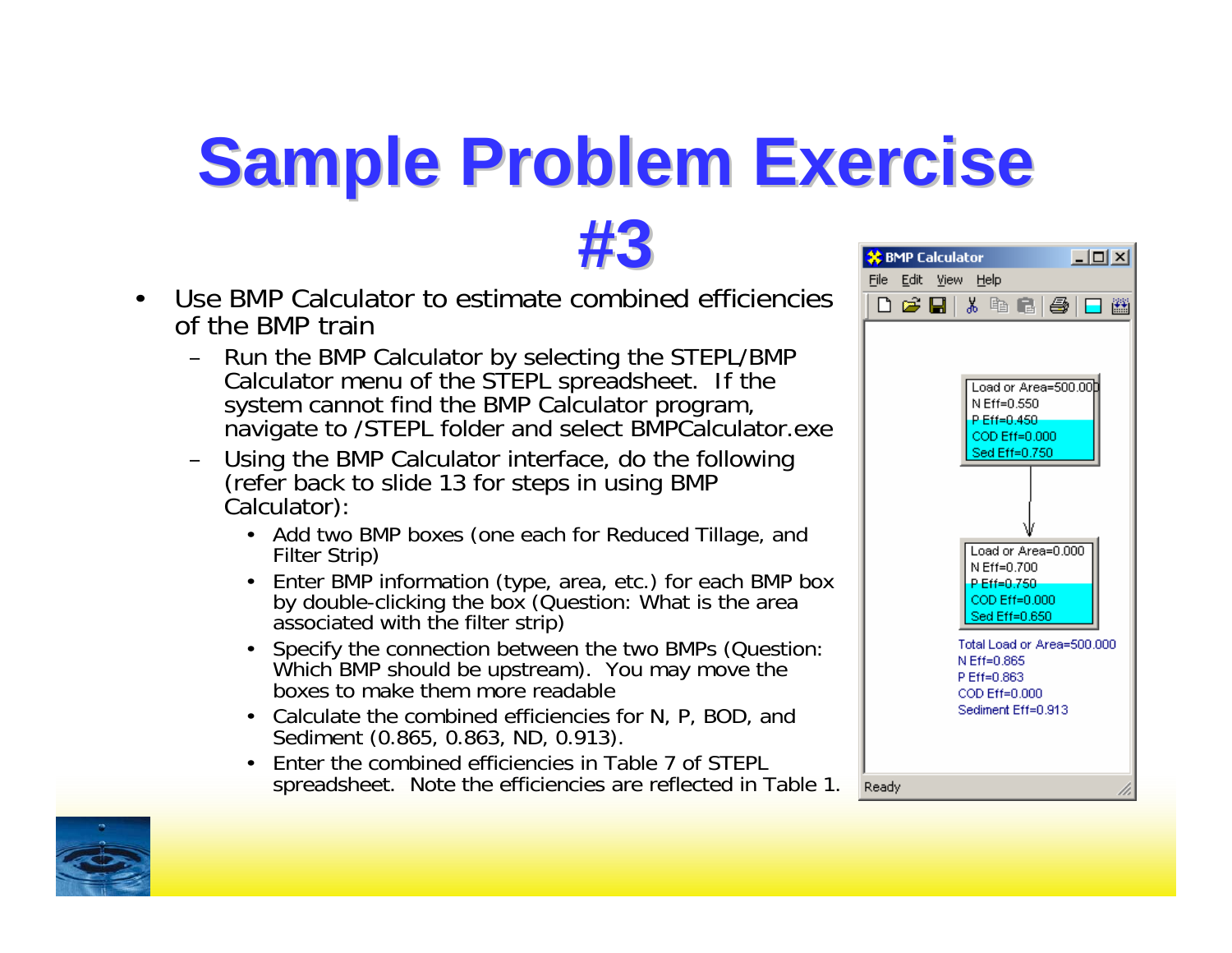- $\bullet$  Click Urban BMP Tool
	- – Select Open Space under urban land use options->Select LID/Bioretention under Available LID/BMP -> Click Apply

| Set Urban LID/BMP            |                       |                                                    |                                 | $\vert x \vert$ |
|------------------------------|-----------------------|----------------------------------------------------|---------------------------------|-----------------|
| Select a Watershed:          |                       |                                                    |                                 |                 |
| Select an Urban Land Use     |                       |                                                    |                                 |                 |
| $\Gamma$ Commercial          | $\bigcirc$ Industrial | C Institutional                                    | C Transportation C Multi Family |                 |
| Single Family                |                       | C Urban-Cultivated C Vacant-Developed C Open Space |                                 |                 |
| Select LID/BMP               |                       |                                                    |                                 |                 |
| <b>Available LID/BMP:</b>    |                       | LID/BMP Area (ac):                                 | Total Available Area (ac):      |                 |
| LID/Bioretention             |                       | 5.00                                               | 5.00                            |                 |
| $\triangleright$ Simple form | <b>Reset All</b>      |                                                    | Apply LID/BMP                   | Exit            |

You can always manually change the initial BMP efficiencies if local data are available.

If your BMP is not in the selection list, you may use STEPL-View/Edit BMP List menu to add your BMP to the database (pls refer to the user manual)

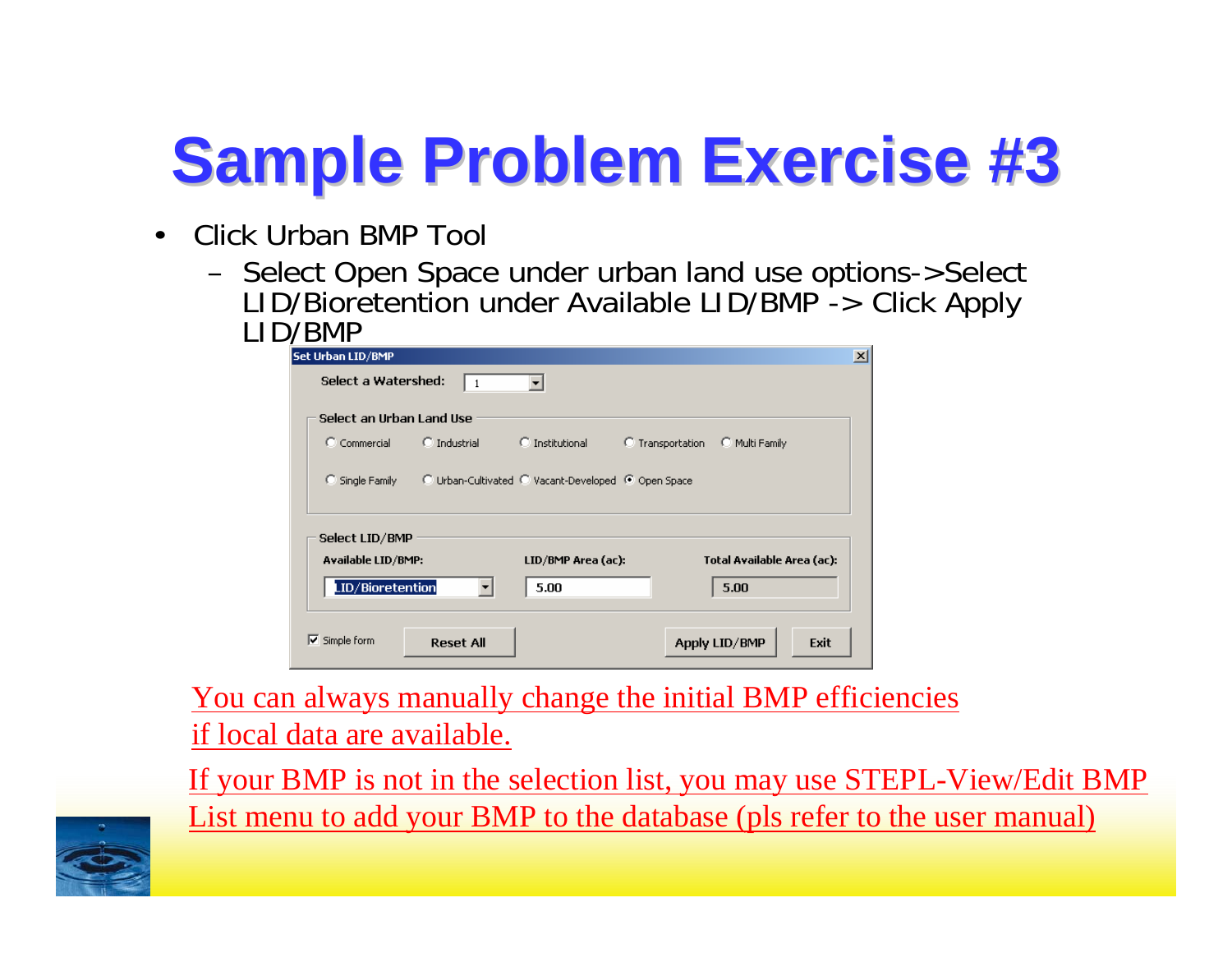

• Examine estimated load reduction in Total Load and Graph worksheets and enter the results below:

Total Annual N Load Reduction (lb): \_\_\_9929.3 Total Annual P Load Reduction (lb): \_\_\_\_ 2833.4 Total Annual Sediment Reduction (ton): \_\_\_\_ 1340.0

Source with highest annual load contribution after BMP: N load (lb): 2952.4 What source: Peedlot P load (lb): \_658.6 What source: \_Feedlot Sediment load (lb): \_\_127.7 What source: \_\_Cropland

**End of Problem Exercise #3 End of Problem Exercise #3 – Try adjusting your Try adjusting your input data and reexamine the results. input data and reexamine the results.**

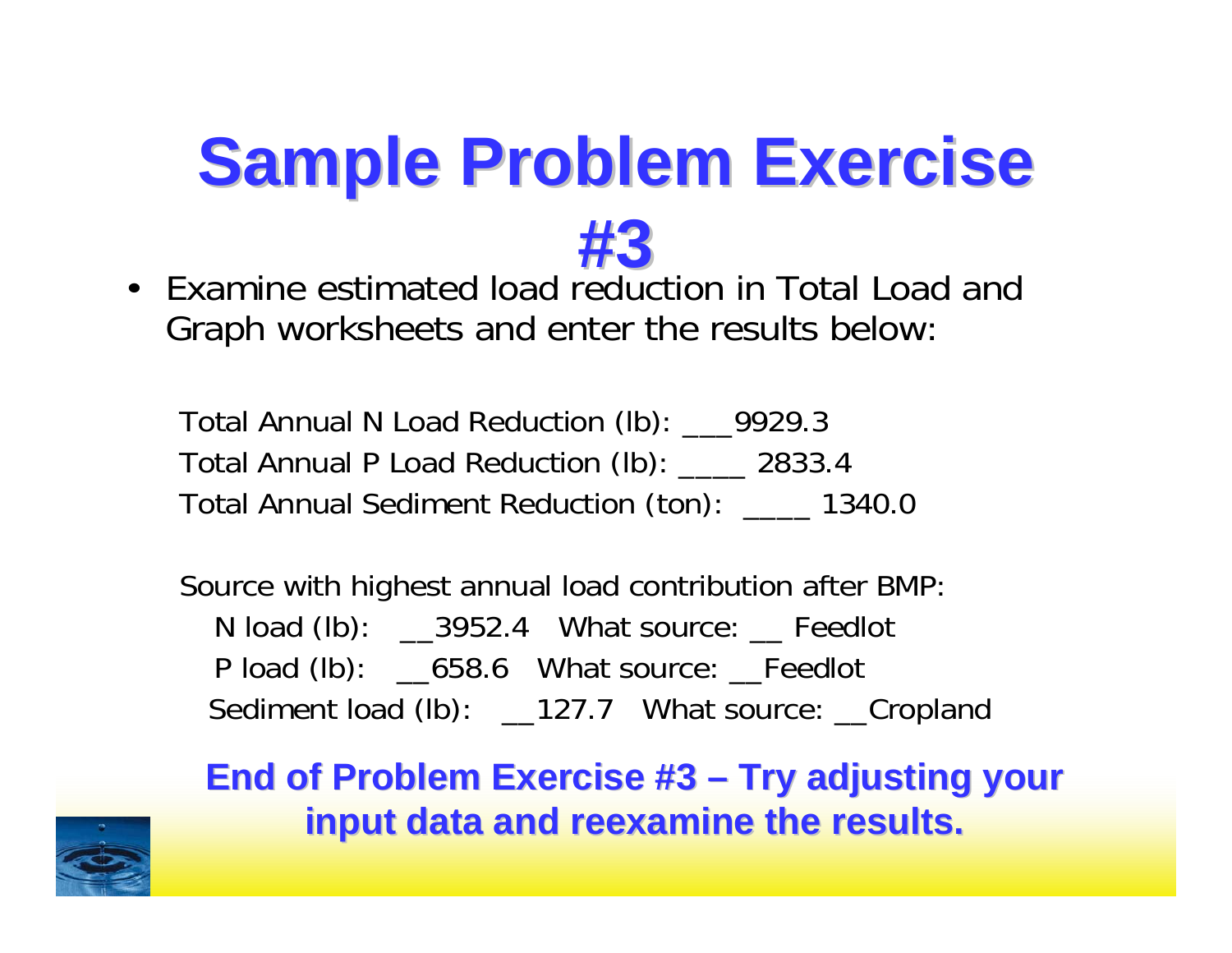#### **#4**

- Generate a new custom spreadsheet.
	- – Similar to exercise 1 create a new spreadsheet, but specify two watersheds this time ( Program-> STEPL-> STEPL)
	- –Select options. For Exercise  $#2$ , specify the following
		- Specify number of watershed = 2
		- Select first option under Option for Initialization (default selection – Set initial land use areas and animal numbers to zeros)
	- –Click ok to create new spreadsheet
	- –Click ok to the following message box
	- – Save the spreadsheet using a new file name
		- For this example, you may save it to exercise4.xls
	- – When the new spreadsheet is opened, click Ok button to enable stored formulas/equations in the spreadsheet

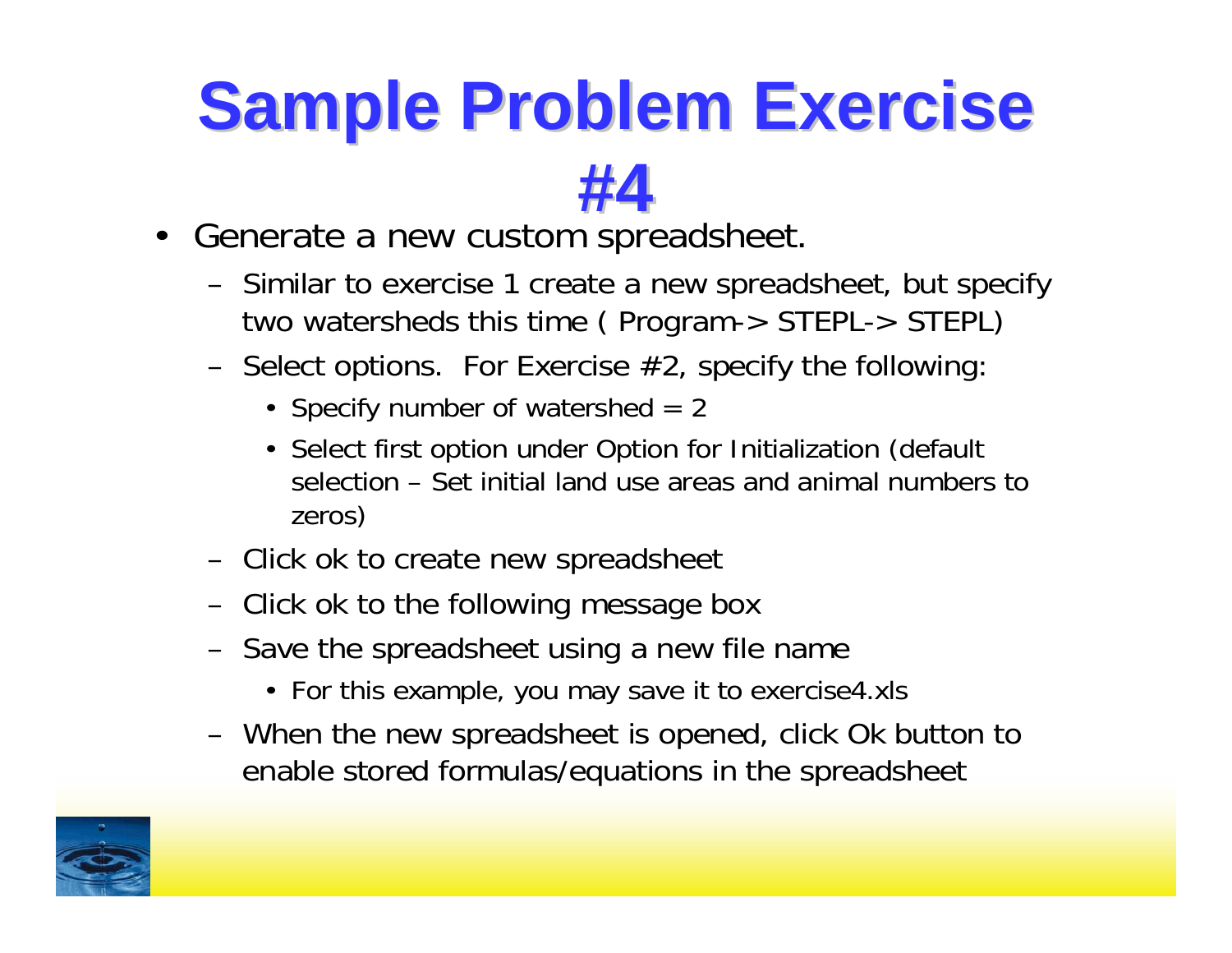- **#4**• Enter data in the Input Worksheet (numbers in red in spreadsheet)
	- Select state = Alabama, and county = Cullman.
	- Select a weather station = Al Birmingham FAA.

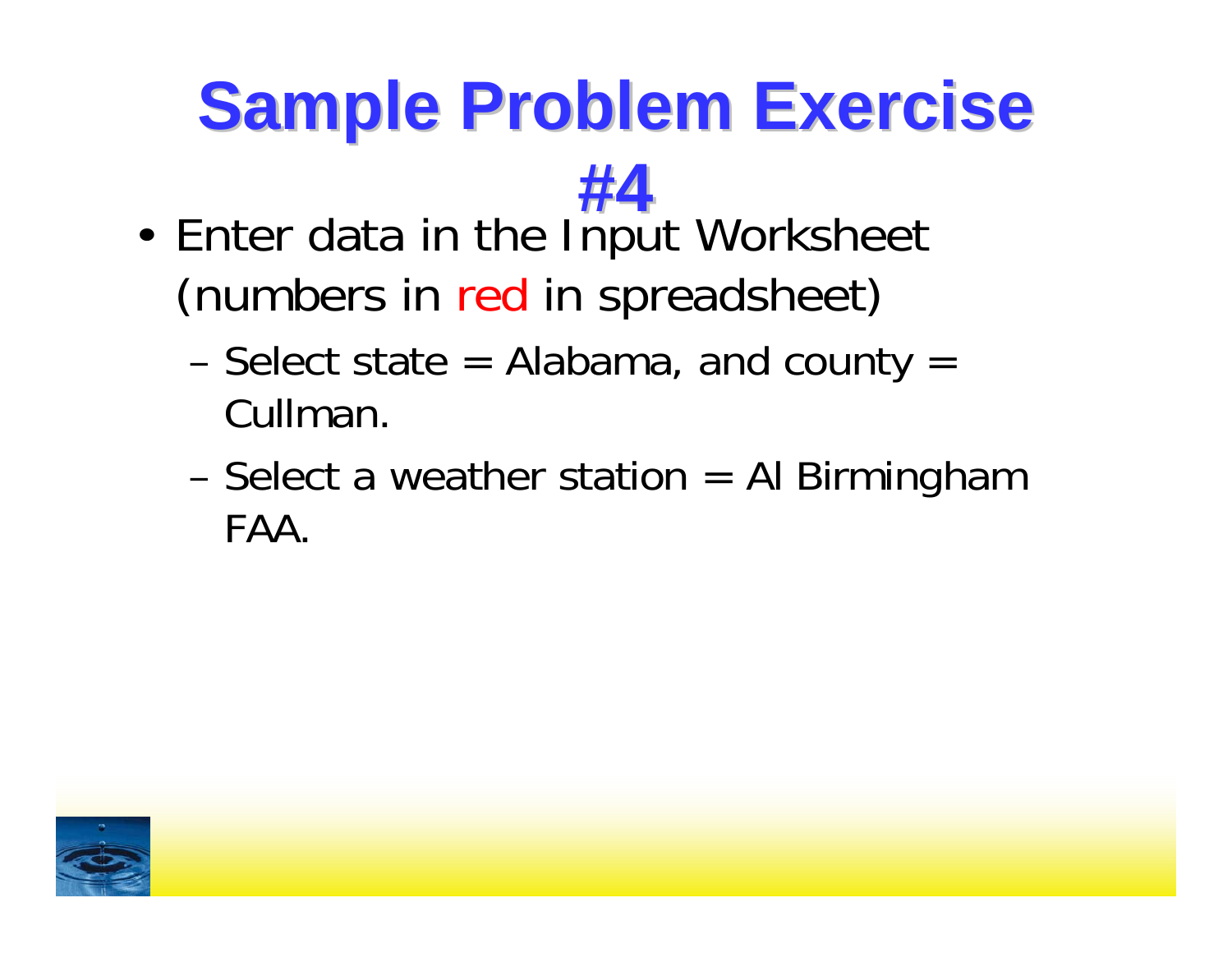• Enter data in the Input Worksheet (numbers in red in spreadsheet), cont'd

|                |                               |                 |                                          |                 | <b>User</b>    |                | <b>Feedlot Percent</b>                                                           |             |                         |
|----------------|-------------------------------|-----------------|------------------------------------------|-----------------|----------------|----------------|----------------------------------------------------------------------------------|-------------|-------------------------|
| Watershed      | <b>Urban</b>                  | <b>Cropland</b> | <b>Pastureland Forest</b>                |                 | <b>Defined</b> | Feedlots       | <b>IPaved</b>                                                                    |             |                         |
| W <sub>1</sub> |                               | 100             |                                          |                 |                |                | $\begin{array}{ c c c c c }\n\hline\n0&0&0&24\% \hline\n\end{array}$<br>$\equiv$ |             |                         |
| W <sub>2</sub> |                               | 200             | 60                                       |                 |                |                | $10$ o 0-24%<br>$\blacksquare$                                                   |             |                         |
|                | 2. Input agricultural animals |                 |                                          |                 |                |                |                                                                                  |             |                         |
|                |                               |                 |                                          |                 |                |                |                                                                                  |             | $#$ of months<br>manure |
| Watershed      |                               |                 | Beef Cattle   Dairy Cattle   Swine (Hog) | <b>Sheep</b>    | <b>Horse</b>   | <b>Chicken</b> | <b>Turkey</b>                                                                    | <b>Duck</b> | applied                 |
| W <sub>1</sub> |                               | 10              |                                          | 10              |                | 1000           |                                                                                  |             |                         |
| W <sub>2</sub> |                               | 10              |                                          | 10 <sub>1</sub> |                | 1000           |                                                                                  |             |                         |
| Total          | 20                            | 20 <sub>l</sub> | 20                                       | 20              |                | 2000           | 20                                                                               |             |                         |

**3. Input septic system and illegal direct wastewater discharge data**

|                |                |                   |                | <b>Wastewater</b> | <b>Direct</b>    |
|----------------|----------------|-------------------|----------------|-------------------|------------------|
|                | No. of         | <b>Population</b> | <b>Septic</b>  | <b>Direct</b>     | <b>Discharge</b> |
|                | <b>Septic</b>  | per Septic        | <b>Failure</b> | Discharge,        | Reduction,       |
| Watershed      |                |                   | Rate, %        | # of People       | $\frac{9}{6}$    |
|                | <b>Systems</b> | <b>System</b>     |                |                   |                  |
| W <sub>1</sub> |                | 2.43              |                |                   | 0                |

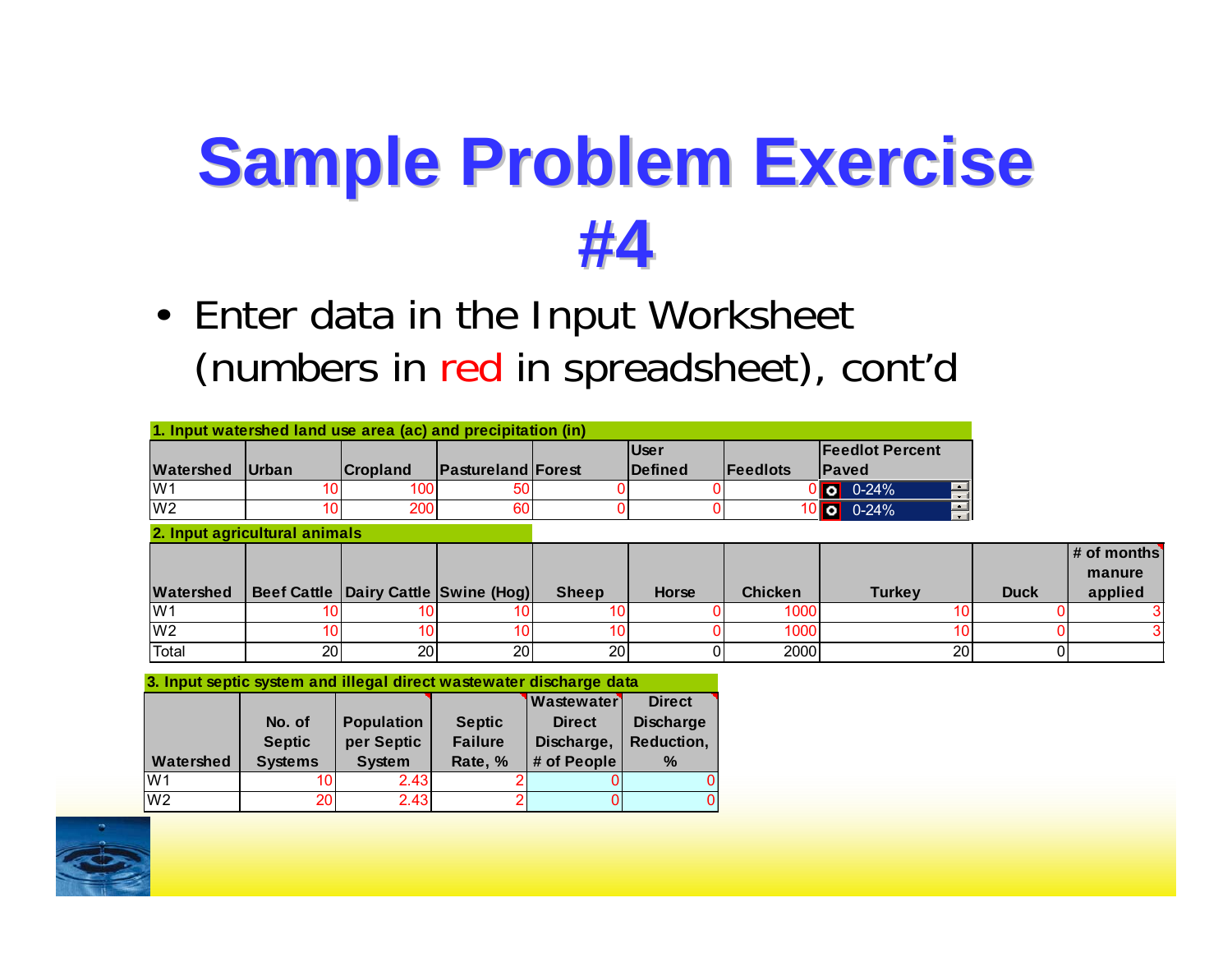- • Cropland in watershed 1 has the same BMP train as in example 2,
- •Cropland in watershed 2 has filter strip
- $\bullet$ Pastureland in both watersheds has filter strip



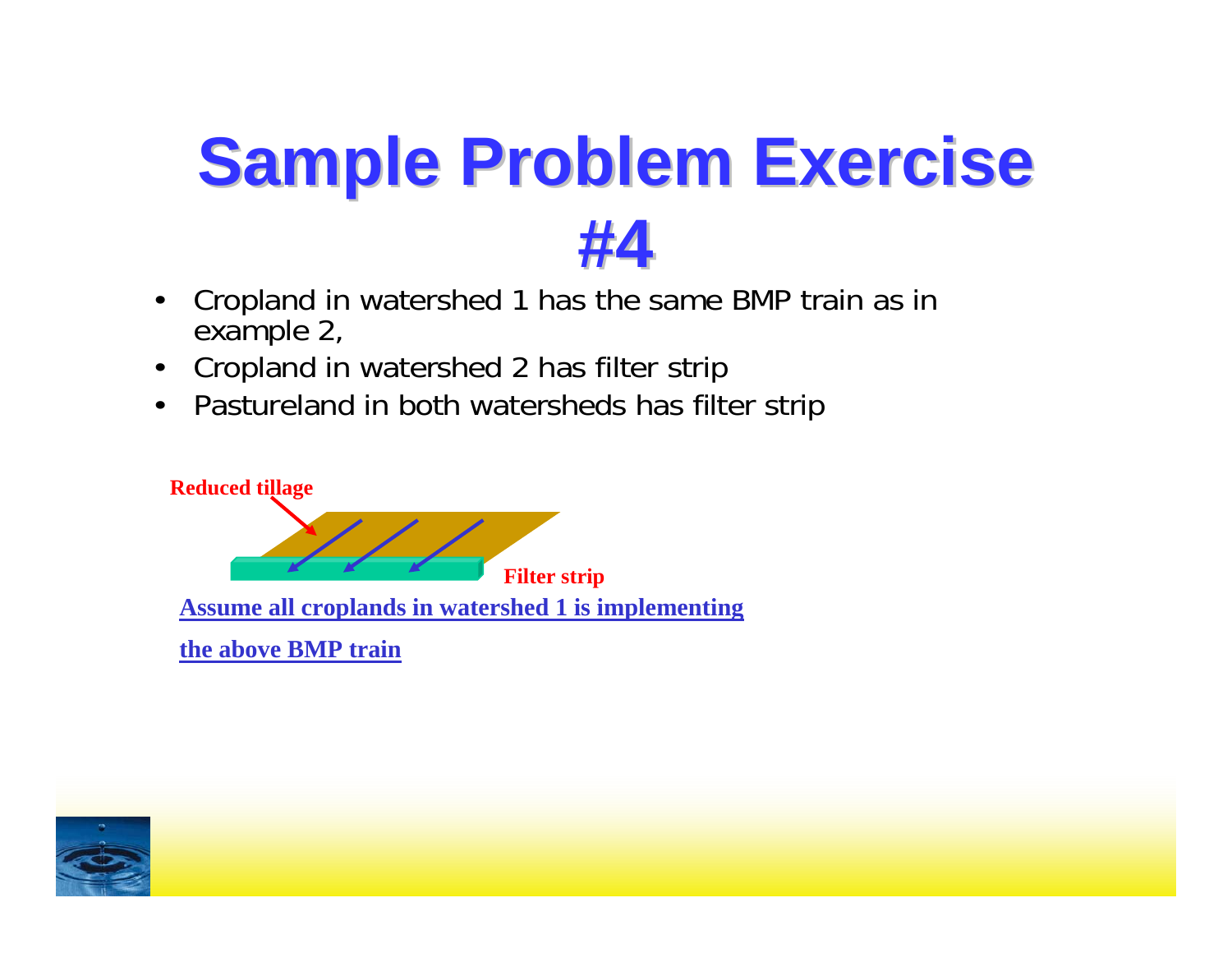- • Cropland in watershed 1 has the same BMP train as in example 2,
- $\bullet$ Cropland in watershed 2 has filter strip
- $\bullet$ Pastureland in both watersheds has filter strip

|                           | 1. BMPs and efficiencies for different pollutants on CROPLAND, ND=No Data |           |      |                 |                                  |  |  |  |  |  |
|---------------------------|---------------------------------------------------------------------------|-----------|------|-----------------|----------------------------------|--|--|--|--|--|
| <b>Watershed Cropland</b> |                                                                           |           |      |                 |                                  |  |  |  |  |  |
|                           |                                                                           |           | IBOD | <b>Sediment</b> | <b>BMPs</b>                      |  |  |  |  |  |
| W1                        | 0.865I                                                                    | 0.863     |      |                 | 0.913 O Combined BMPs-Calculated |  |  |  |  |  |
| W <sub>2</sub>            | 0.7I                                                                      | $0.75$ ND |      |                 | 0.65 0 Filter strip              |  |  |  |  |  |

|                        | 7. Combined watershed BMP efficiencies from the BMP calculator |       |            |          |                        |  |  |  |
|------------------------|----------------------------------------------------------------|-------|------------|----------|------------------------|--|--|--|
|                        | <b>Watershed Watershed Combined BMP Efficiencies</b>           |       |            |          |                        |  |  |  |
|                        | 'N                                                             |       | <b>BOD</b> | Sediment | <b>BMPs</b>            |  |  |  |
| $W1$ -Crop             | 0.865                                                          | 0.863 |            |          | 0.913 Combined BMPs    |  |  |  |
| W <sub>2</sub> -Crop   |                                                                |       |            |          | <b>O</b> Combined BMPs |  |  |  |
| W1-Pasture             | 0.7                                                            | 0.75  |            |          | 0.65 Combined BMPs     |  |  |  |
| IW2-Pasture l          | 0.7                                                            | 0.75  |            |          | 0.65 Combined BMPs     |  |  |  |
| W1-Forest              |                                                                |       |            |          | <b>O</b> Combined BMPs |  |  |  |
| W <sub>2</sub> -Forest |                                                                |       |            |          | <b>O</b> Combined BMPs |  |  |  |
| W1-User                |                                                                |       |            |          | OCombined BMPs         |  |  |  |
| W2-User                |                                                                |       |            |          | OCombined BMPs         |  |  |  |

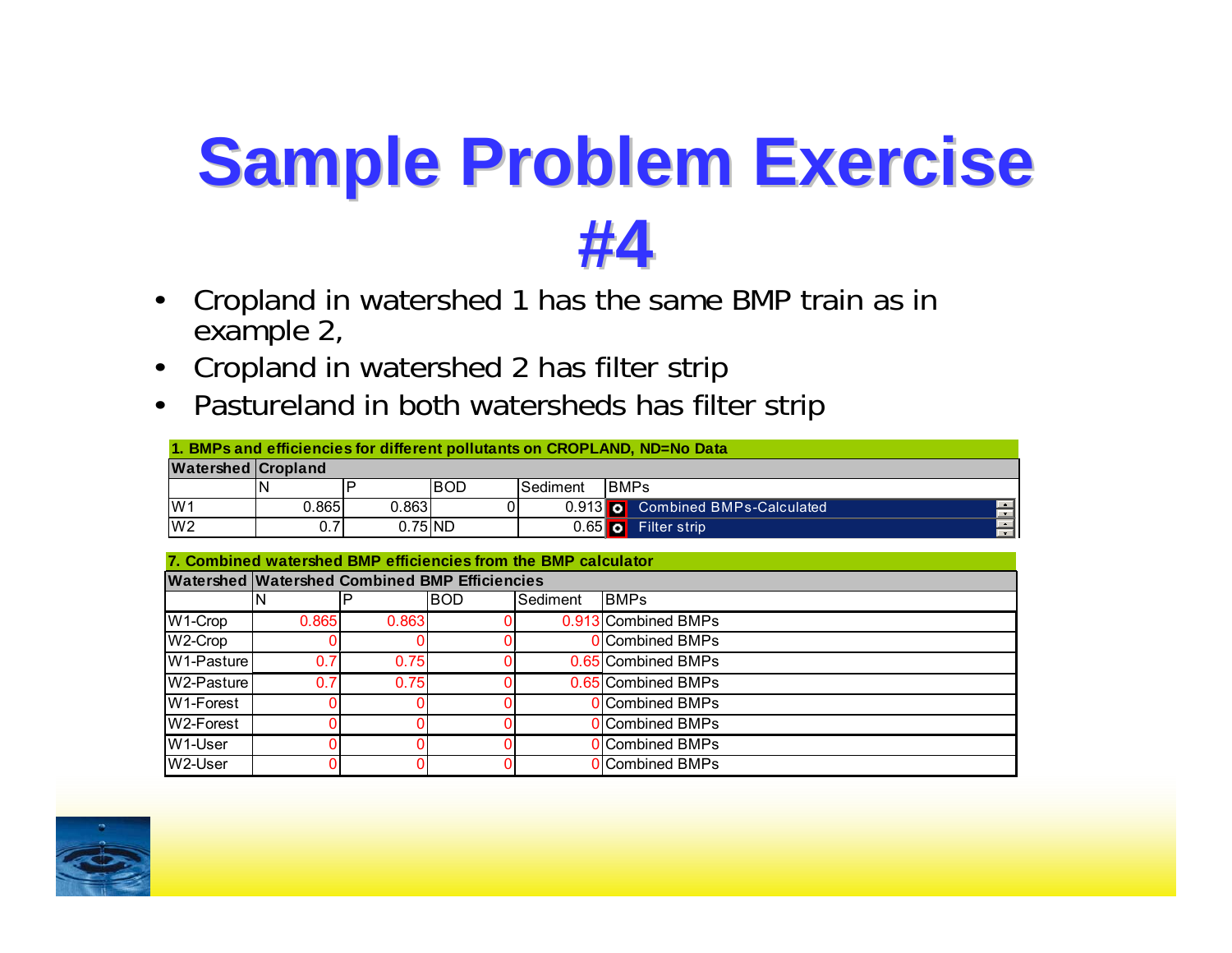• Examine estimated load reduction in Total Load and **#4** Graph worksheets and enter the results below:

Total Annual N Load Reduction (lb): \_\_\_ 3102.3 + 3807.2 = 6909.5 Total Annual P Load Reduction (lb): \_\_\_\_ 882.9 + 1037.1 = 1920.0 Total Annual Sediment Reduction (ton):  $\_\_\_$  500.5 + 479.7 = 980.3

Source with highest annual load contribution after BMP:

N load (lb): 2844.1 What source: Peedlot P load (lb): \_\_\_528.7 What source: \_\_Cropland Sediment load (lb): \_\_287.6 What source: \_\_Cropland

Check and uncheck the subwatershed option on the "Input" sheet to see the effect on results.

**End of Problem Exercise #4 End of Problem Exercise #4 – Try adjusting your Try adjusting your input data and reexamine the results. input data and reexamine the results.**

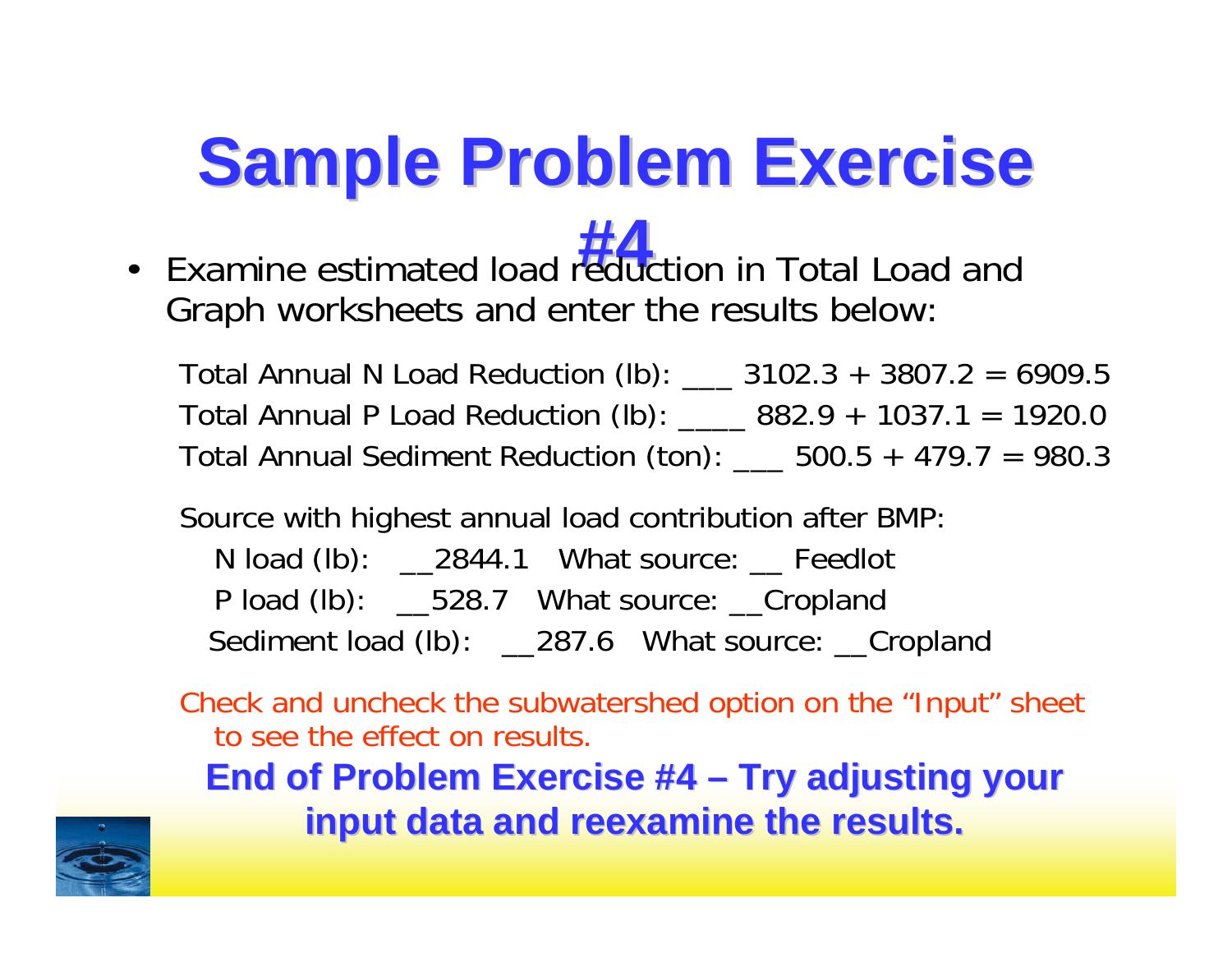### **More Exercises for BMP Calculator Calculator**

 $\bullet$  Try different BMP trains in the BMP Calculator. Note that you may define as many trains as you want and calculate each BMP train's combined efficiency at the same time in the same window. You don't need to open a separate BMP window for each BMP train (see illustration below).



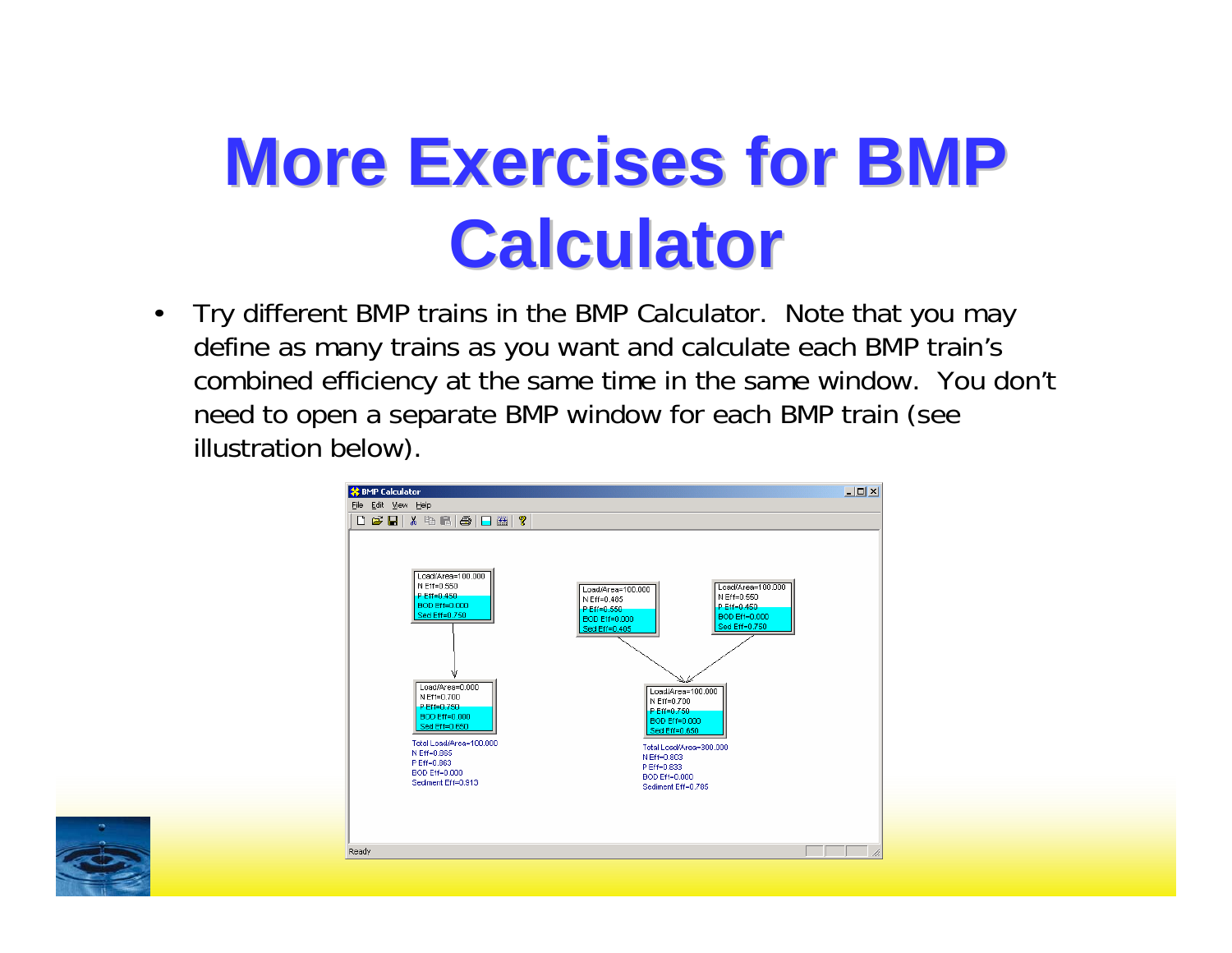#### **Need of BMP Calculator Need of BMP Calculator**

• When is BMP Calculator needed?





Needed -▶ Each land use type uses more than one type of BMP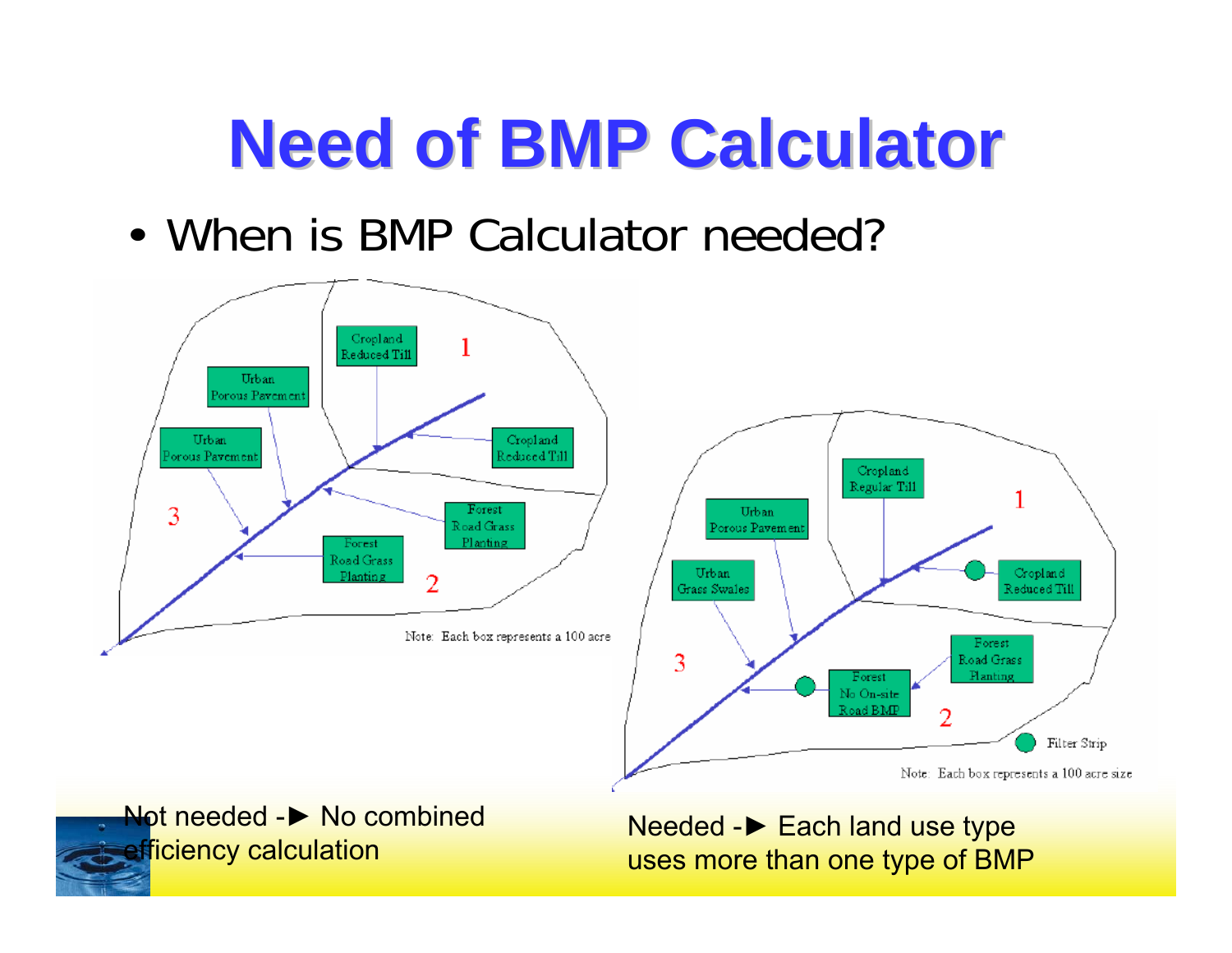#### **BMP Calculator · Example 1 Example 1**

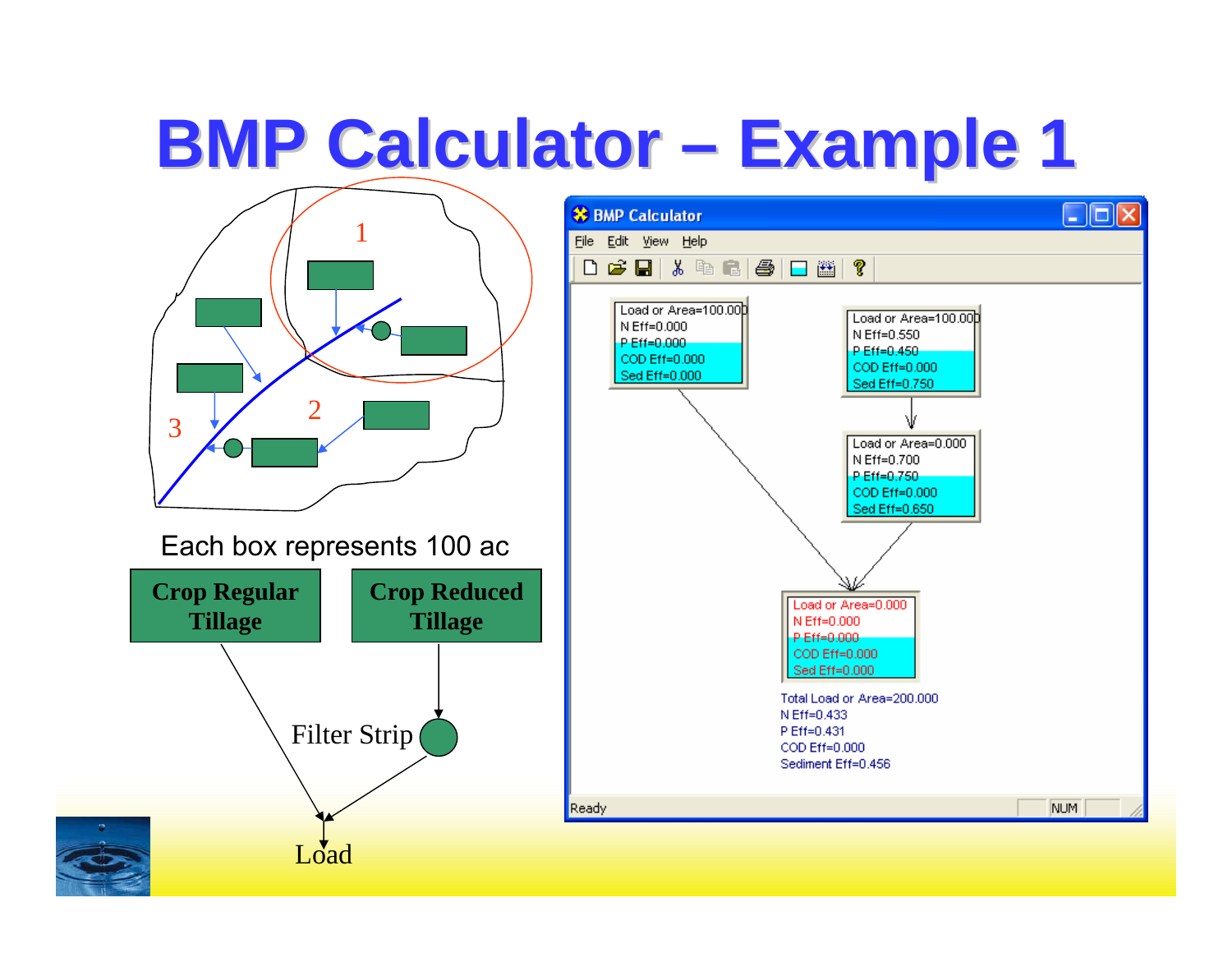#### **BMP Calculator · Example 2 Example 2**

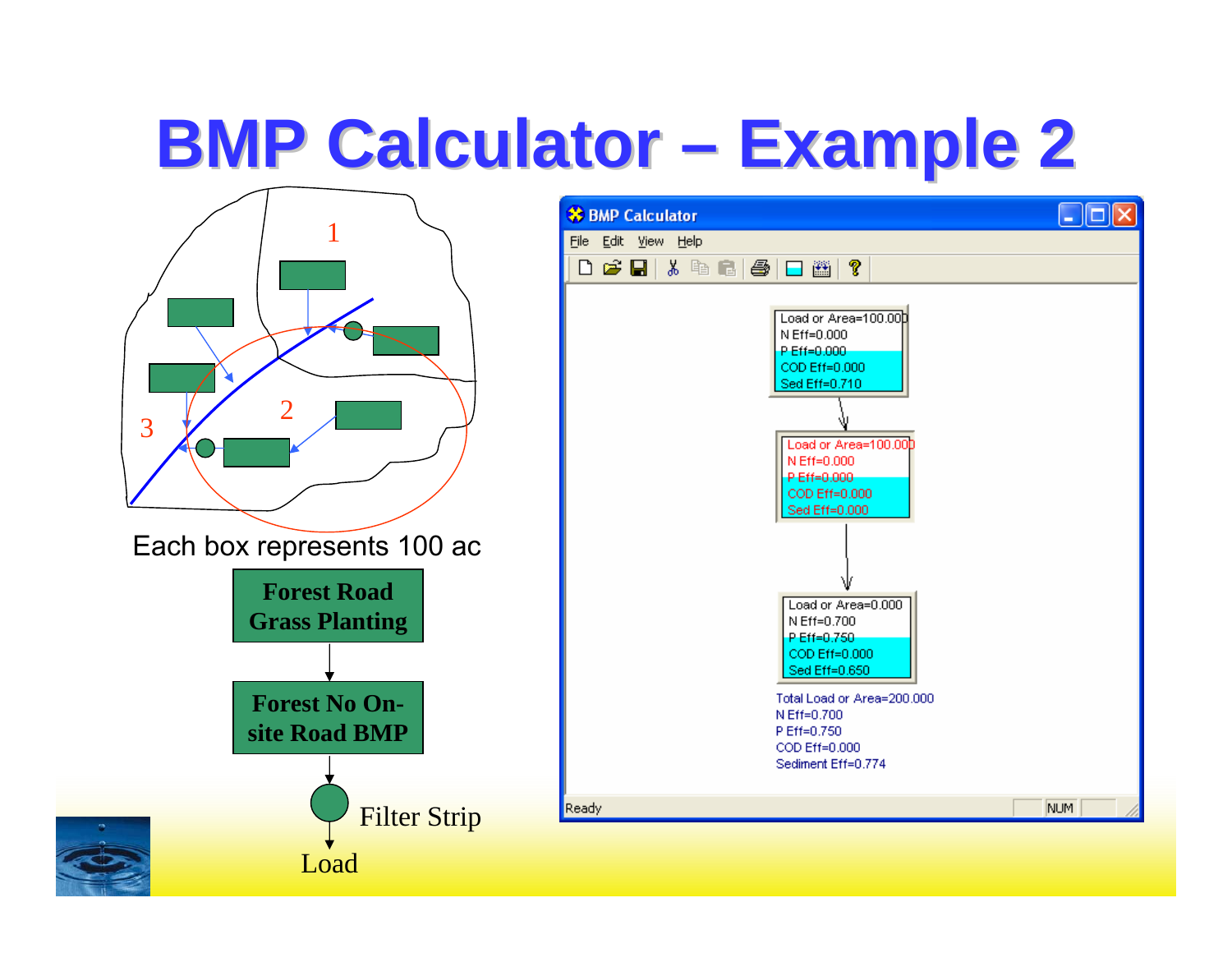#### **BMP Calculator · Example 3 Example 3**

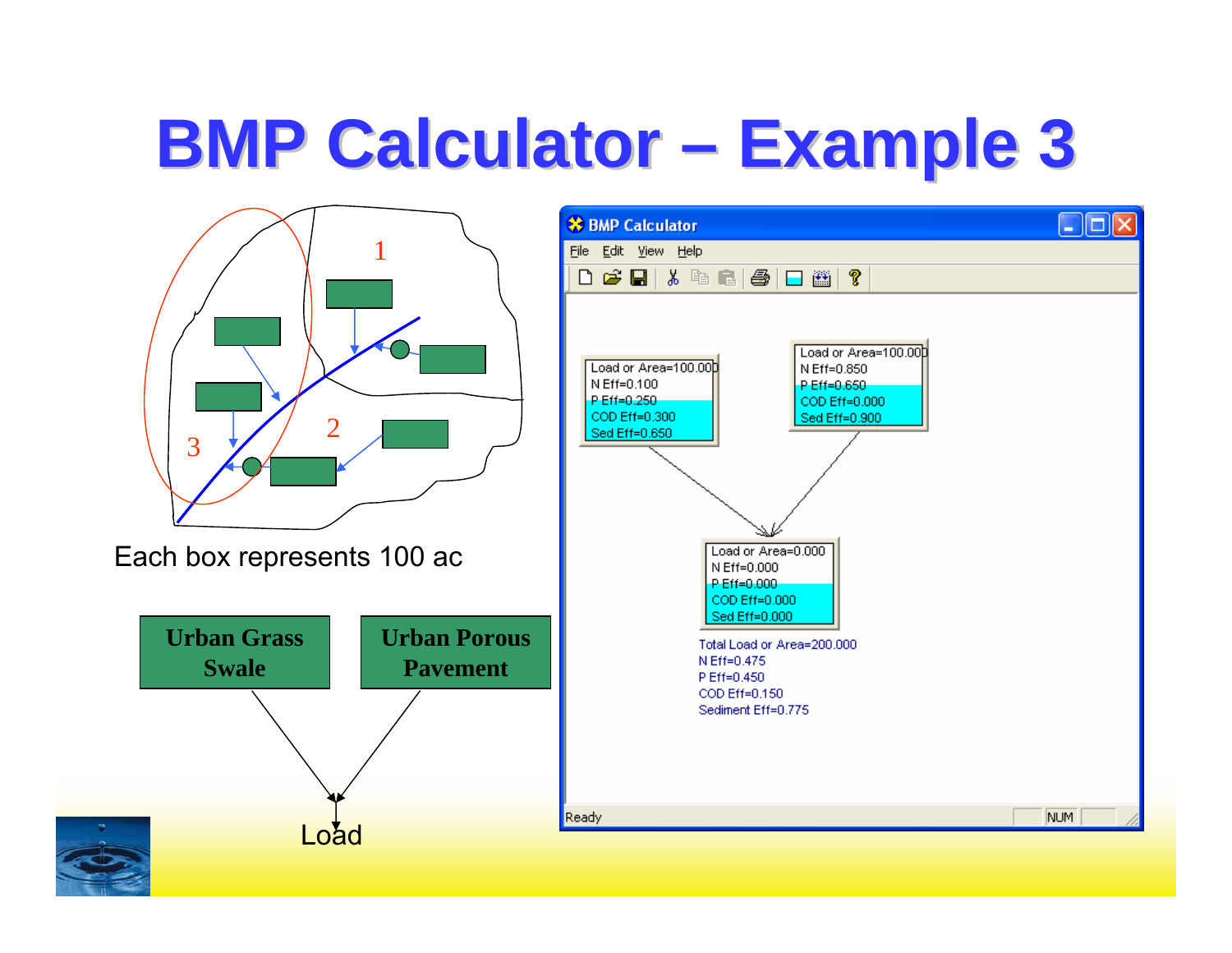#### **Add New Data to BMP List Add New Data to BMP List**

- In STEPL customized menu, click "View/Edit BMP List"
- $\bullet$ BMPList worksheet is shown, add or delete BMPs

ച

 $0.5$ 

Pacturalan Combined

Pasturelan User Defin

| Microsoft Excel - Sample.xls                                                                                    |                                                                                                                                                                                                                    |       |           |      |          |                                        |
|-----------------------------------------------------------------------------------------------------------------|--------------------------------------------------------------------------------------------------------------------------------------------------------------------------------------------------------------------|-------|-----------|------|----------|----------------------------------------|
| 편 File Edit View Insert Format Tools Data Window Help STEPL                                                     |                                                                                                                                                                                                                    |       |           |      |          | <b>Customized menu</b>                 |
| $D$ $\in$ $B$ $\oplus$ $B$ $\vee$ $ $<br>るも良ダ│の∼│<br>A1<br>$=$<br>B.<br>E.<br>С.<br>D.<br>А<br>2<br>3<br>5<br>6 | $\Sigma$<br>Hide/Unhide Other STEPL Sheets<br>Precipitation/Runoff Data<br>USLE Parameters by Land Use<br>View/Edit BMP List<br><b>BMP Calculator</b><br>Precipitation Correction Factors<br>Soil N and P<br>About |       |           |      |          |                                        |
| Landuse                                                                                                         | BMP & EffIN                                                                                                                                                                                                        |       | P         | BOD. | Sediment |                                        |
| Cropland                                                                                                        |                                                                                                                                                                                                                    |       |           |      |          |                                        |
| Cropland                                                                                                        | 10 No BMPI                                                                                                                                                                                                         | 0     | 0         |      | 0        | 0                                      |
| Cropland                                                                                                        | Combined                                                                                                                                                                                                           | 0     | $\Box$    |      | 0        | <b>Example: New data inserted</b><br>0 |
| Cropland                                                                                                        | Contour Fa                                                                                                                                                                                                         | 0.485 | 0.55 ND   |      | 0.405    | here                                   |
| Cropland                                                                                                        | Diversion                                                                                                                                                                                                          | 0.1   | 0.3 ND    |      | 0.35     |                                        |
| Cropland                                                                                                        | Filter strip                                                                                                                                                                                                       | 0.7   | 0.75 ND   |      | 0.65     |                                        |
| Cropland                                                                                                        | Reduced T                                                                                                                                                                                                          | 0.55  | 0.45 ND   |      | 0.75     |                                        |
| Cropland                                                                                                        | Streambar                                                                                                                                                                                                          | 0.75  | $0.75$ ND |      | 0.75     |                                        |
| Cropland                                                                                                        | Terrace                                                                                                                                                                                                            | 0.2   | $0.7$ ND  |      | 0.85     |                                        |
| Pastureland                                                                                                     |                                                                                                                                                                                                                    |       |           |      |          |                                        |
|                                                                                                                 | PasturelanO No BMP                                                                                                                                                                                                 | 0     | n.        |      | 0        | $\Omega$                               |

൧

 $0.5$ 

൶

0.75

 $0.5$ 

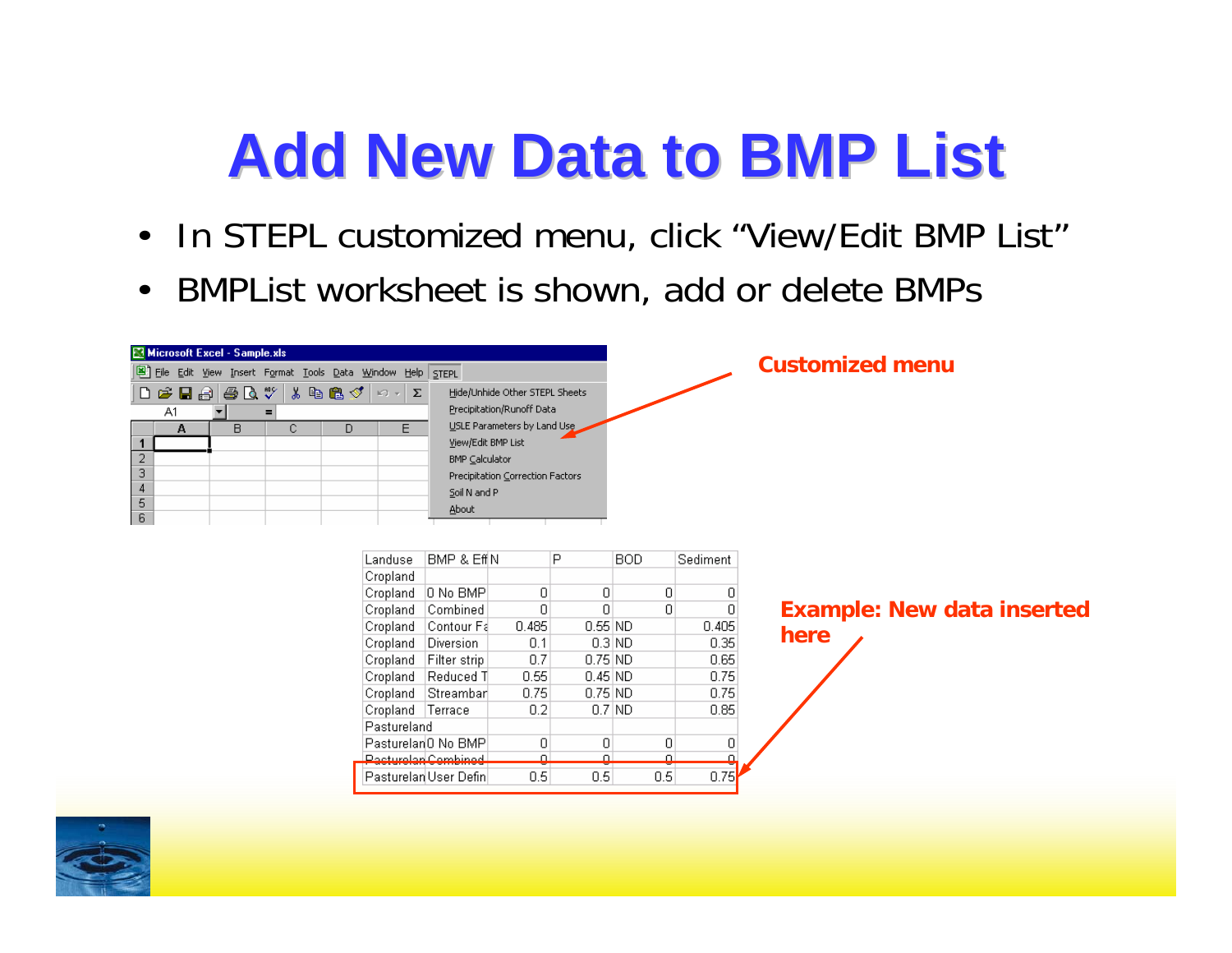#### **STEPL: Add New Data to BMP List STEPL: Add New Data to BMP List**



- Click "Update BMP Data" button to update the BMP selections in the BMPs worksheet
- $\bullet$  Click "Save Updates" to save changes to text files (comma delimited)
	- C:or D:\Stepl\Support\AllBMPstepl.csv
	- C: or D:\Stepl\Support\AllBMP.csv

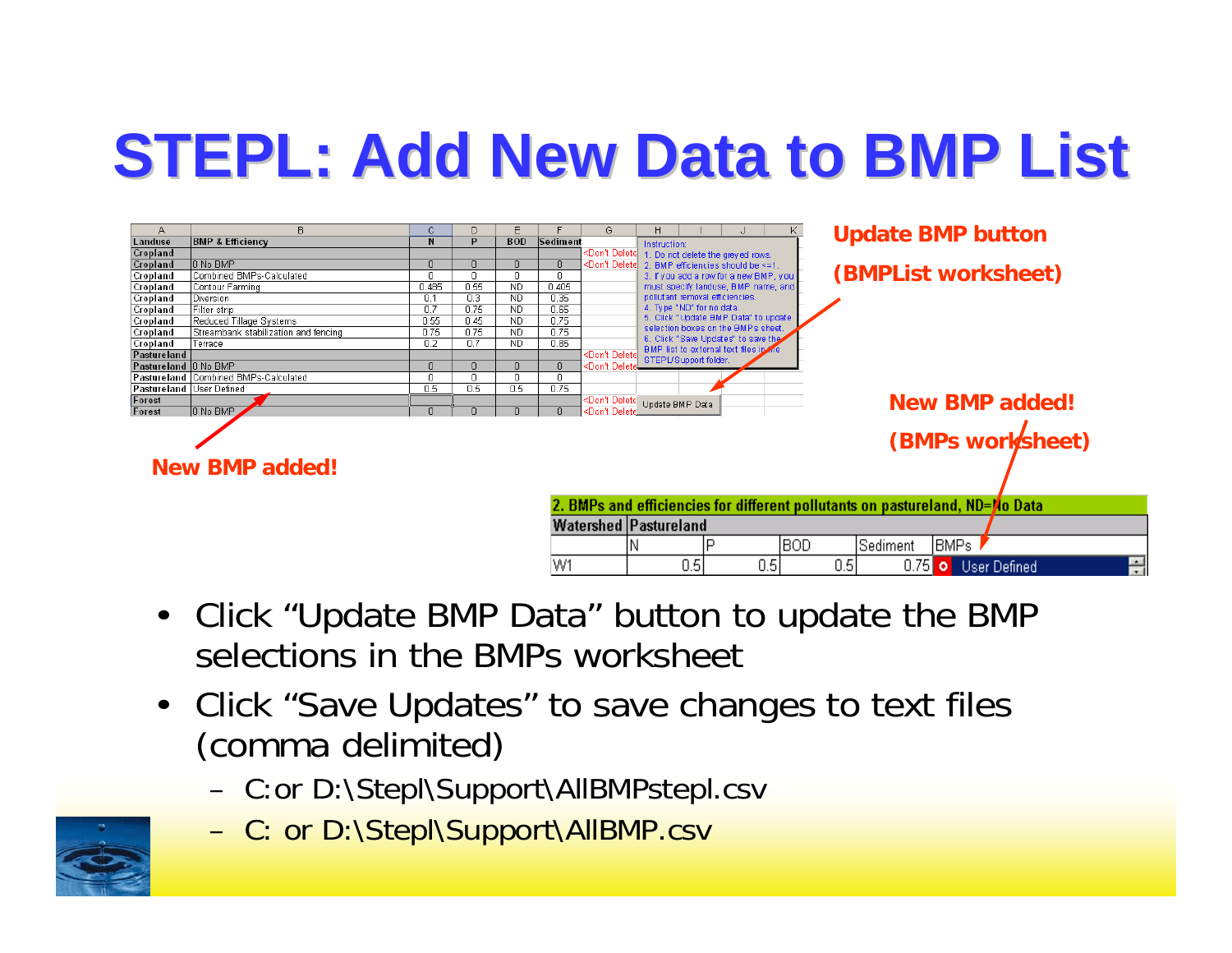#### **Part 2: Region 5 Model**

![](_page_47_Picture_1.jpeg)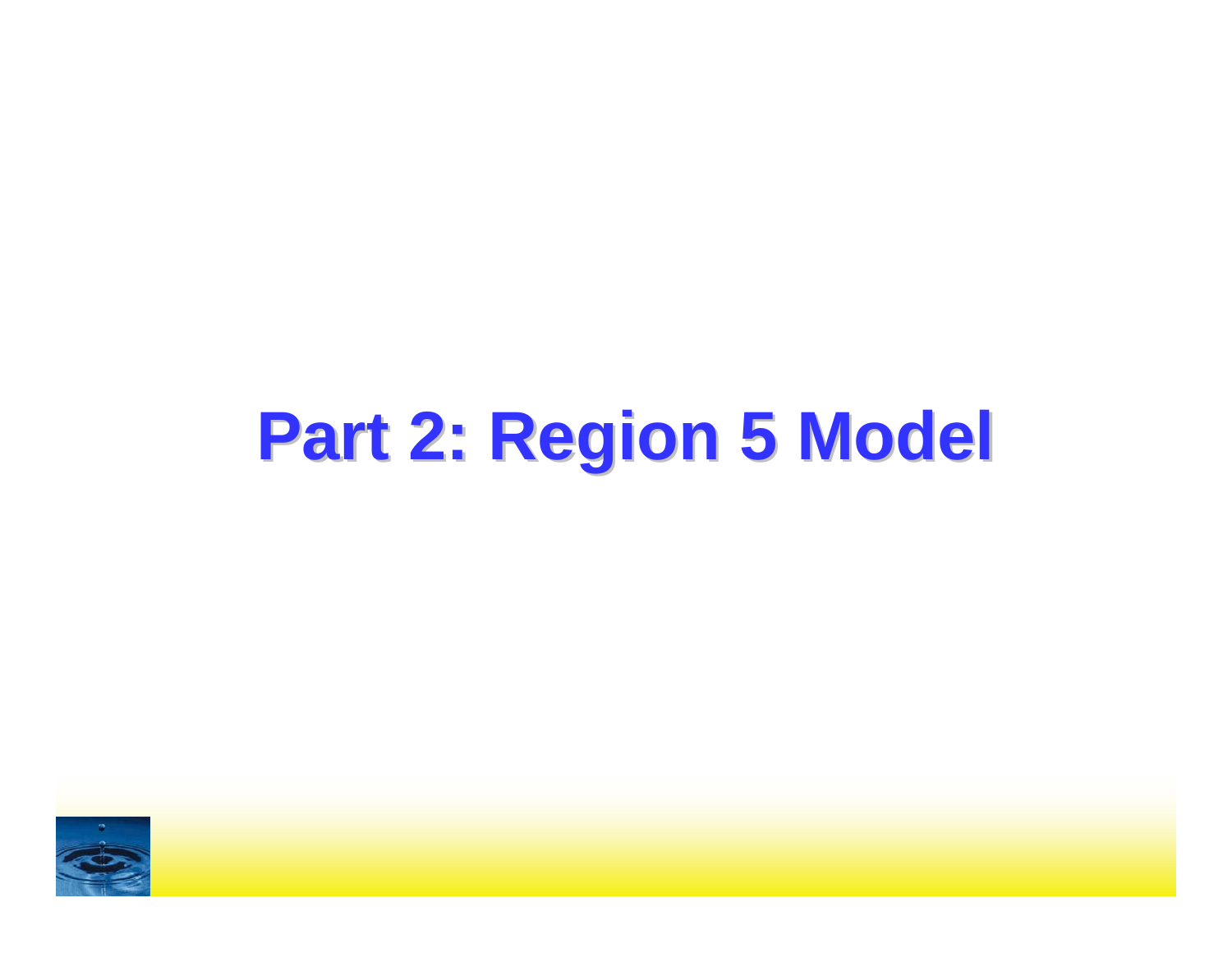# **Region 5 model vs. STEPL Region 5 model vs. STEPL**

- • Region 5 model
	- Calculates load at the source level
	- Sources are independent (no relationship between worksheets)
- •**STEPL** 
	- Calculates load for different sources at source and watershed level
	- Sources can set to be related in watershed or to be independent
	- User can specify and update BMP list
	- BMP calculator for complex BMP arrangements
	- On-line input data server for initial model setup (do not substitute the on-line data for real local data!!!)

![](_page_48_Picture_10.jpeg)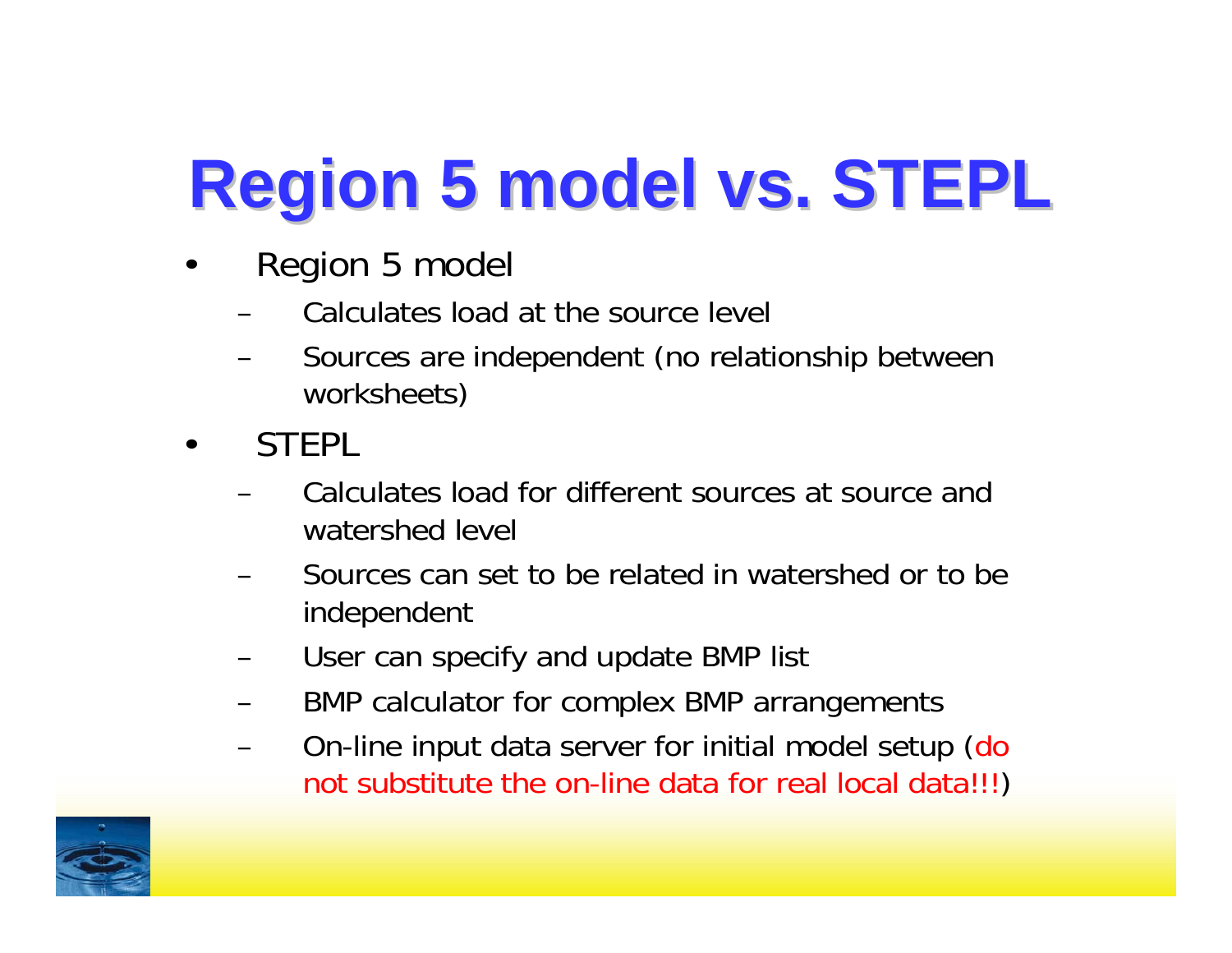## **R5 model is not limited to Region**

#### **5 If controls of the model does not work, set EXCEL > Tools > Macro >Macros >Security to Medium**

![](_page_49_Figure_2.jpeg)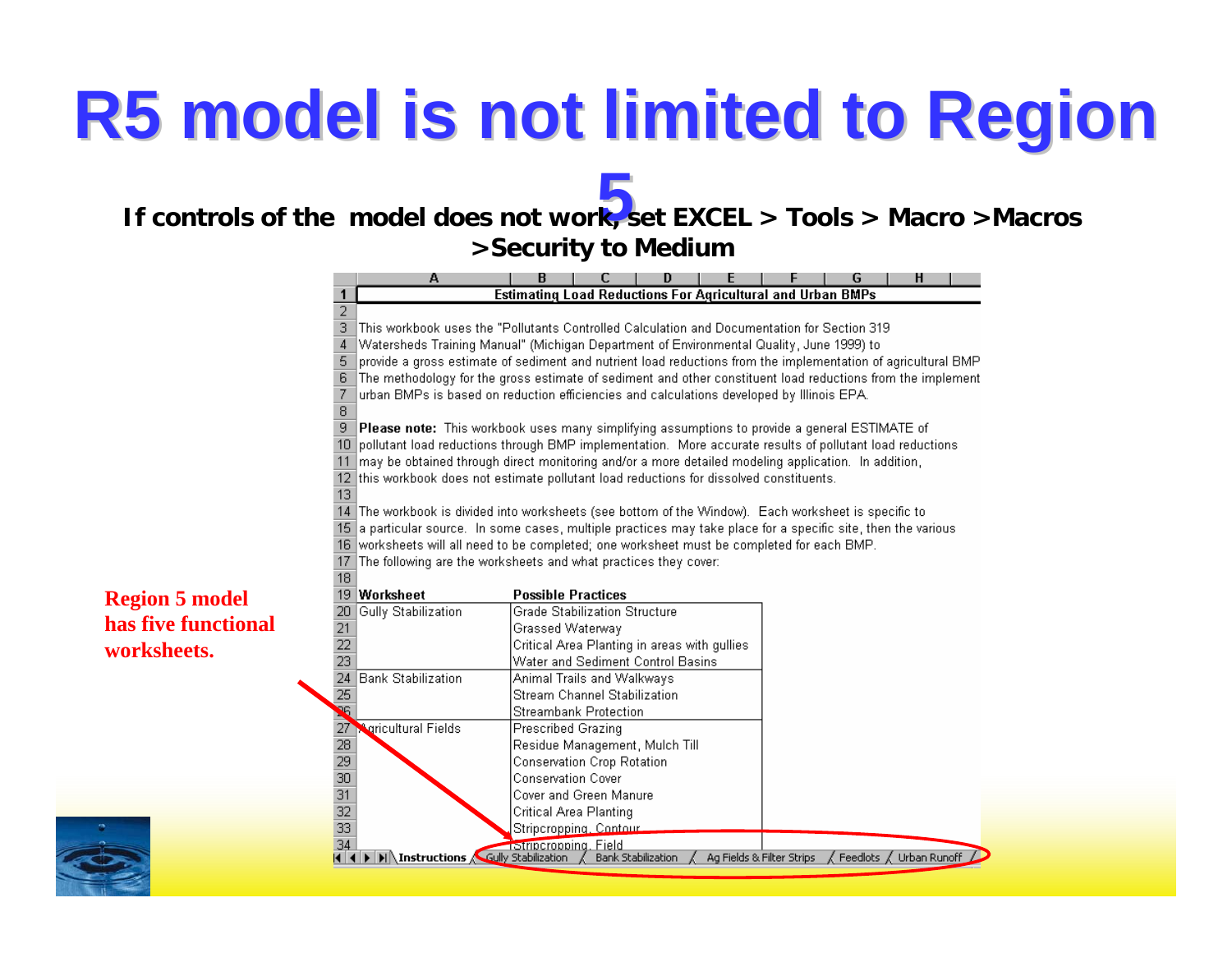#### **Region 5 Load Estimation Model Region 5 Load Estimation Model**

#### $\bullet$ Introduction

- –Provide a general estimate of pollutant reduction at the source level
- – Initially developed by Indiana Department of Environmental Management (IDEM) based on Michigan DEQ's pollution control manual for section 319 watersheds.
- STEPL version 4.0 includes all the features of Region 5 model.

| <b>Source</b>       | <b>BMP</b>                                          |
|---------------------|-----------------------------------------------------|
| <b>Gully</b>        | <b>Gully Stabilization</b>                          |
| <b>Streambank</b>   | Streambank Stabilization                            |
| Agricultural Fields | <b>Field Management Practices and Filter Strips</b> |
| <b>IFeedlot</b>     | Animal Waste System                                 |
| Urban Runoff        | <b>Various BMPs</b>                                 |

![](_page_50_Picture_6.jpeg)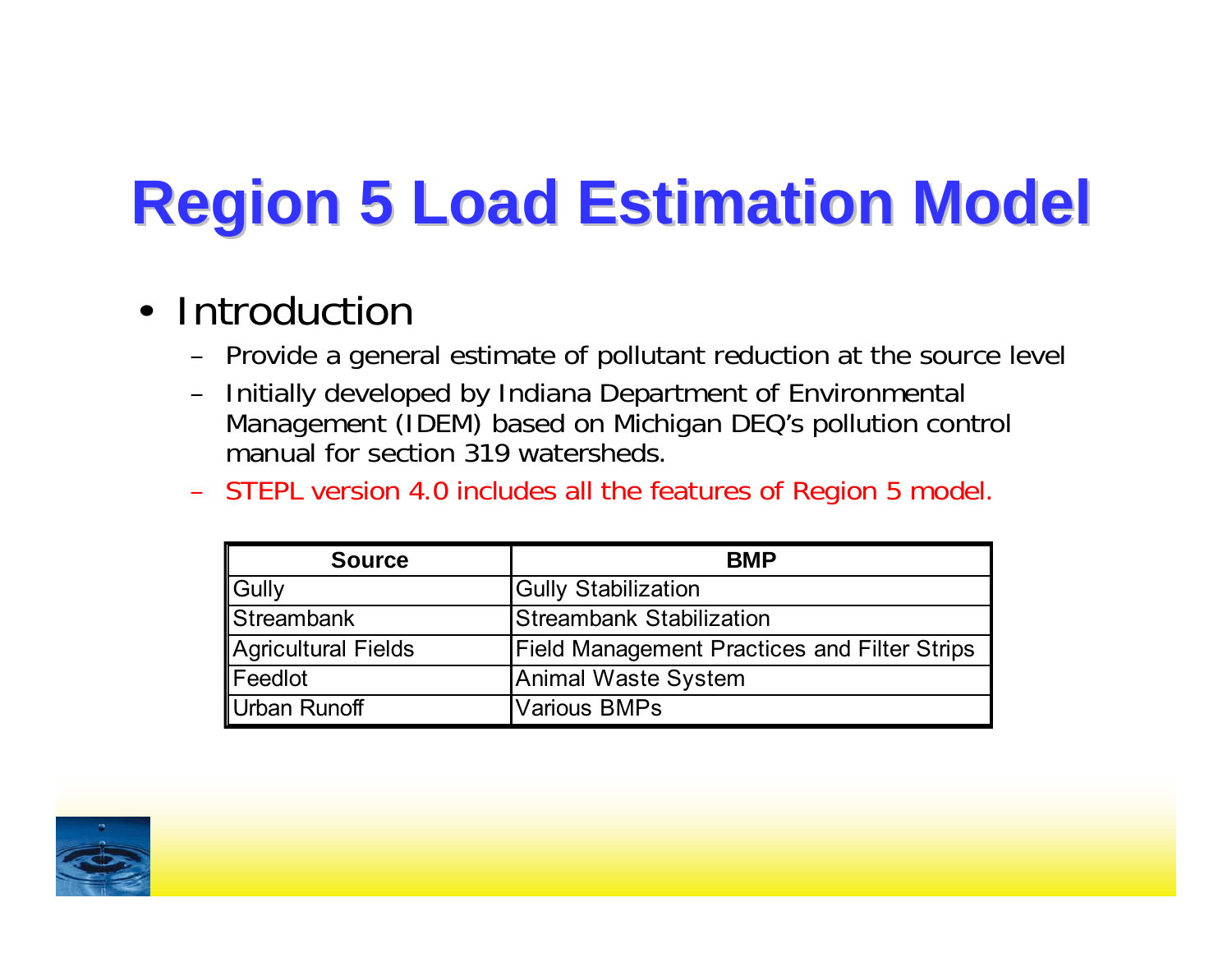#### **Gully Erosion: Calculate Load Reduction Gully Erosion: Calculate Load Reduction**

- $\bullet$ Select a soil texture (e.g. sand, loamy sand)
- •Enter gully dimensions and the number of years since the gully formed

| Please fill in the gray areas below:                                                                             |             |       |         |
|------------------------------------------------------------------------------------------------------------------|-------------|-------|---------|
| Parameter                                                                                                        | Gully       |       | Example |
| Top Width (ft)                                                                                                   | 13          |       | 15      |
| Bottom Width (ft)                                                                                                | 2           |       | 4       |
| ∥Depth (ft).                                                                                                     | 1.5         |       | 5       |
| ∥Length (ft)                                                                                                     | 300         |       | 20      |
| Number of Years                                                                                                  | 5.          |       | 5       |
| Soil Weight (tons/ft3)                                                                                           | 0.0425      |       | 0.05    |
| <b>USER</b><br>  Soil P Conc (lb/lb soil)*                                                                       | 0.0005      |       | 0.0005  |
| <b>USER</b><br>  Soil N Conc (lb/lb soil)*                                                                       | 0.001       |       | 0.001   |
| * If not using the default values, users must provide input (in red) for Total P and Total N soil concentrations |             |       |         |
| <b>Estimated Load Reductions</b>                                                                                 |             |       |         |
|                                                                                                                  | BMP         |       |         |
|                                                                                                                  | Efficiency* | Gully | Example |
| Sediment Load Reduction (ton/year)                                                                               | 1.0         | 28.7  | 10      |
| Phosphorus Load Reduction (lb/year)                                                                              |             | 28.7  | 8       |
| Nitrogen Load Reduction (lb/yr)                                                                                  |             | 57.4  | 16      |
| * BMP efficiency values should be between 0 and 1, and 1 means 100% pollutant removal efficiency.                |             |       |         |

![](_page_51_Picture_4.jpeg)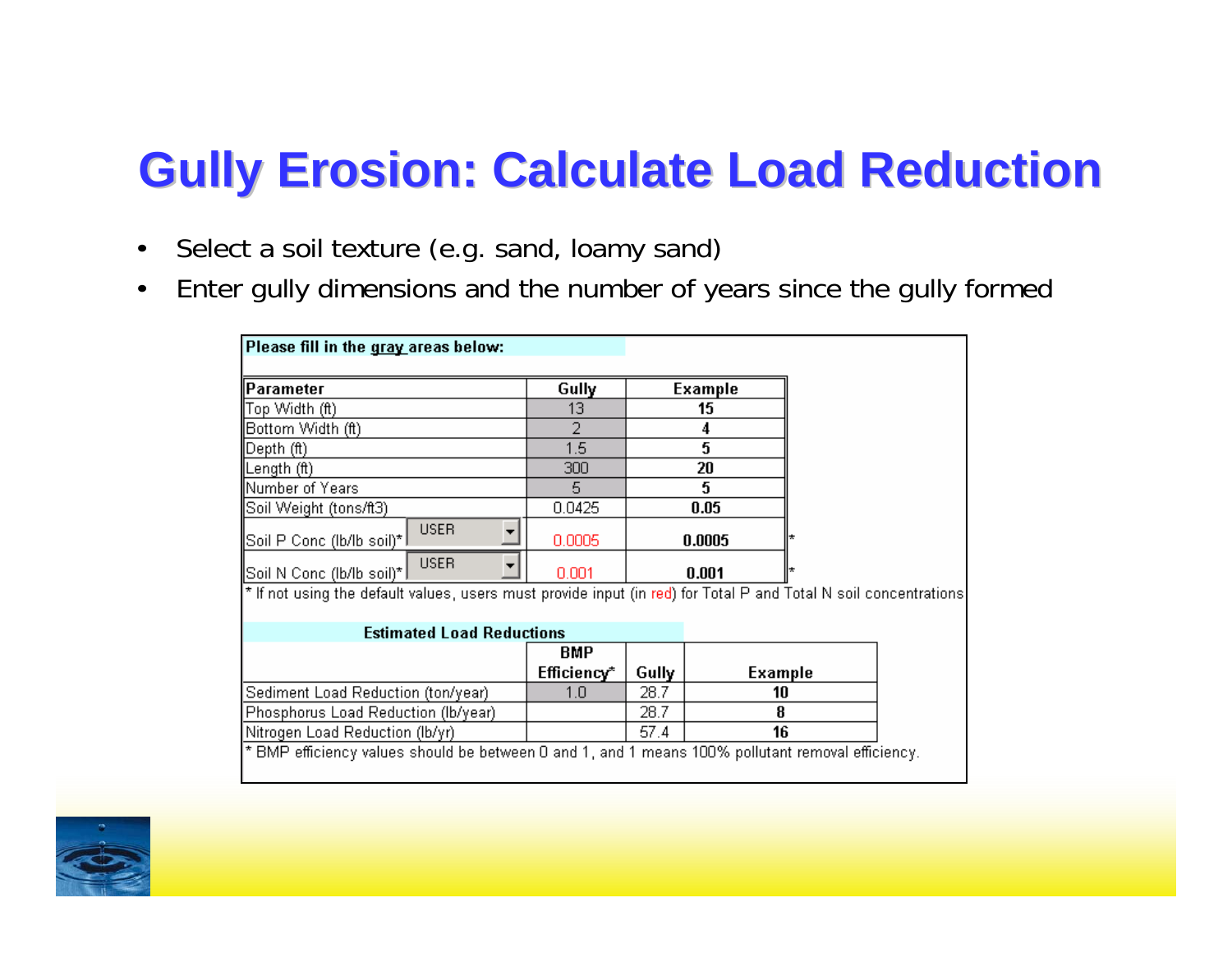# **Gully Stabilization Gully Stabilization**

 $\bullet$ Load

Average annual erosion during the life of the gully (t/y)

= Volume x Soil Weight / Years

Nutrient load

- = Annual Erosion x Soil Nutrient Conc x Correction Factor
- Load Reduction after implementing gully stabilization
	- Specify reduction efficiency (100% efficiency by default)
	- Reduction is equal to annual erosion x user-specified efficiency

![](_page_52_Figure_9.jpeg)

Volume  $=$  (Top Width +Bottom Width) x Depth x Length  $/2$ 

![](_page_52_Picture_11.jpeg)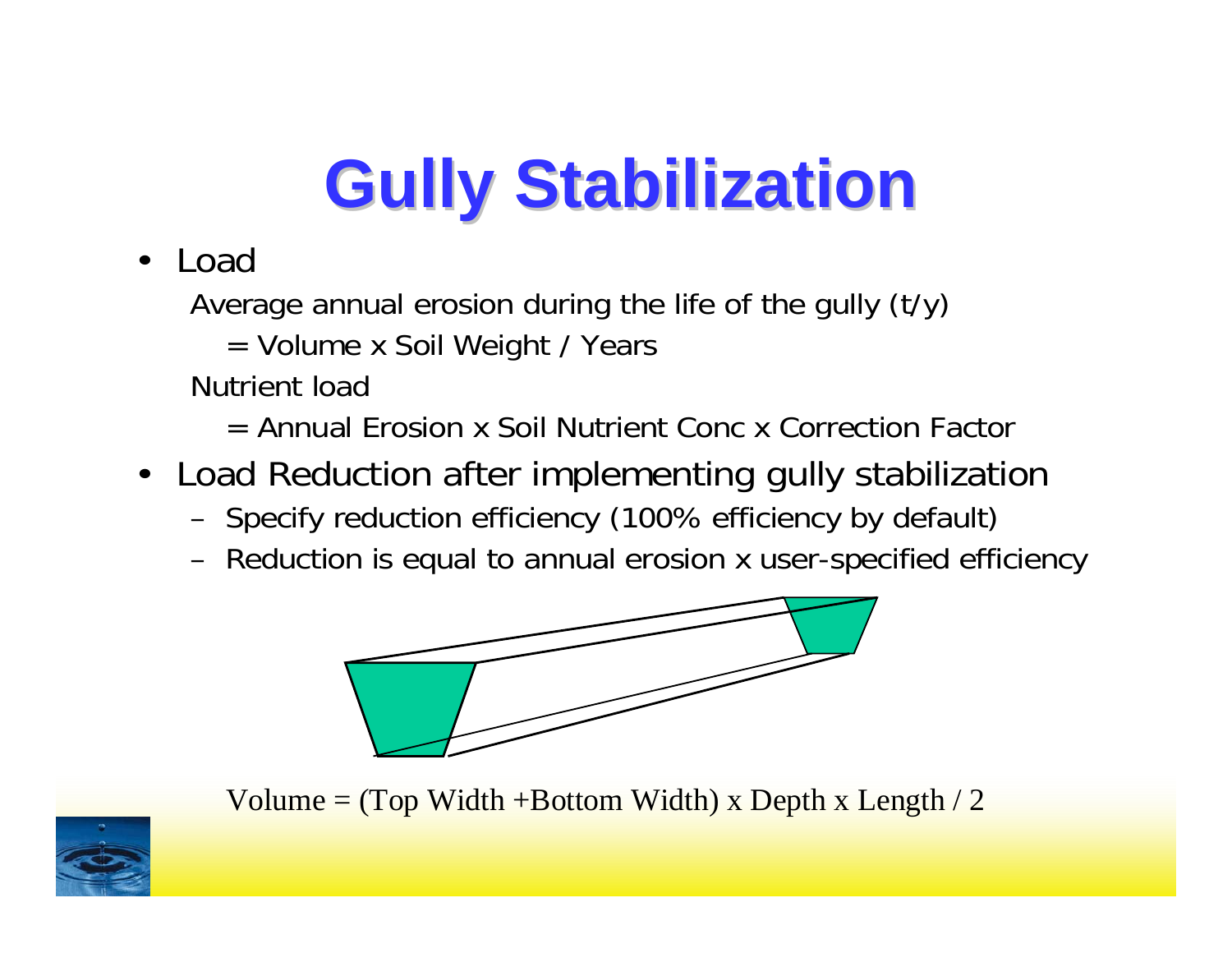#### **Gully Erosion: Nutrient Correction Factor Gully Erosion: Nutrient Correction Factor**

- $\bullet$  Correction Factor
	- Smaller soil particles -> larger aggregated surface area -> more nutrients attached

| <b>Soil Texture</b> | <b>Nutrient Correction Factor</b> |
|---------------------|-----------------------------------|
| Clay                | 1.15                              |
| Silt                | 1.00                              |
| Sand                | 0.85                              |
| Peat                | 1.50                              |

![](_page_53_Picture_4.jpeg)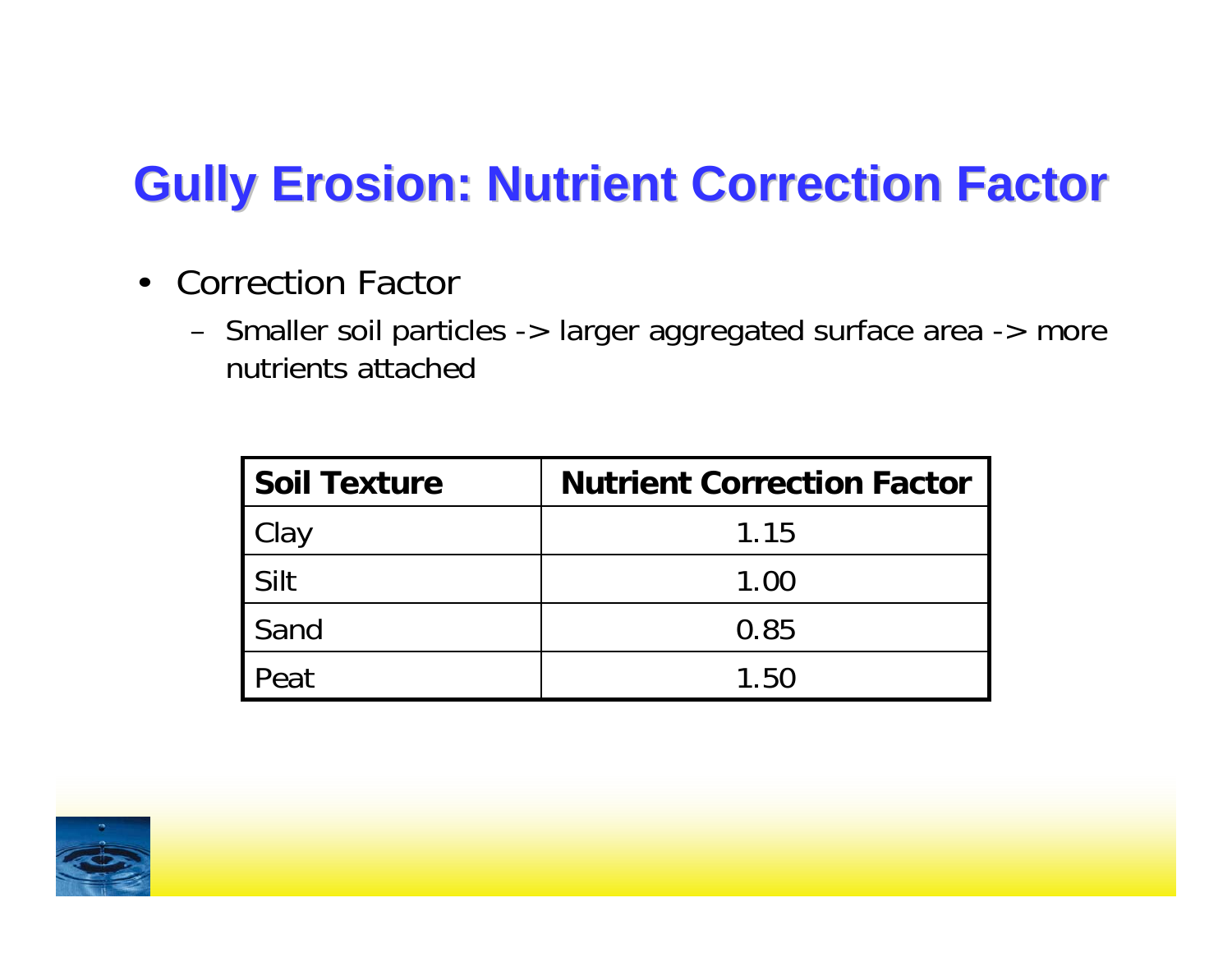# **Stream Bank Erosion Stream Bank Erosion**

#### **Calculation Calculation**

- $\bullet$ Select a soil texture (e.g. silty clay)
- $\bullet$ Enter the dimensions of the eroding stream banks

| Parameter                                                                                                         |             |  | Bank #1 | Bank #2 | Example |       |
|-------------------------------------------------------------------------------------------------------------------|-------------|--|---------|---------|---------|-------|
| Length (ft).                                                                                                      |             |  | 500     | 500     | 500     |       |
| Height (ft)                                                                                                       |             |  | 10      | 10      | 15      |       |
| Lateral Recession Rate (ft/yr)*                                                                                   |             |  | 0.2     | 0.2     | $0.5\,$ |       |
| Soil Weight (tons/ft3)                                                                                            |             |  | 0.0425  | 0.0425  | 0.04    |       |
| Soil P Conc (lb/lb soil)**                                                                                        | <b>USER</b> |  | 0.0005  | 0.0005  | 0.0005  | $***$ |
| Soil N Conc (lb/lb soil)**                                                                                        | <b>USER</b> |  | 0.001   | 0.001   | 0.001   | $+ +$ |
| ** If not using the default values, users must provide input (in red) for Total P and Total N soil concentrations |             |  |         |         |         |       |
| *Lateral Recession Rate (LRR) is the rate at which bank deterioration has taken place and is measured             |             |  |         |         |         |       |
| in feet per year. This rate may not be easily determined by direct measurement. Therefore best professional       |             |  |         |         |         |       |

judgement may be required to estimate the LRR. Please refer to the narrative descriptions in Table 1.

| <b>Estimated Load Reductions</b>                                                                       |                                     |                                     |        |               |         |
|--------------------------------------------------------------------------------------------------------|-------------------------------------|-------------------------------------|--------|---------------|---------|
|                                                                                                        | <b>BMP</b><br>Efficiency*<br>Bank#1 | <b>BMP</b><br>Efficiency*<br>Bank#2 | Bank#1 | <b>Bank#2</b> | Example |
| Sediment Load Reduction (ton/year)                                                                     | 1.0                                 | 1.0                                 | 42.5   | 42.5          | 150     |
| Phosphorus Load Reduction (lb/year)                                                                    |                                     |                                     | 42.5   | 42.5          | 150     |
| Nitrogen Load Reduction (lb/yr)                                                                        |                                     |                                     | 85.0   | 85.0          | 300     |
| $\,^*$ BMP efficiency values should be between 0 and 1, and 1 means 100% pollutant removal efficiency. |                                     |                                     |        |               |         |

![](_page_54_Picture_7.jpeg)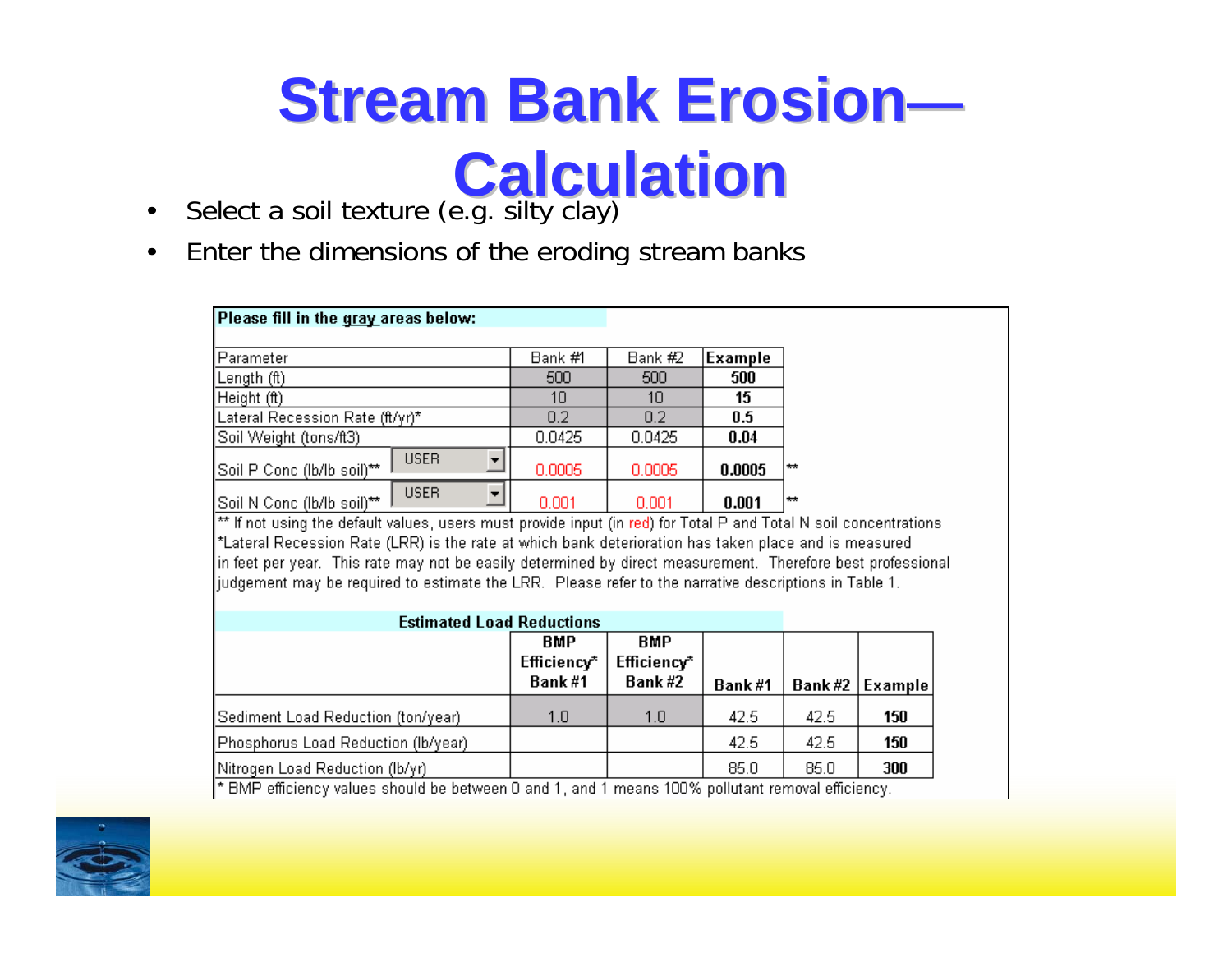#### **Stream Bank Erosion Stream Bank Erosion**

- $\bullet$  Load (Channel Erosion)
	- = Length \* Height \* Lateral Recession rate \* Soil weight
- $\bullet$  Load Reduction
	- $=$  Load  $*$  Load reduction efficiency

#### **Determining Lateral Recession Rate by Field Observation**

| <b>Lateral Recession</b><br>Rate (ft/yr) | Category           | <b>Description</b>                  |
|------------------------------------------|--------------------|-------------------------------------|
| $0.01 - 0.05$                            | Slight             | Some bare bank, no<br>exposed roots |
| $0.06 - 0.2$                             | Moderate           | Bank is mostly bare                 |
| $0.3 - 0.5$                              | Severe             | Bank is bare with<br>exposed roots  |
| $0.5+$                                   | <b>Very Severe</b> | Bank is bare with<br>fallen trees   |

![](_page_55_Picture_7.jpeg)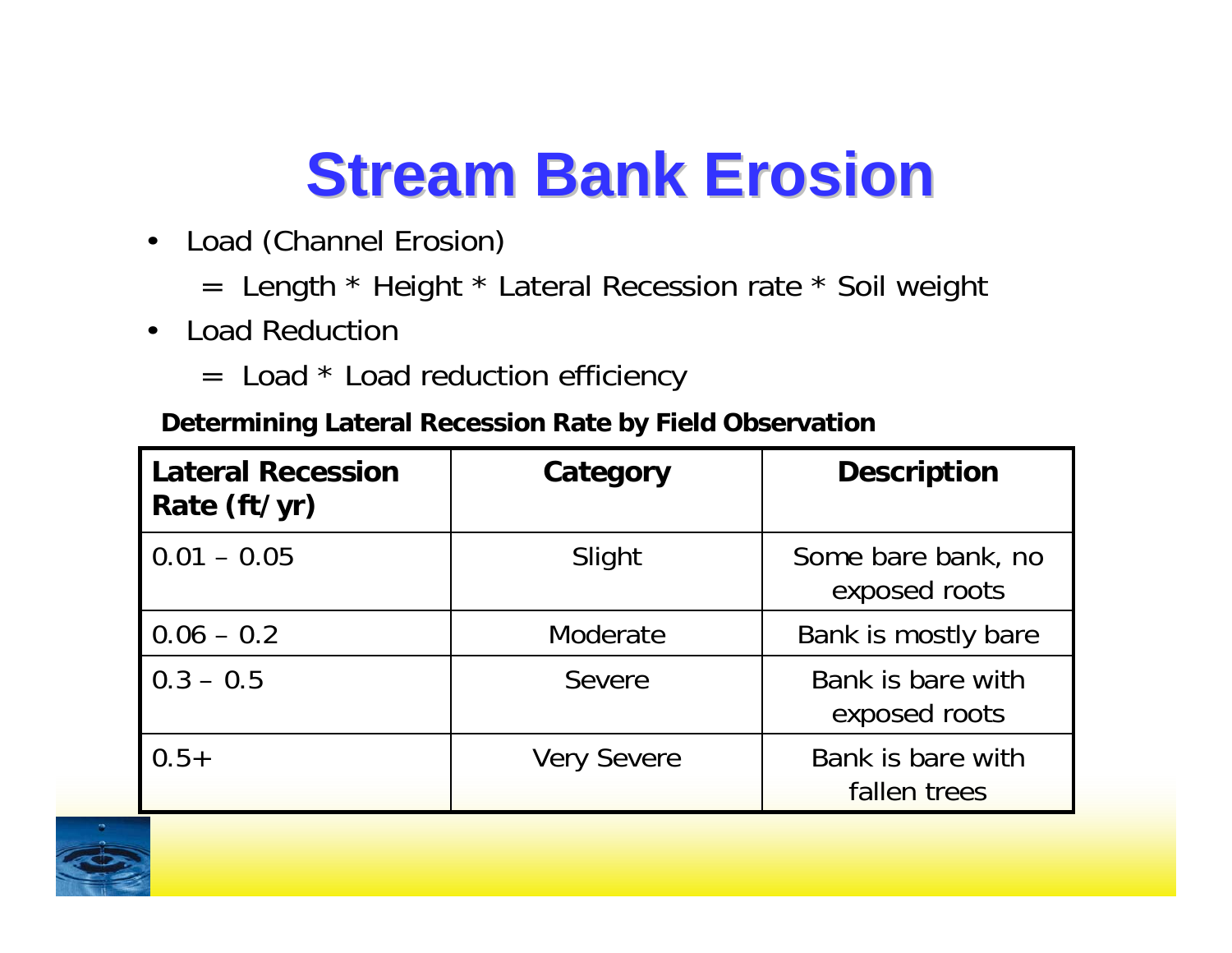#### **Agricultural Practices Agricultural Practices—Usage**

- •Check BMPs: Agricultural field practices and filter strips (check both)
- •Select a state and a county for default USLE parameter values
- • Modify the default USLE parameter values for local conditions, especially the cover factor C and the supporting practice factor P to reflect the before and after treatment effects

| Please check which BMPs apply:                                                                             | Please select a state and a county, and default USLE parame             |           |                   |                  |  |  |
|------------------------------------------------------------------------------------------------------------|-------------------------------------------------------------------------|-----------|-------------------|------------------|--|--|
| <b>☑</b> Agricultural Field Practices                                                                      | Users should use the local USLE parameter values if available!<br>State |           |                   |                  |  |  |
| $\overline{\boxtimes}$ * Filter Strips                                                                     | Alabama                                                                 |           | County<br>Autauga |                  |  |  |
| Please fill in the gray areas below:                                                                       |                                                                         |           |                   |                  |  |  |
|                                                                                                            |                                                                         |           | <b>Example</b>    |                  |  |  |
|                                                                                                            | Before                                                                  | After     | <b>Before</b>     | After            |  |  |
| USLE or RUSLE                                                                                              | Treatment                                                               | Treatment | <b>Treatment</b>  | <b>Treatment</b> |  |  |
| Rainfall-Runoff Erosivity Factor (R)                                                                       | 374.69                                                                  | 374.69    | 120.              | 120              |  |  |
| Soil Erodibility Factor (K)                                                                                | 0.20                                                                    | 0.20      | 0.35              | 0.35             |  |  |
| Length-Slope Factor (LS)                                                                                   | 0.29                                                                    | 0.29      | 0.44              | 0.44             |  |  |
| Cover Management Factor (C <= 1.0)*                                                                        | 0.20                                                                    | 0.04      | 0.7               | $0.5\,$          |  |  |
| Support Practice Factor (P<=1.0)*                                                                          | 0.99 <sub>1</sub>                                                       | 0.99      | 0.775             | 0.11             |  |  |
| Predicted Avg Annual Soil Loss (ton/acre/year)                                                             | 4.21                                                                    | 0.84      | 10.03             | 1.02             |  |  |
| $*$ User must use the local C and/or P values (in red) to obtain the reduction due to the field practices. |                                                                         |           |                   |                  |  |  |

![](_page_56_Picture_5.jpeg)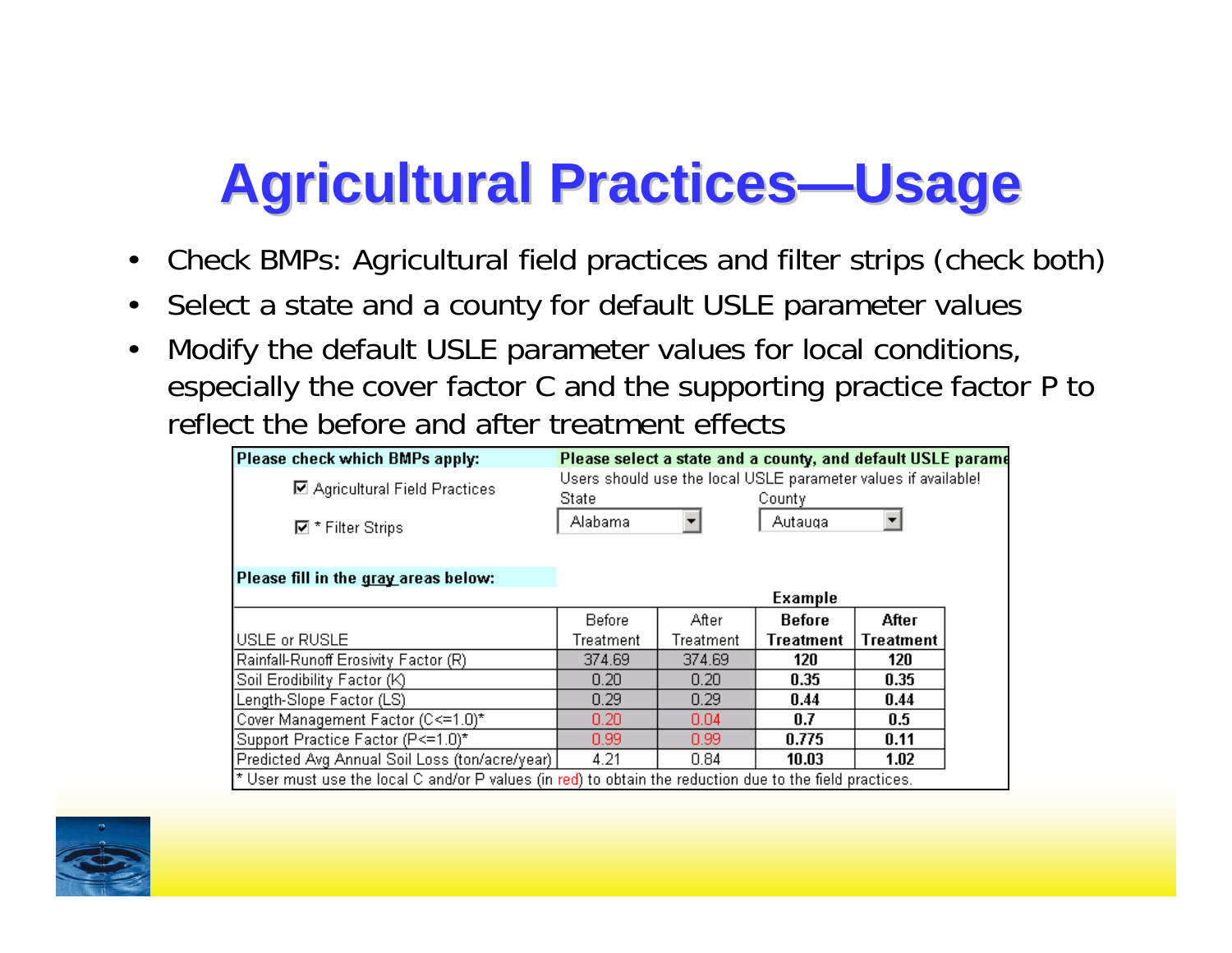#### **Agricultural Practices—Usage 2**

- •Enter contributing areas (e.g. 50 acres)
- •Select a soil texture (e.g. silt)

| <b>Estimated Load Reductions for Agricultural Field Practices</b> |                                          |                                       |                |
|-------------------------------------------------------------------|------------------------------------------|---------------------------------------|----------------|
|                                                                   | <b>Treated</b>                           | <b>Example</b>                        |                |
| Sediment Load Reduction (ton/year)                                | 97                                       | 85                                    |                |
| Phosphorus Load Reduction (Ib/year)                               | 118                                      | 100                                   |                |
| Nitrogen Load Reduction (Ib/yr)                                   | 236                                      | 200                                   |                |
| <b>Estimated Additional Load Reductions through Filter Strips</b> |                                          |                                       |                |
|                                                                   | <b>Filter-Strip</b><br><b>Efficiency</b> | <b>Filter-Strip</b><br><b>Treated</b> | <b>Example</b> |
| Sediment Load Reduction (ton/year)                                | 0.65                                     | 16                                    | 92             |
| Phosphorus Load Reduction (Ib/year)                               | 0.75                                     | 34                                    | 114            |
| Nitrogen Load Reduction (Ib/yr)                                   | 0.70                                     | 63                                    | 227            |
| <b>Total Estimated Load Reductions</b>                            |                                          |                                       |                |
|                                                                   | Total                                    | <b>Example</b>                        |                |
|                                                                   |                                          |                                       |                |
| Sediment Load Reduction (ton/year)                                | 113                                      | 177                                   |                |
| Phosphorus Load Reduction (lb/year)                               | 152                                      | 214                                   |                |

Note: This worksheet is also applicable to other cases (mining, construction sites) when USLE is used.

![](_page_57_Picture_5.jpeg)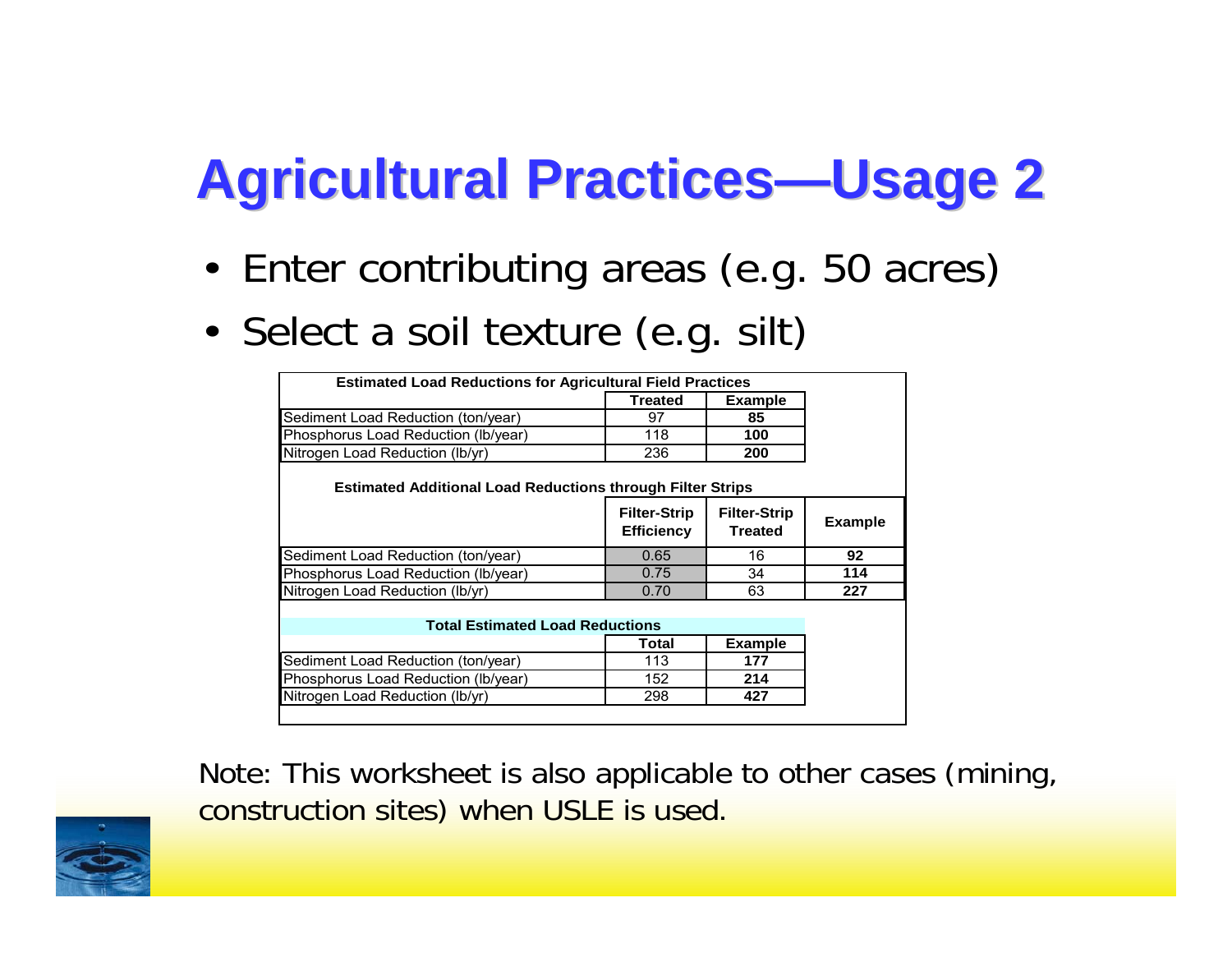### **Feedlot Pollution Reduction Feedlot Pollution Reduction**

- • Load
	- Enter a contributing area (e.g. 1.74 acre)
	- Specify the percentage of paved area (e.g. 75-100%)
	- Select state and a county (Pennsylvania, Lycoming)
	- Select Weather Station (NY New York Central Park)
	- Enter animal count for each type

| <b>Animal Numbers</b> | <b>Animal Type</b> | Design Weight* |
|-----------------------|--------------------|----------------|
|                       | Slaughter Steer    | 1,000          |
|                       | <b>Young Beef</b>  | 500            |
| 100                   | Dairy Cow          | 1,400          |
| 30                    | Young Dairy Stock  | 500            |
| n                     | Swine              | 200            |
|                       | Feeder Pig         | 50             |
|                       | Sheep              | 100            |
| O                     | Turkey             | 10             |
|                       | Chicken            |                |
| 0                     | <b>Duck</b>        |                |
|                       | Horse              | 1,000          |

![](_page_58_Picture_8.jpeg)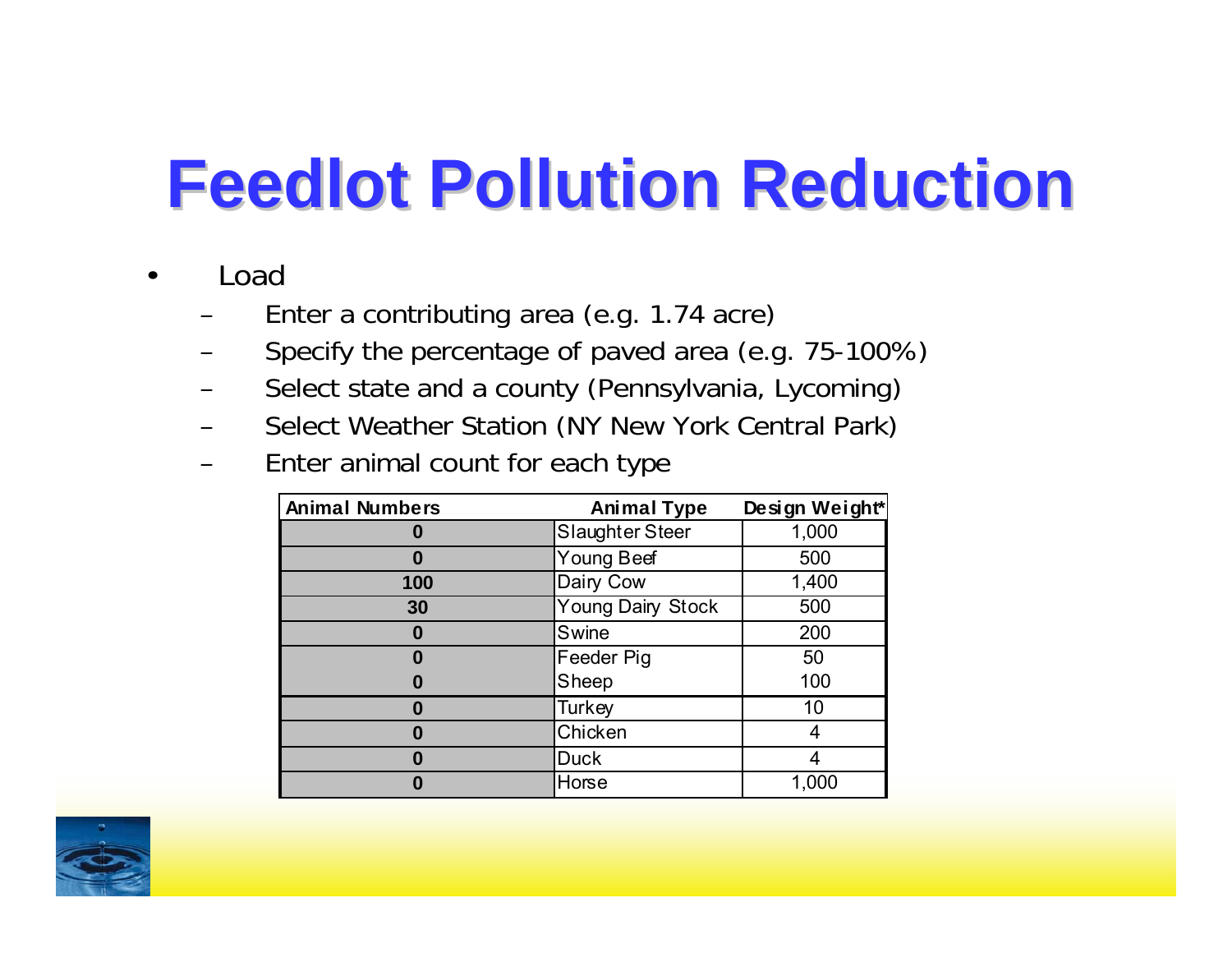### **Feedlot Pollution Reduction Feedlot Pollution Reduction**

- • Load Reduction
	- Select a feedlot best management practice (e.g. waste management system)
	- System calculates load reduction using pre-assigned (BOD, P, N) efficiencies for the selected BMP

| <b>Estimated Load and Load Reductions</b>            |                           |                          |                          |  |  |  |  |
|------------------------------------------------------|---------------------------|--------------------------|--------------------------|--|--|--|--|
| <b>Pollutants</b>                                    | Load before<br><b>BMP</b> | Load<br><b>Reduction</b> | Load after<br><b>BMP</b> |  |  |  |  |
| <b>Biochemical Oxygen Demand load (lbs/yr) 8,598</b> |                           | <b>NA</b>                | <b>NA</b>                |  |  |  |  |
| Phosphorus load (lbs/yr) 848                         |                           | 763                      | 85                       |  |  |  |  |
| Nitrogen load (lbs/yr) 7,239                         |                           | 5,791                    | 1,448                    |  |  |  |  |
|                                                      |                           |                          |                          |  |  |  |  |

![](_page_59_Picture_5.jpeg)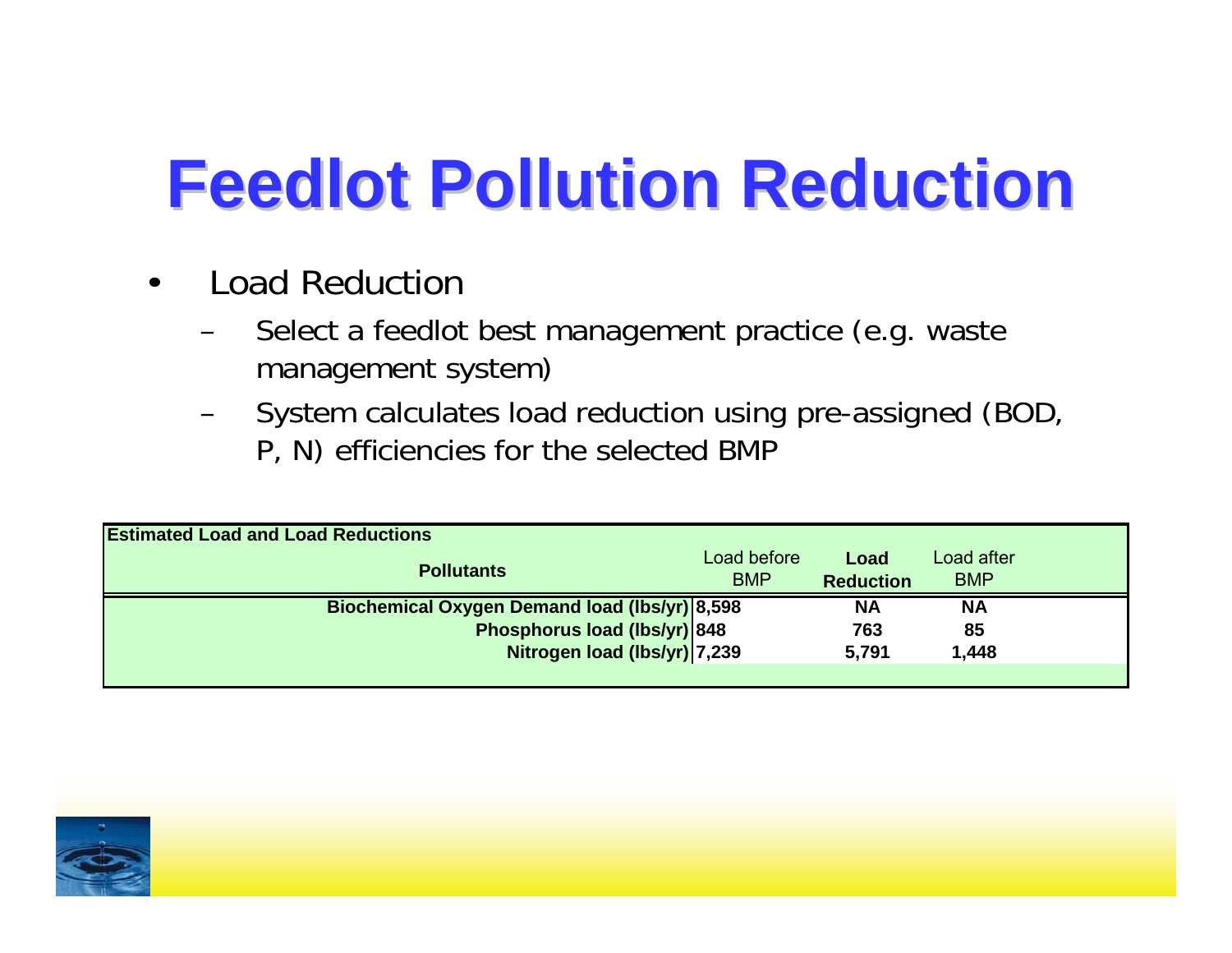### **Urban Pollution Reduction Urban Pollution Reduction**

- • Load
	- Enter size (acres) of storm water sewered and unsewered areas for each urban land use subclass
	- System calculates load using default unit loads for each land use sub class

|                     | <b>Sewered</b> | <b>Unsewered</b> |  |
|---------------------|----------------|------------------|--|
| <b>Commercial</b>   | 100            | 10               |  |
| <b>Industrial</b>   | 100            | 10               |  |
| Institutional       | 50             | 10               |  |
| Transportation      | 50             |                  |  |
| <b>Multi-Family</b> | 100            | 10               |  |
| Residential         | 200            | 10               |  |
| <b>Agriculture</b>  |                | 20               |  |
| Vacant              | 20             |                  |  |
| <b>Open Space</b>   | 250            | 250              |  |

**Please enter landuse of contributing/drainage area in acres:**

**Note: Storm sewers**

![](_page_60_Picture_7.jpeg)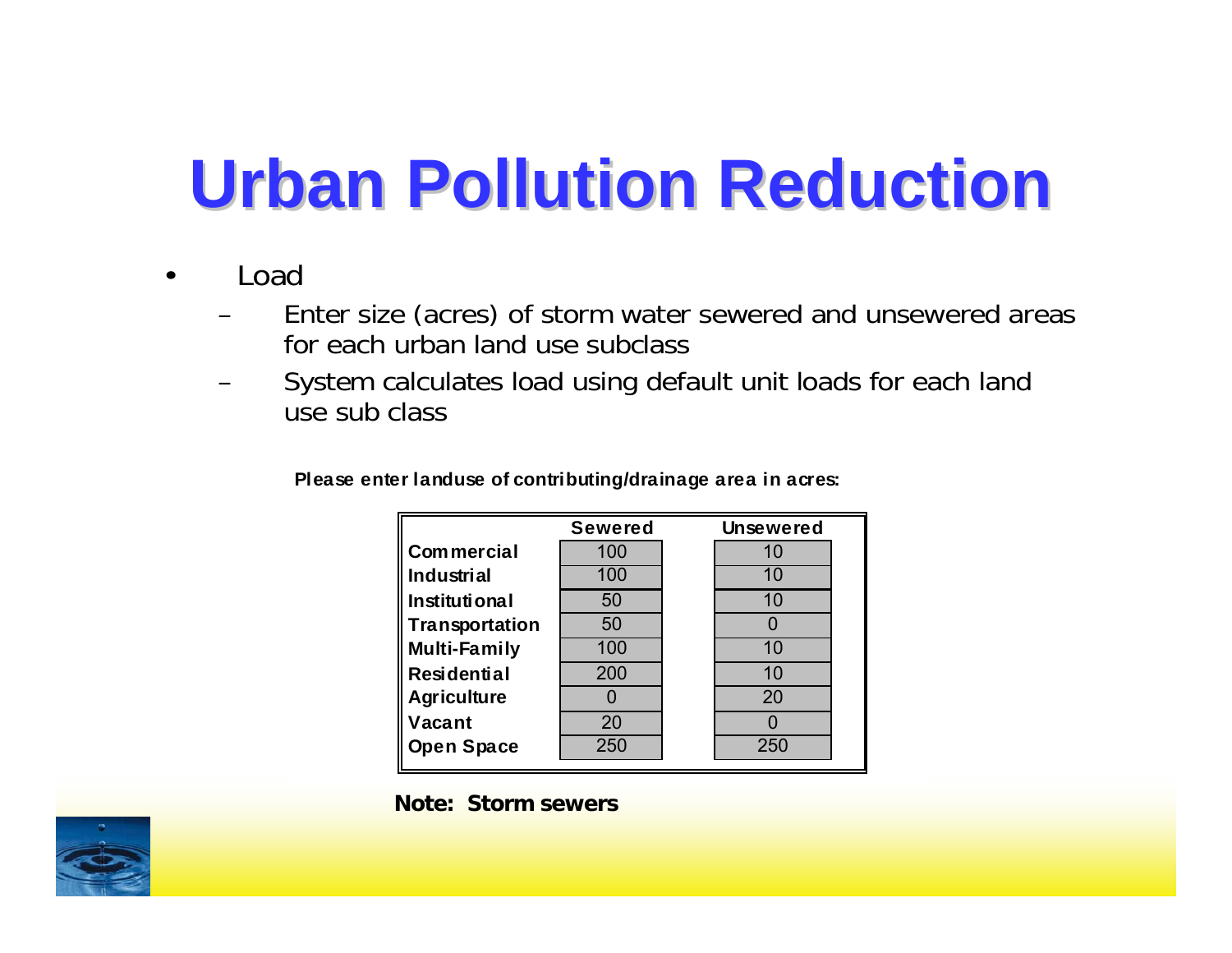### **Urban Pollution Reduction Urban Pollution Reduction**

- • Load Reduction
	- Select BMP
	- System calculates load using default BMP efficiencies for the selected BMP

|                | Pre-BMP<br>Loading<br>(lbs/yr) | Post-<br><b>BMP</b><br>Loading<br>(lbs/yr) | Load<br><b>Reduction</b><br>(lbs/yr) |
|----------------|--------------------------------|--------------------------------------------|--------------------------------------|
| <b>BOD</b>     | 30,640                         | 13,482                                     | 17, 158                              |
| <b>COD</b>     | 234,750                        |                                            |                                      |
| <b>TSS</b>     | 681,250                        | 126,031                                    | 555,219                              |
| <b>LEAD</b>    | 531                            | U                                          | U                                    |
| <b>COPPER</b>  | 102                            | U                                          | U                                    |
| <b>ZNC</b>     | 785                            | U                                          | U                                    |
| <b>TDS</b>     | 1,210,084                      | U                                          | Н                                    |
| <b>TN</b>      | 7,850                          | U                                          | U                                    |
| <b>TKN</b>     | 4,293                          | U                                          | U                                    |
| <b>DP</b>      | 363                            | U                                          | Н                                    |
| <b>TP</b>      | 928                            | 450                                        | 478                                  |
| <b>CADMIUM</b> | 6                              |                                            |                                      |

![](_page_61_Picture_5.jpeg)

**U = Removal Efficiency for the particular BMP and constituent unavailable.**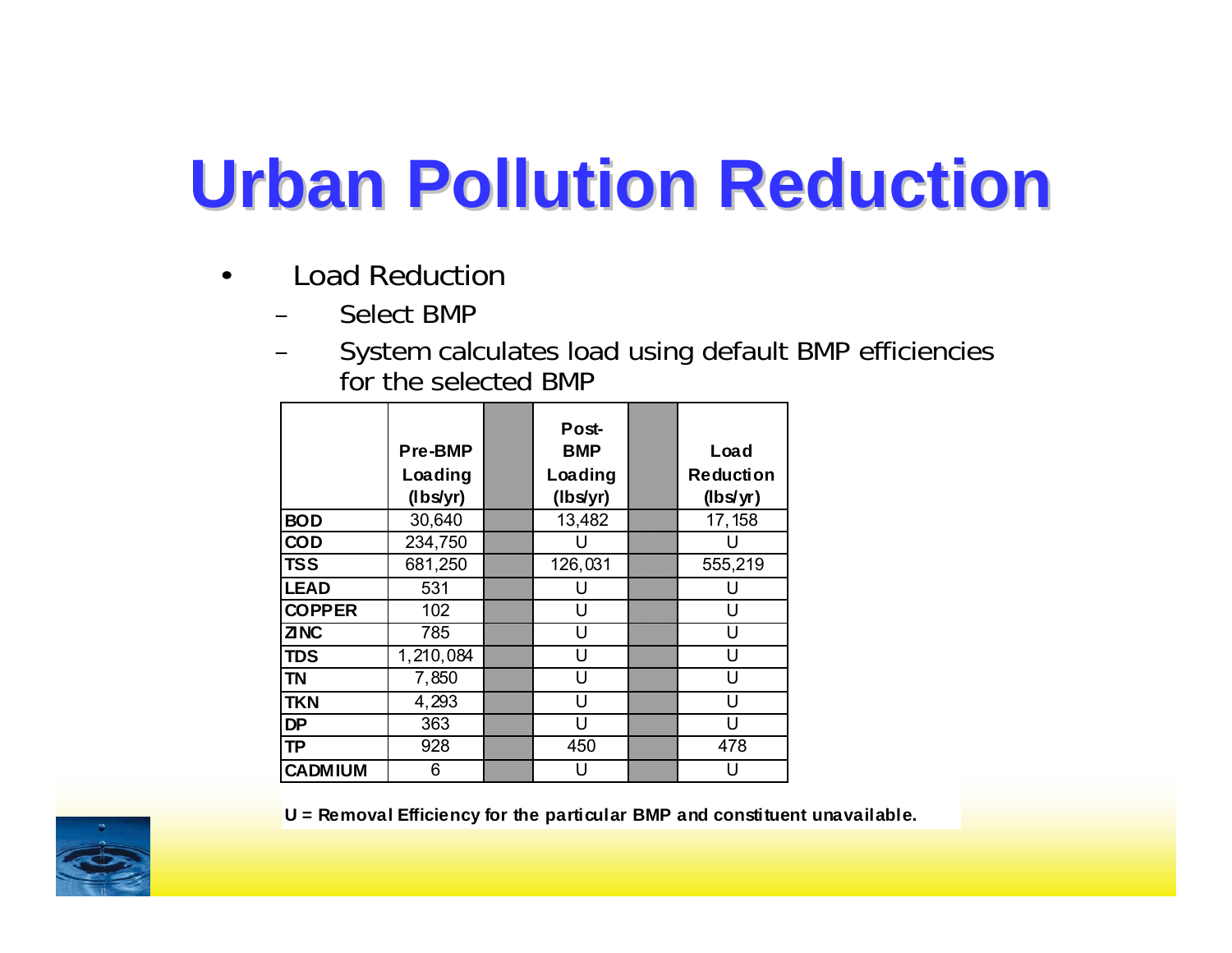#### **Other Alternative Load Models Simple**

| <b>Model</b>     | <b>Field or</b><br>Watershed | Land<br><b>Use</b> | <b>Pollutant</b> | <b>Event or</b><br><b>Continuous</b> | <b>BMP</b> | <b>Data</b><br>Regt's | <b>Level of</b><br><b>Effort</b> |
|------------------|------------------------------|--------------------|------------------|--------------------------------------|------------|-----------------------|----------------------------------|
| <b>Simple</b>    |                              |                    |                  |                                      |            |                       |                                  |
| Simple           | Watershed                    | Urban              | N, P             | Event                                |            | Low                   | Low                              |
| Method           |                              |                    |                  |                                      |            |                       |                                  |
| <b>FHWA</b>      | <b>Both</b>                  | Urban              | N, P             | Event                                |            | Low                   | Low                              |
| <b>SLOSS/</b>    | <b>Both</b>                  | <b>Rural</b>       | P, Sed           | Event                                |            | Low                   | Low                              |
| <b>PHOSPH</b>    |                              |                    |                  |                                      |            |                       |                                  |
| <b>Watershed</b> | <b>Both</b>                  | <b>Both</b>        | P                | Event                                | Simple     | Medium                | Medium                           |

Reference: List of alternative load and load reduction models, STEPL Web site.

![](_page_62_Picture_3.jpeg)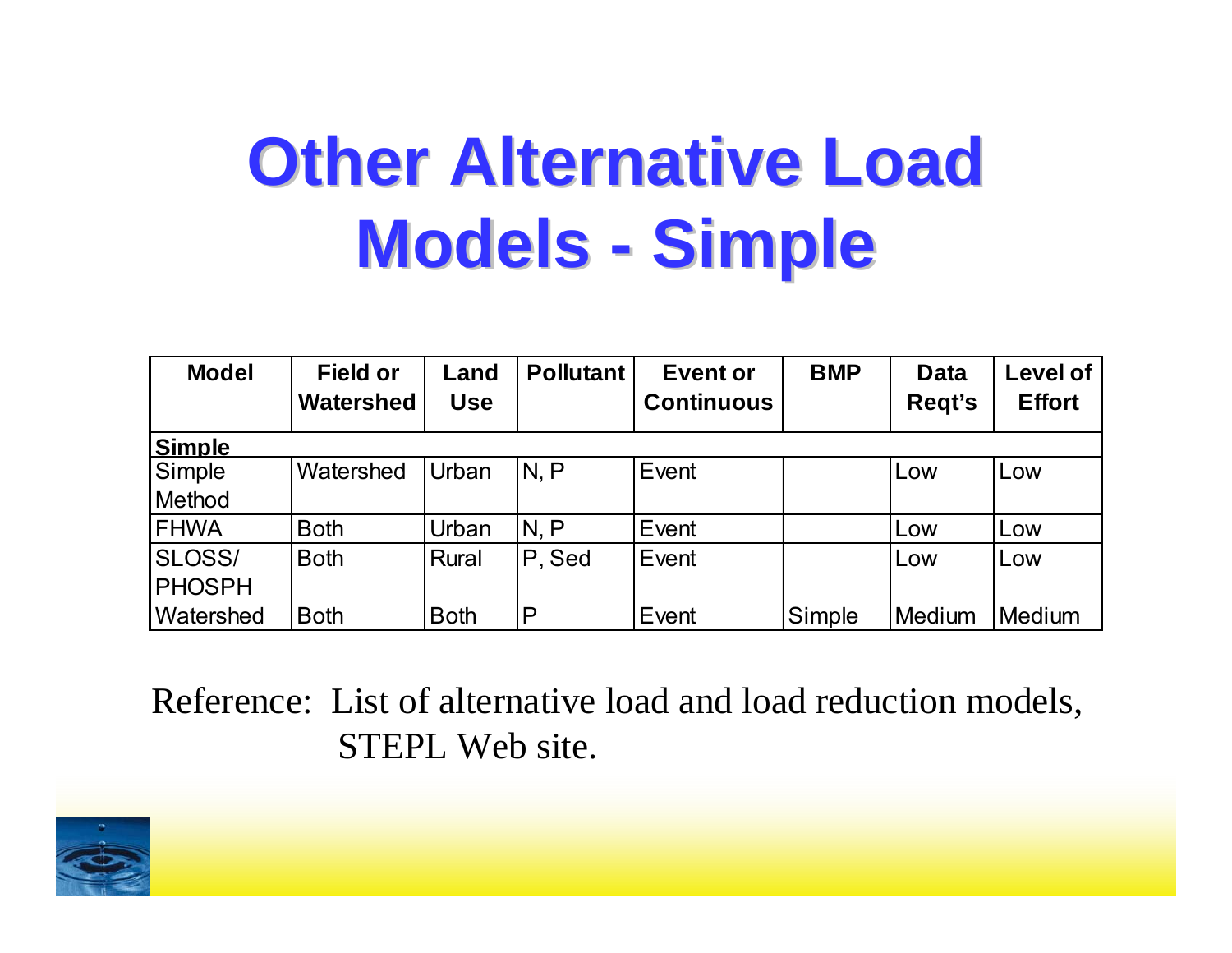#### **Other Alternative Load Models Mid Range Mid Range**

| <b>Model</b>     | <b>Field or</b><br>Watershed | Land<br><b>Use</b> | <b>Pollutant</b> | <b>Event or</b><br><b>Continuous</b> | <b>BMP</b>      | <b>Data</b><br>Regt's | <b>Level of</b><br><b>Effort</b> |
|------------------|------------------------------|--------------------|------------------|--------------------------------------|-----------------|-----------------------|----------------------------------|
| <b>Mid Range</b> |                              |                    |                  |                                      |                 |                       |                                  |
| <b>AGNPS</b>     | <b>Both</b>                  | Rural              | IN, P, Sed       | <b>Both</b>                          | <b>Detailed</b> | Medium<br>to High     | Medium<br>to High                |
| <b>GWLF</b>      | <b>Both</b>                  | <b>Both</b>        | IN, P, Sed       | <b>Both</b>                          | Simple          | Low to<br>Medium      | Low to<br>Medium                 |

![](_page_63_Picture_2.jpeg)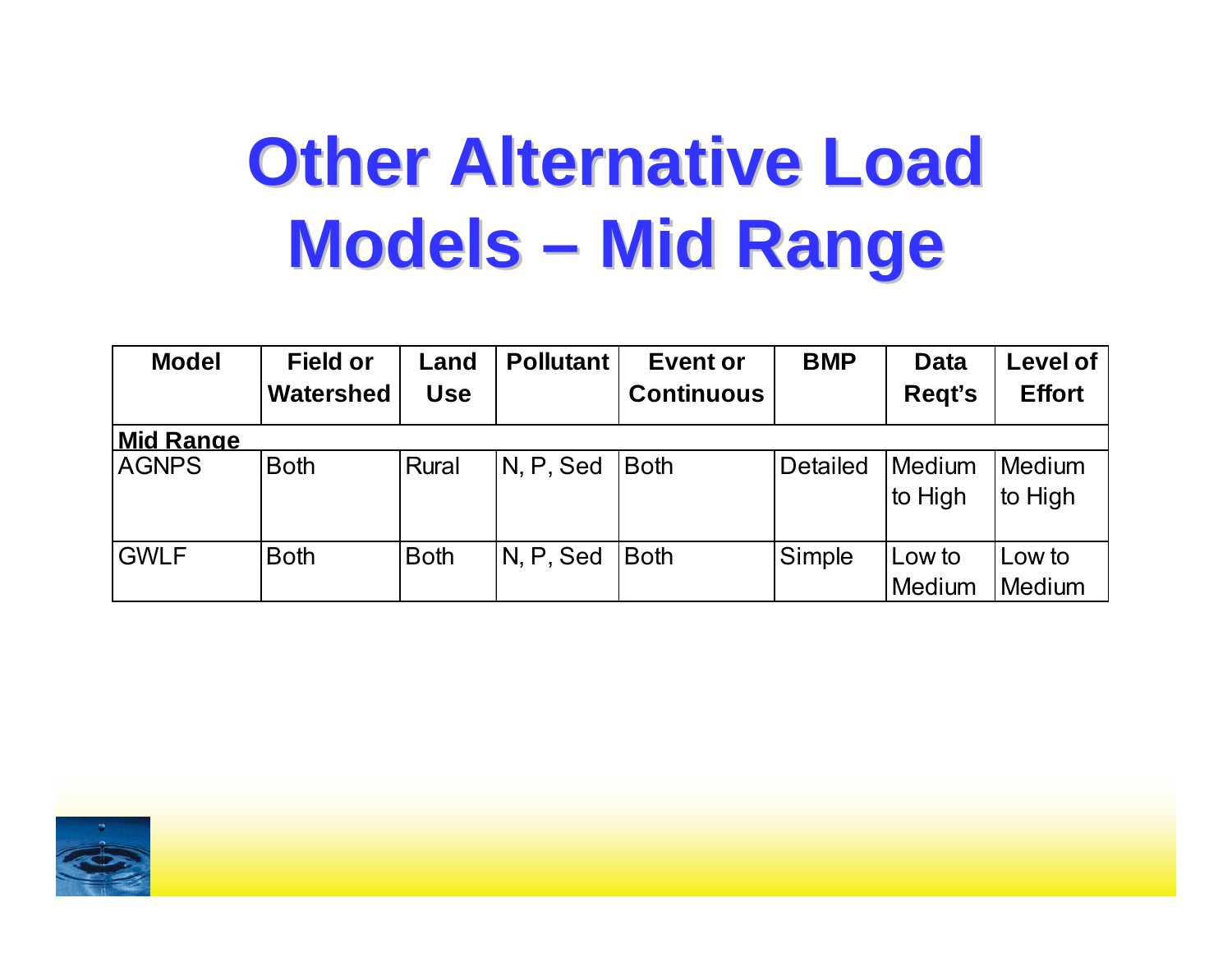#### **Other Alternative Load Models - Detailed**

| <b>Model</b>            | <b>Field or</b><br>Watershed | Land<br><b>Use</b> | <b>Pollutant</b> | <b>Event or</b><br><b>Continuous</b> | <b>BMP</b>      | <b>Data</b><br>Regt's    | <b>Level of</b><br><b>Effort</b> |  |  |  |
|-------------------------|------------------------------|--------------------|------------------|--------------------------------------|-----------------|--------------------------|----------------------------------|--|--|--|
| <b>Detailed/Complex</b> |                              |                    |                  |                                      |                 |                          |                                  |  |  |  |
| <b>ANSWERS</b>          | <b>Both</b>                  | Rural              | N, P, Sed        | <b>Both</b>                          | <b>Detailed</b> | <b>Medium</b><br>to High | Medium<br>to High                |  |  |  |
| <b>GLEAMS</b>           | <b>Field</b>                 | Rural              | N, P, Sed        | <b>Both</b>                          | <b>Detailed</b> | <b>Medium</b><br>to High | Medium<br>to High                |  |  |  |
| <b>HSPF</b>             | <b>Both</b>                  | <b>Both</b>        | N, P, Sed        | <b>Both</b>                          | <b>Detailed</b> | <b>Medium</b><br>to High | Medium<br>to High                |  |  |  |
| <b>SWAT</b>             | <b>Both</b>                  | Rural              | N, P, Sed        | <b>Both</b>                          | <b>Detailed</b> | Medium                   | Medium                           |  |  |  |
| <b>SWMM</b>             | <b>Both</b>                  | <b>Both</b>        | N, P, Sed        | <b>Both</b>                          | <b>Detailed</b> | High                     | High                             |  |  |  |
| <b>WEPP</b>             | <b>Both</b>                  | Rural              | Sed              | Continuous                           | <b>Detailed</b> | Low to<br>High           | Low to<br>High                   |  |  |  |

![](_page_64_Picture_2.jpeg)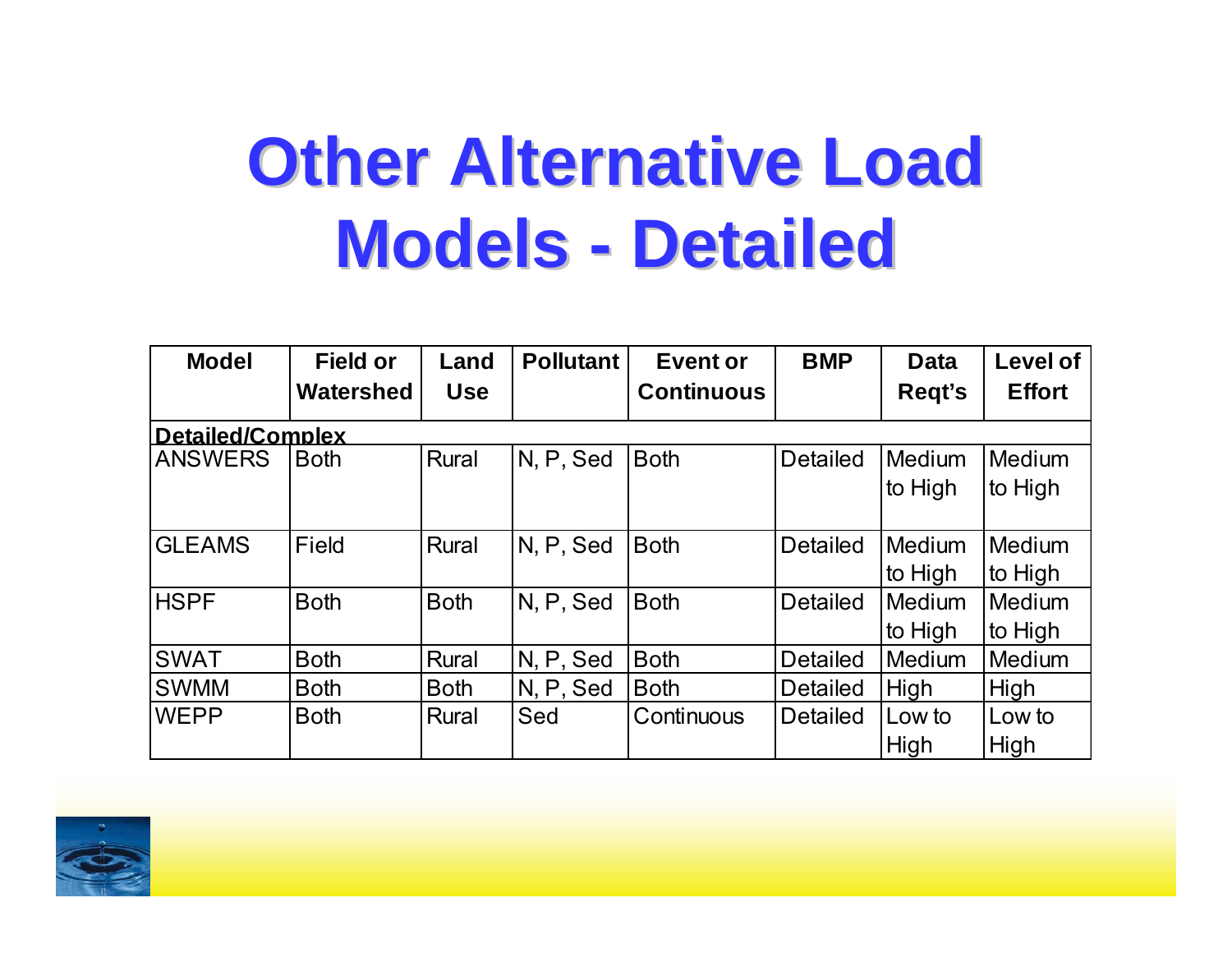#### **Part 3: Special Discussion Part 3: Special Discussion and Feedback and Feedback**

![](_page_65_Picture_1.jpeg)